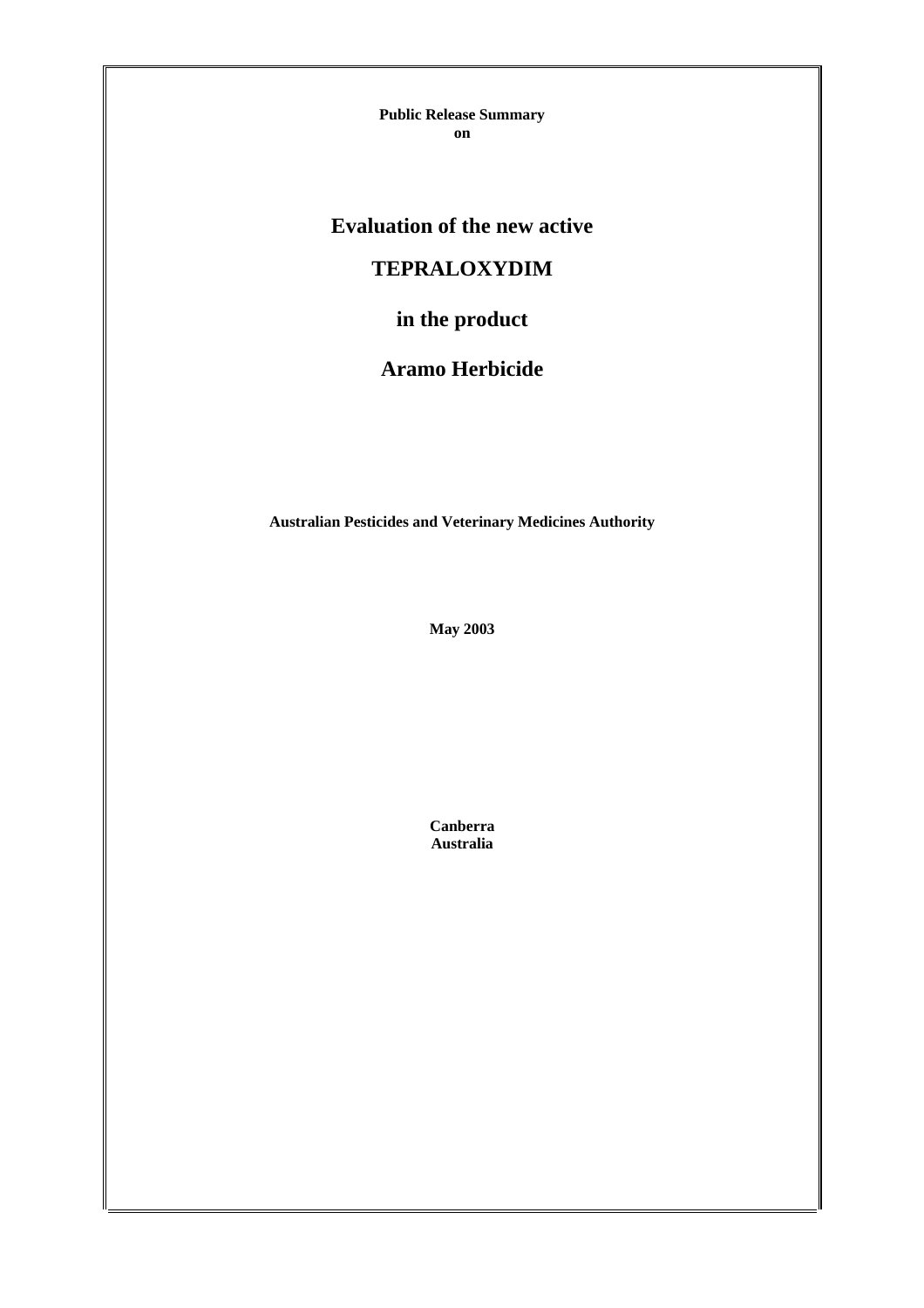©Australian Pesticides and Veterinary Medicines Authority 2003 ISSN1448-3076

This work is copyright. Apart from any use permitted under the *Copyright Act 1968*, no part may be reproduced without permission from the Australian Pesticides and Veterinary Medicines Authority. Requests and inquiries concerning reproduction and rights should be addressed to the Manager, Communication and Secretariat, Australian Pesticides and Veterinary Medicines Authority, PO Box E240, Kingston ACT 2604 Australia.

This document is published by the Australian Pesticides and Veterinary Medicines Authority. In referencing, the APVMA should be cited as both the author and publisher of this document. For further information, please contact:

Ranjit Gajanayake Australian Pesticides and Veterinary Medicines Authority PO Box E 240 KINGSTON ACT 2604

Ph: (02) 6272 5567 Fax: (02) 6272 3218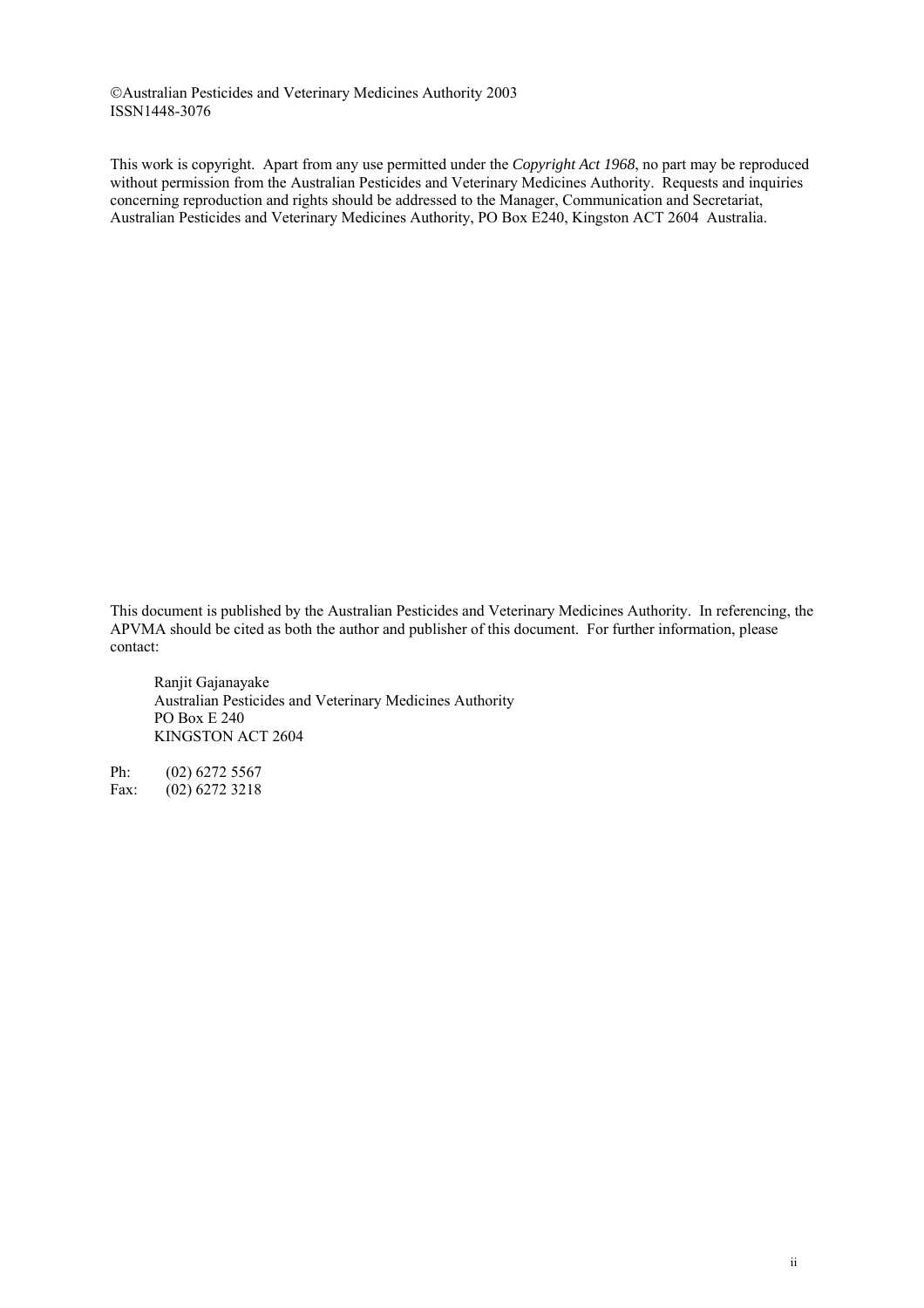#### **FOREWORD**

The Australian Pesticides and Veterinary Medicines Authority (APVMA) is an independent statutory authority with responsibility for assessing and approving agricultural and veterinary chemical products prior to their sale and use in Australia.

In undertaking this task, the APVMA works in close cooperation with advisory agencies, including the Department of Health and Ageing (Therapeutic Goods Administration [TGA]), Environment Australia [EA] (Risk Assessment and Policy Section), the National Occupational Health and Safety Commission [NOHSC] and State departments of agriculture and environment.

The APVMA has a policy of encouraging openness and transparency in its activities and of seeking community involvement in decision making. Part of that process is the publication of public release summaries for all products containing new active ingredients and for all proposed extensions of use for existing products.

The information and technical data required by the APVMA to assess the safety of new chemical products and the methods of assessment must be undertaken according to accepted scientific principles. Details are outlined in the APVMA's publications *AgManual: The Requirements Manual for Agricultural Chemicals* and *Ag Requirements Series.*

This Public Release Summary is intended as a brief overview of the assessment that has been completed by the APVMA and its advisory agencies. It has been deliberately presented in a manner that is likely to be informative to the widest possible audience thereby encouraging public comment.

More detailed technical assessment reports on all aspects of the evaluation of this chemical can be obtained by completing the order form in the back of this publication and submitting with payment to the APVMA. Alternatively, the reports can be viewed at the APVMA Library, 1st Floor, 22 Brisbane Avenue, Barton, ACT.

The APVMA welcomes comment on the usefulness of this publication and suggestions for further improvement. Comments should be submitted to the Program Manager—Pesticides Division, Australian Pesticides and Veterinary Medicines Authority, PO Box E240, Kingston ACT 2604.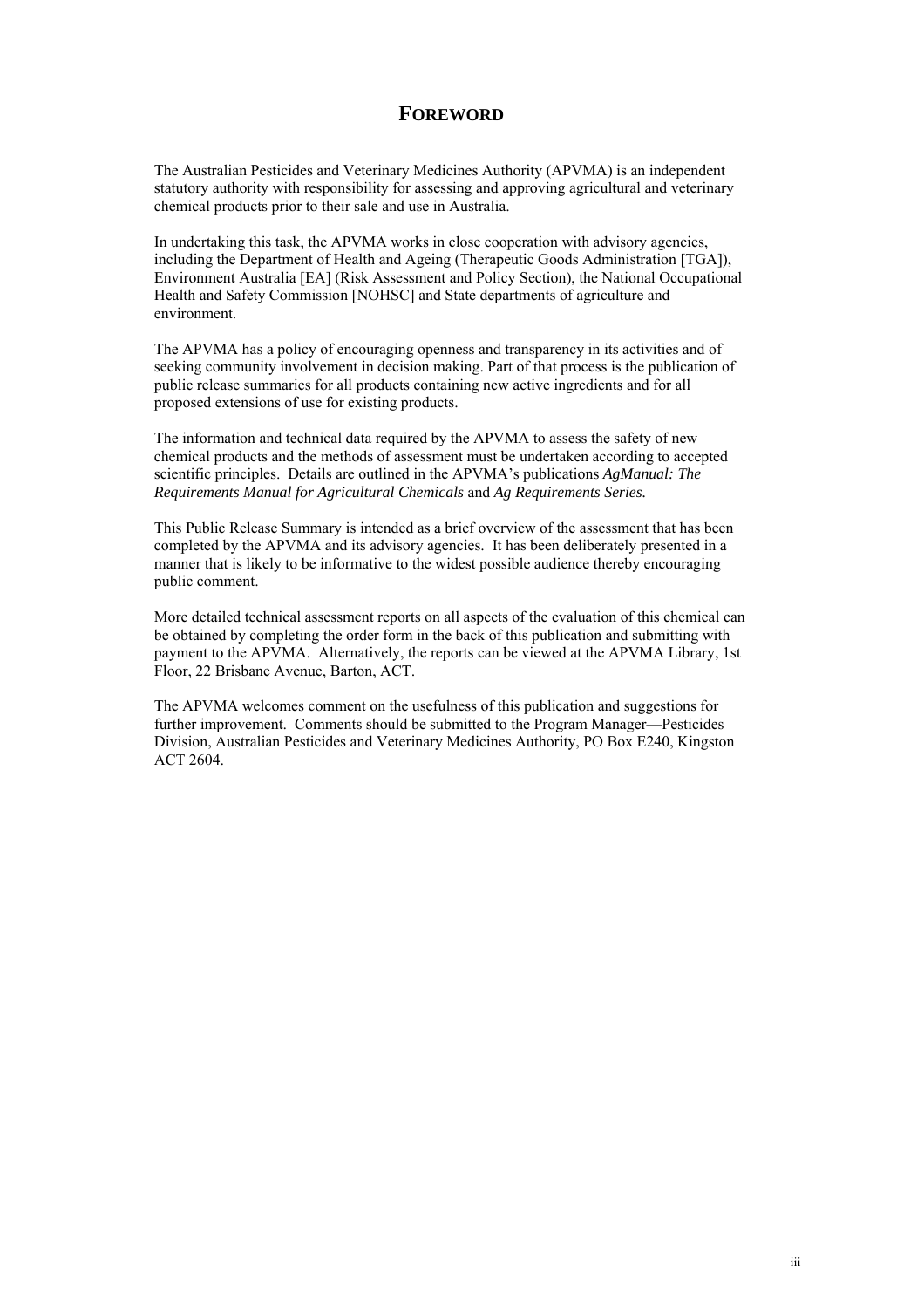[blank page here]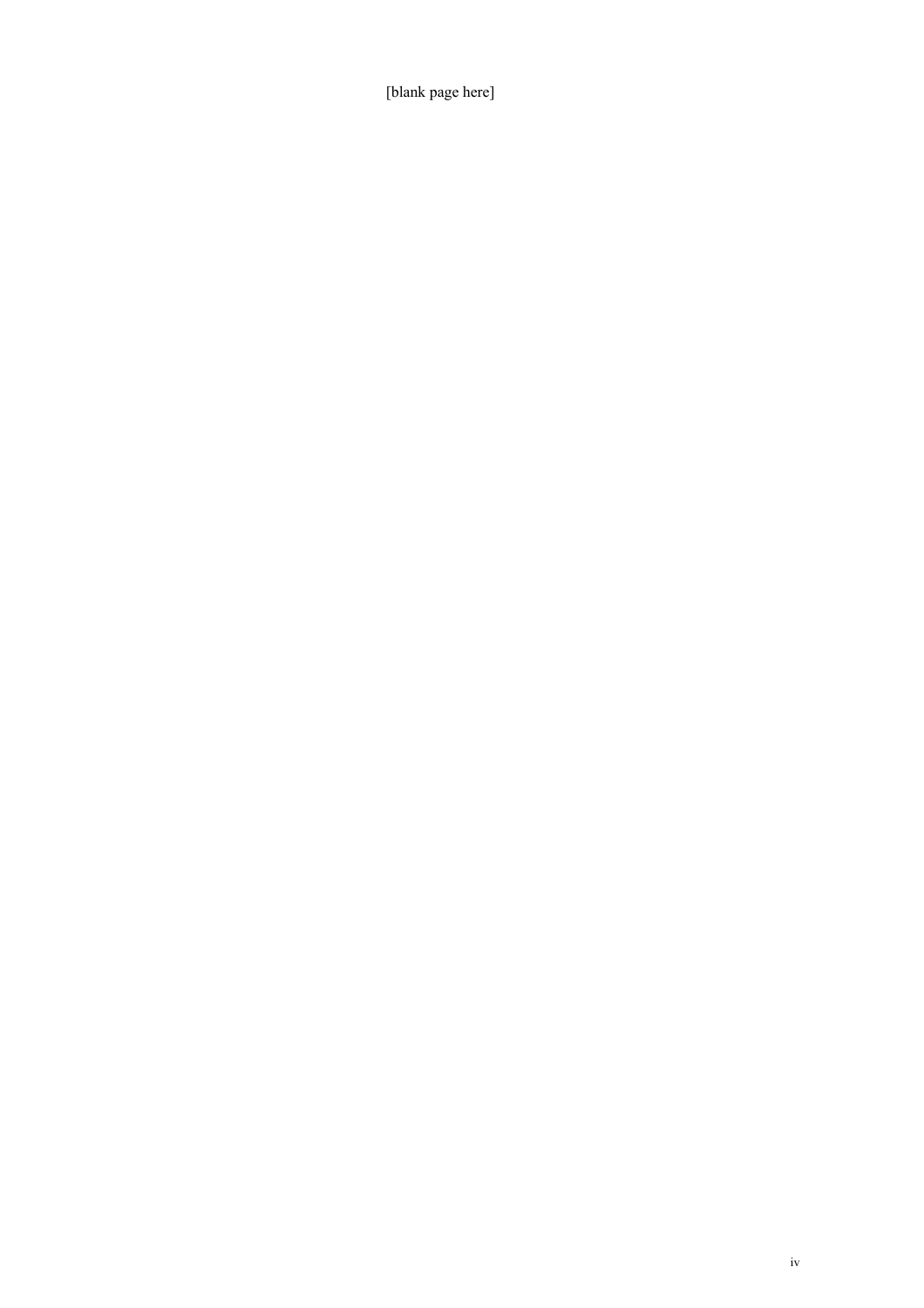# **CONTENTS**

| Foreword                                                 | iii         |
|----------------------------------------------------------|-------------|
| List of Abbreviations and Acronyms                       | <b>V111</b> |
| Introduction                                             | 1           |
| Chemistry and Manufacture                                | 2           |
| <b>Active Constituent</b>                                | 2           |
| Formulated Product                                       | 3           |
| <b>Toxicological Assessment</b>                          | 4           |
| <b>Evaluation of Toxicology</b>                          | 4           |
| Toxicokinetics and Metabolism                            | 4           |
| <b>Acute Studies</b>                                     | 4           |
| Short-Term Studies                                       | 5           |
| Long-Term Studies                                        | 5           |
| Reproduction and Development Studies                     | 7           |
| Genotoxicity                                             | 8           |
| <b>Special Studies</b>                                   | 8           |
| <b>Public Health Standards</b>                           | 9           |
| Residues Assessment                                      | 10          |
| Metabolism                                               | 10          |
| Analytical Methods                                       | 11          |
| Residue Definition                                       | 12          |
| Residue trials                                           | 12          |
| Animal commodity MRLs                                    | 13          |
| Recommendations                                          | 14          |
| Withholding Periods                                      | 15          |
| Assessment of Overseas Trade Aspects of Residues in Food | 16          |
| Commodities exported and main destinations               | 16          |
| Overseas MRLs                                            | 16          |
| Potential risk to Australian export trade                | 17          |
| Occupational Health and Safety Assessment                | 18          |
| Formulation, Packaging, Transport, Storage and Retailing | 18          |
| Use and Exposure                                         | 18          |
| Entry into Treated Areas                                 | 19          |
| Recommendations for Safe Use                             | 19          |
| Conclusion                                               | 19          |
| <b>Environmental Assessment</b>                          | 20          |
| Environmental Exposure                                   | 20          |
| Environmental Chemistry and Fate                         | 20          |
| <b>Environmental Toxicology</b>                          | 21          |
| Environmental Hazard                                     | 23          |
| Efficacy and Safety Assessment                           | 24          |
| Evaluation of Efficacy and Crop Safety                   | 24          |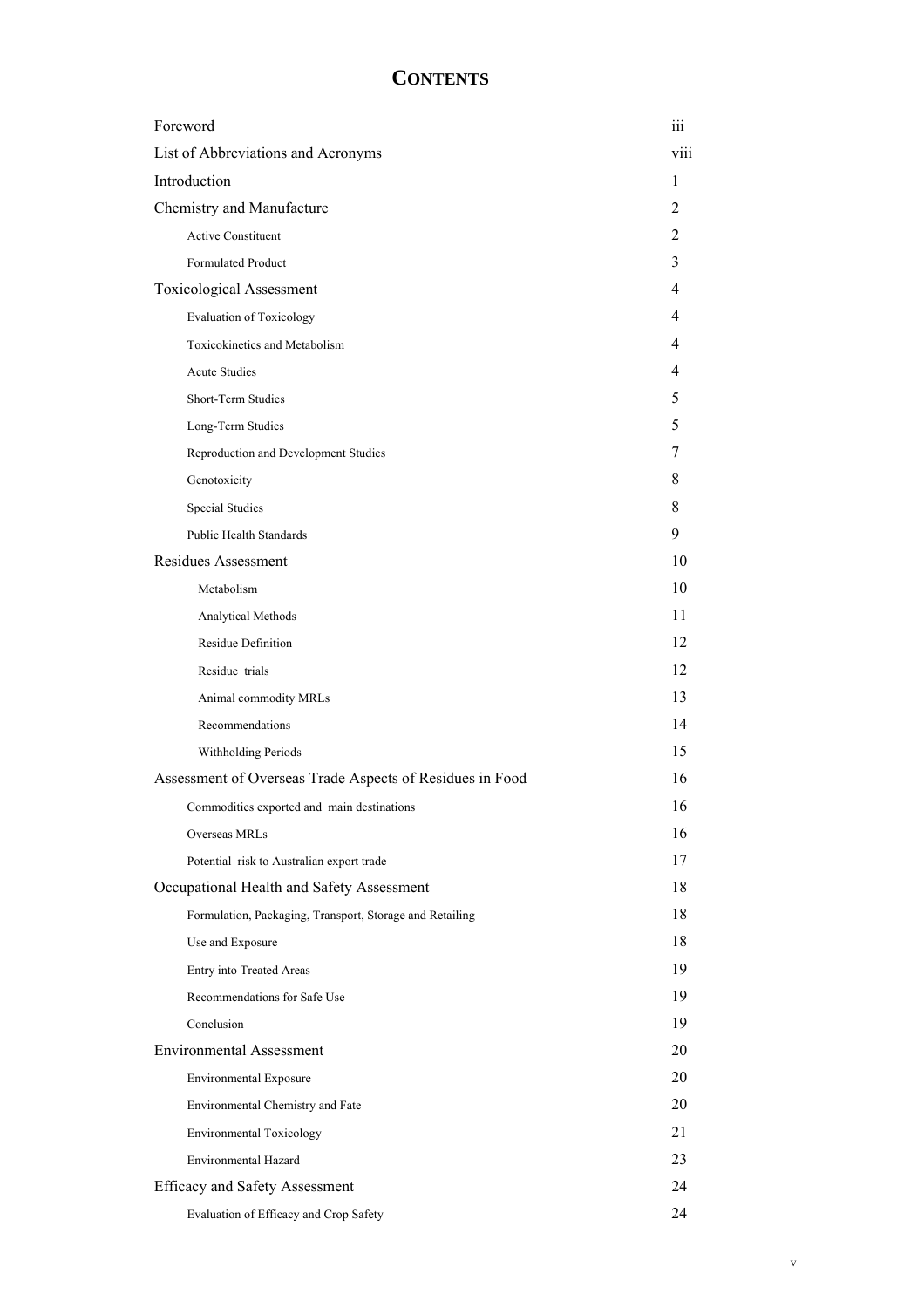| Labelling Requirements    | 25 |
|---------------------------|----|
| Glossary                  | 32 |
| Suggested Further Reading | 33 |
| APVMA Order Form          | 34 |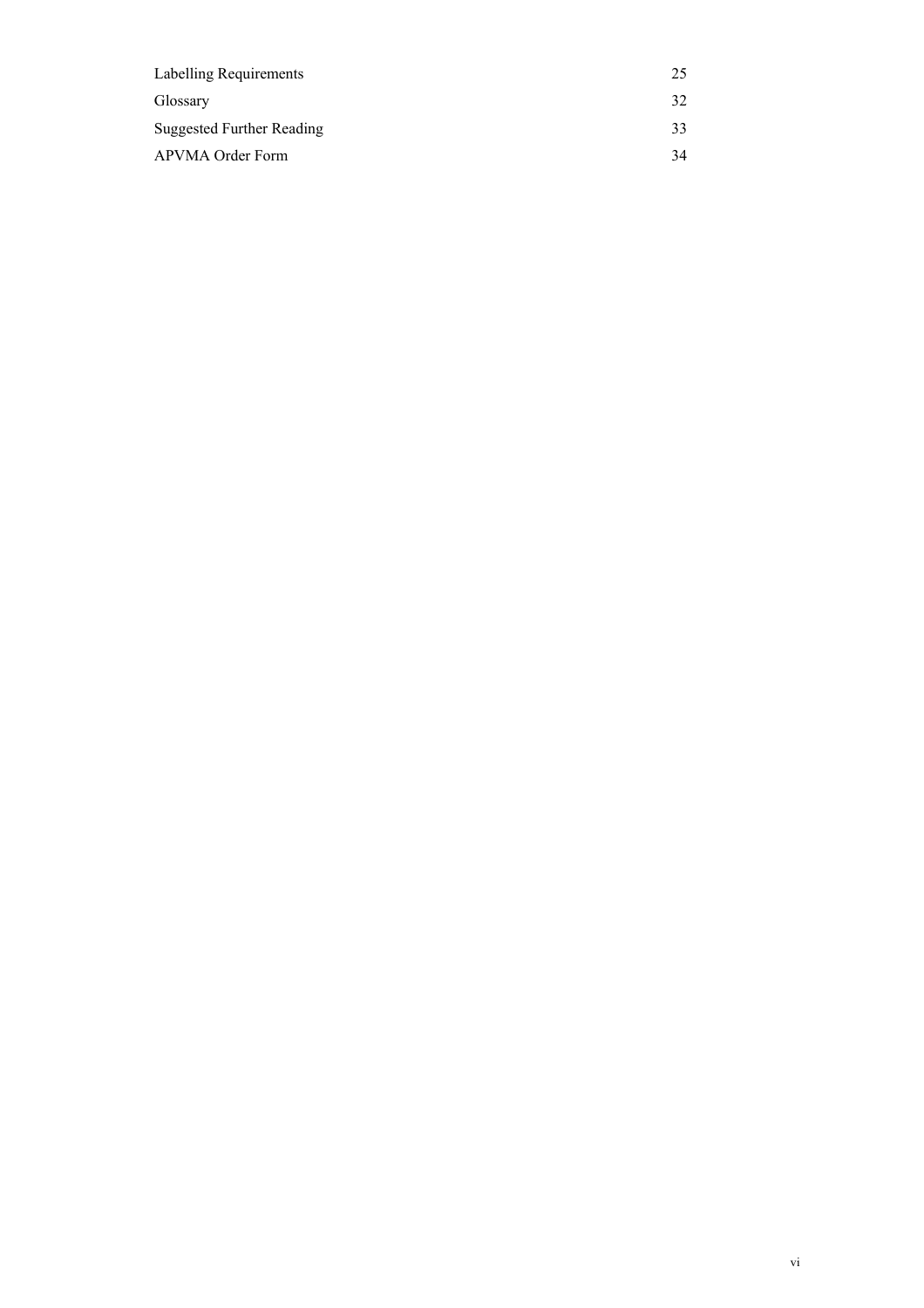[blank page here]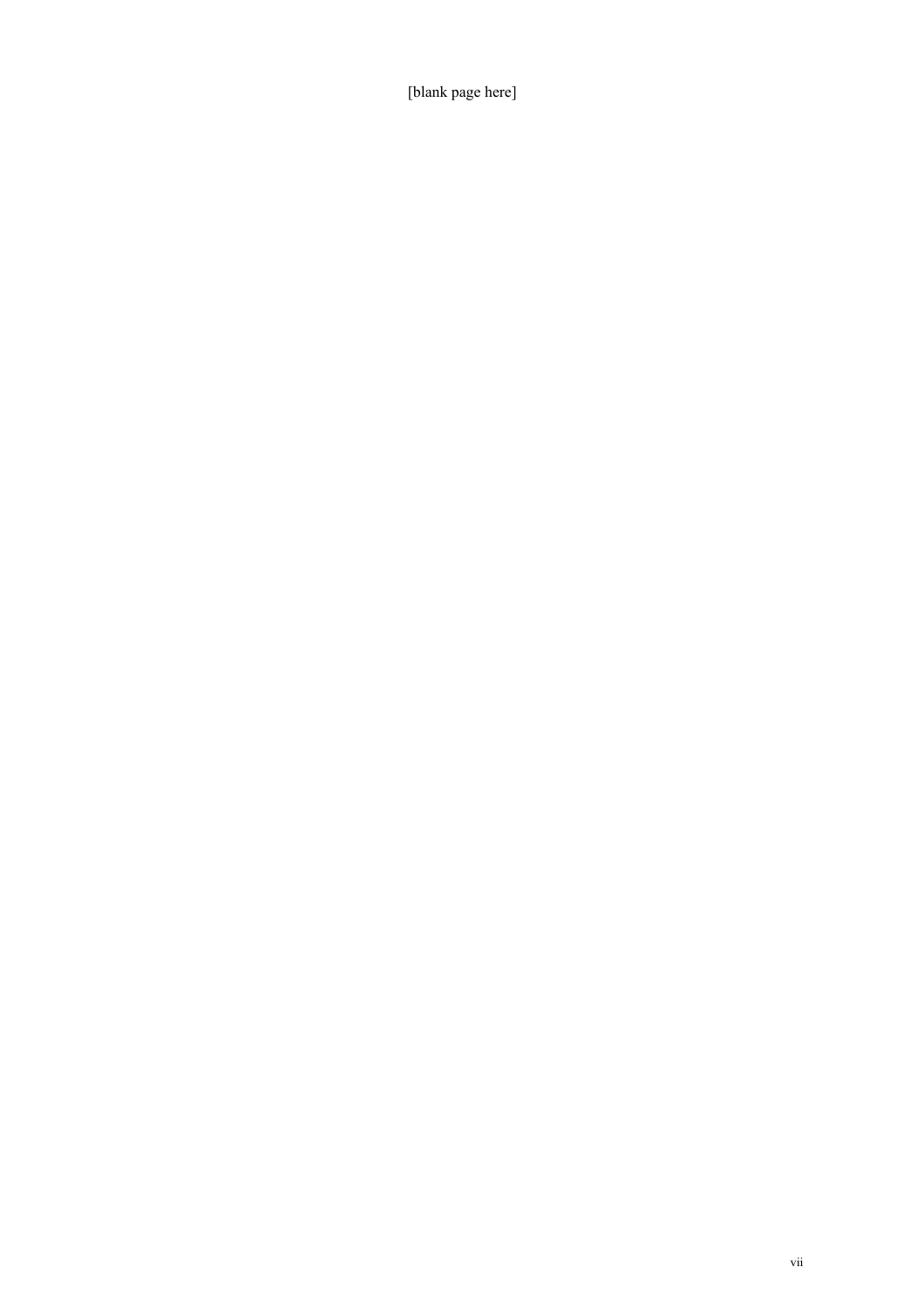# **LIST OF ABBREVIATIONS AND ACRONYMS**

| AC              | active constituent                                                                  |
|-----------------|-------------------------------------------------------------------------------------|
| ACR             | Acute to chronic ratio                                                              |
| <b>ADI</b>      | Acceptable Daily Intake (for humans)                                                |
| <b>AHMAC</b>    | Australian Health Ministers Advisory Council                                        |
| ai              | active ingredient                                                                   |
| <b>ARfD</b>     | Acute Reference Dose (for humans)                                                   |
| <b>BBA</b>      | Biologische Bundesanalstalt fur Land - und forstwirschaft                           |
| bw              | bodyweight                                                                          |
| <b>CRP</b>      | Chemistry and Residues Program                                                      |
| d               | day                                                                                 |
| <b>DAT</b>      | Days After Treatment                                                                |
| DM              | Dry Matter                                                                          |
| $DT_{50}$       | Time taken for 50% of the concentration to dissipate                                |
| $DT_{90}$       | Time taken for 90% of the concentration to dissipate                                |
| EA              | <b>Environment Australia</b>                                                        |
| $E_bC_{50}$     | concentration at which the biomass of 50% of the test population is impacted        |
| $EC_{50}$       | concentration at which 50% of the test population are immobilised                   |
| <b>EEC</b>      | <b>Estimated Environmental Concentration</b>                                        |
| $E_rC_{50}$     | concentration at which the rate of growth of 50% of the test population is impacted |
| <b>EUP</b>      | End Use Product                                                                     |
| Fo              | original parent generation                                                          |
| FW              | Fresh Weight                                                                        |
| g               | gram                                                                                |
| <b>GAP</b>      | Good Agricultural Practice                                                          |
| <b>GCP</b>      | Good Clinical Practice                                                              |
| <b>GLP</b>      | Good Laboratory Practice                                                            |
| <b>GVP</b>      | Good Veterinary Practice                                                            |
| h               | hour                                                                                |
| ha              | hectare                                                                             |
| Hct             | Heamatocrit                                                                         |
| <b>HDPE</b>     | High-density polyethylene                                                           |
| Hg              | Haemoglobin                                                                         |
| <b>HPLC</b>     | High Pressure Liquid Chromatography or High Performance Liquid Chromatography       |
| id              | intradermal                                                                         |
| im              | intramuscular                                                                       |
| ip              | intraperitoneal                                                                     |
| <b>IPM</b>      | <b>Integrated Pest Management</b>                                                   |
| iv              | intravenous                                                                         |
| in vitro        | outside the living body and in an artificial environment                            |
| in vivo         | inside the living body of a plant or animal                                         |
|                 | kilogram                                                                            |
| kg<br>$K_{oc}$  | Organic carbon partitioning coefficient                                             |
| L               | Litre                                                                               |
| $LC_{50}$       | concentration that kills 50% of the test population of organisms                    |
| $LD_{50}$       | dosage of chemical that kills 50% of the test population of organisms               |
| <b>LC-MS/MS</b> | liquid chromatography, mass spectroscopy                                            |
| <b>LOEC</b>     | Lowest Observable Effect Concentration                                              |
| <b>LOD</b>      | Limit of Detection – level at which residues can be detected                        |
| LOQ             | Limit of Quantitation – level at which residues can be dquantified                  |
|                 | milligram                                                                           |
| mg<br>mL        | millilitre                                                                          |
| <b>MRL</b>      | Maximum Residue Limit                                                               |
|                 |                                                                                     |
| <b>MSDS</b>     | Material Safety Data Sheet                                                          |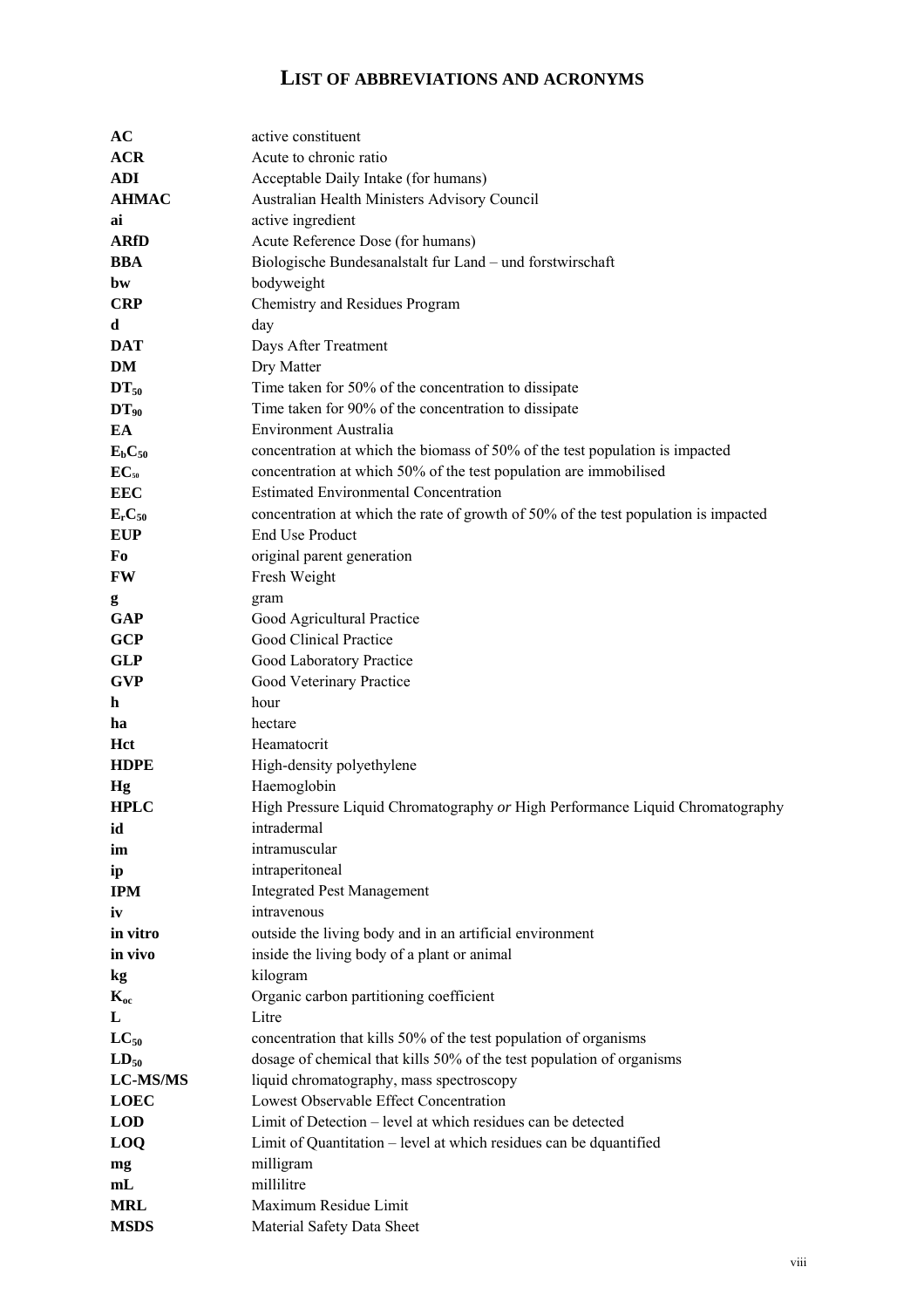| <b>NDPSC</b>     | National Drugs and Poisons Schedule Committee                                           |
|------------------|-----------------------------------------------------------------------------------------|
| <b>NEDI</b>      | National Estimated Daily Intake                                                         |
| <b>NESTI</b>     | National Estimated Short Term Intake                                                    |
| $\mathbf{ng}$    | nanogram                                                                                |
| <b>NHMRC</b>     | National Health and Medical Research Council                                            |
| <b>NOEC/NOEL</b> | No Observable Effect Concentration Level                                                |
| <b>OC</b>        | Organic Carbon                                                                          |
| <b>OM</b>        | Organic Matter                                                                          |
| PHI              | Pre-harvest interval                                                                    |
| po               | oral                                                                                    |
| <b>POEM</b>      | Predictive Operator Exposure Model (UK)                                                 |
| ppb              | parts per billion                                                                       |
| <b>PPE</b>       | Personal Protective Equipment                                                           |
| ppm              | parts per million                                                                       |
| Q-value          | Quotient-value                                                                          |
| <b>RBC</b>       | Red Blood Cell Count                                                                    |
| S                | second                                                                                  |
| sc               | subcutaneous                                                                            |
| SC               | <b>Suspension Concentrate</b>                                                           |
| <b>SUSDP</b>     | Standard for the Uniform Scheduling of Drugs and Poisons                                |
| <b>TGA</b>       | Therapeutic Goods Administration                                                        |
| TRR              |                                                                                         |
| <b>T-Value</b>   | A value used to determine the First Aid Instructions for chemical products that contain |
|                  | two or more poisons                                                                     |
| μg               | microgram                                                                               |
| vmd              | volume median diameter                                                                  |
| WG               | Water Dispersible Granule                                                               |
| <b>WHP</b>       | Withholding Period                                                                      |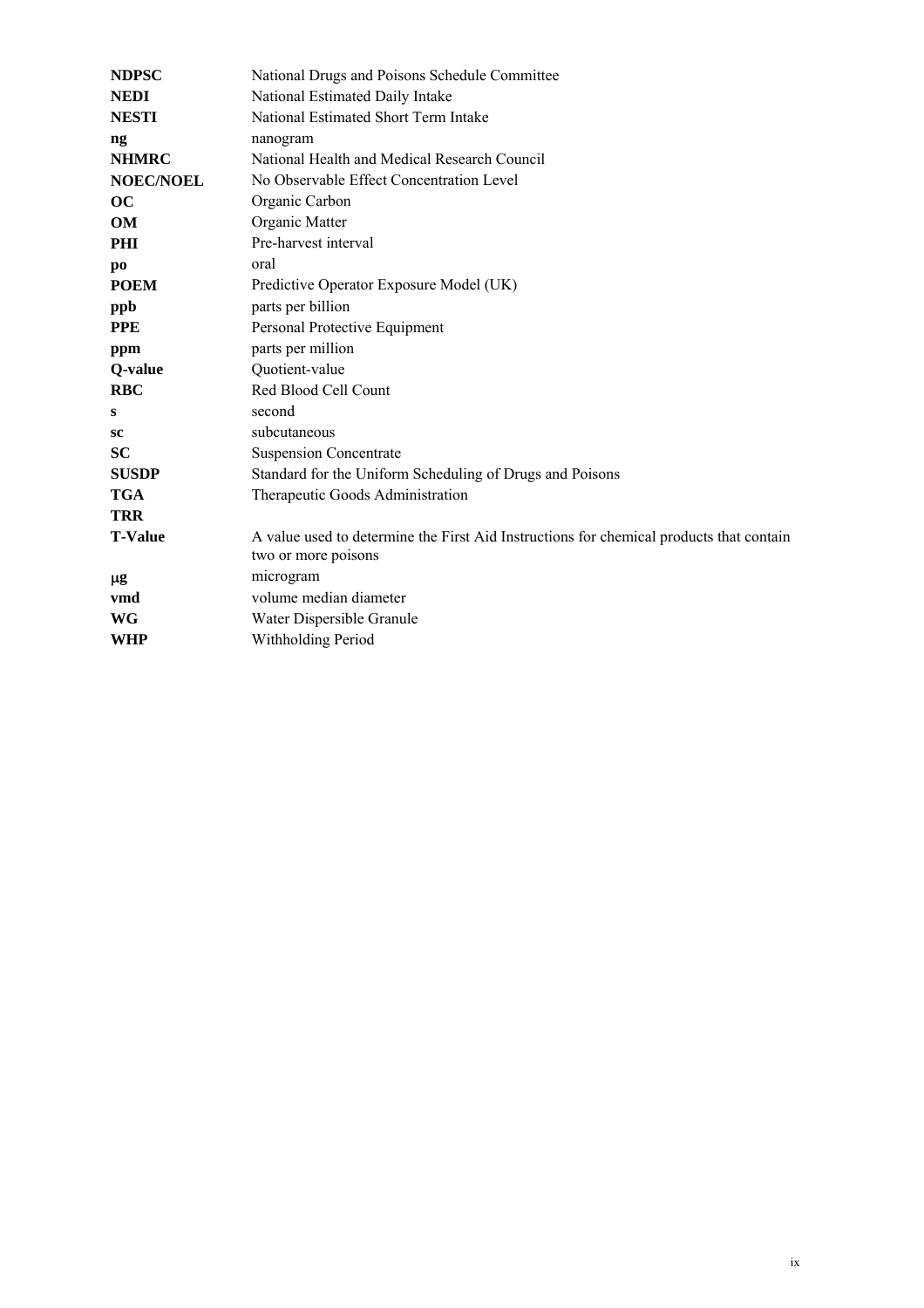[blank page here]

x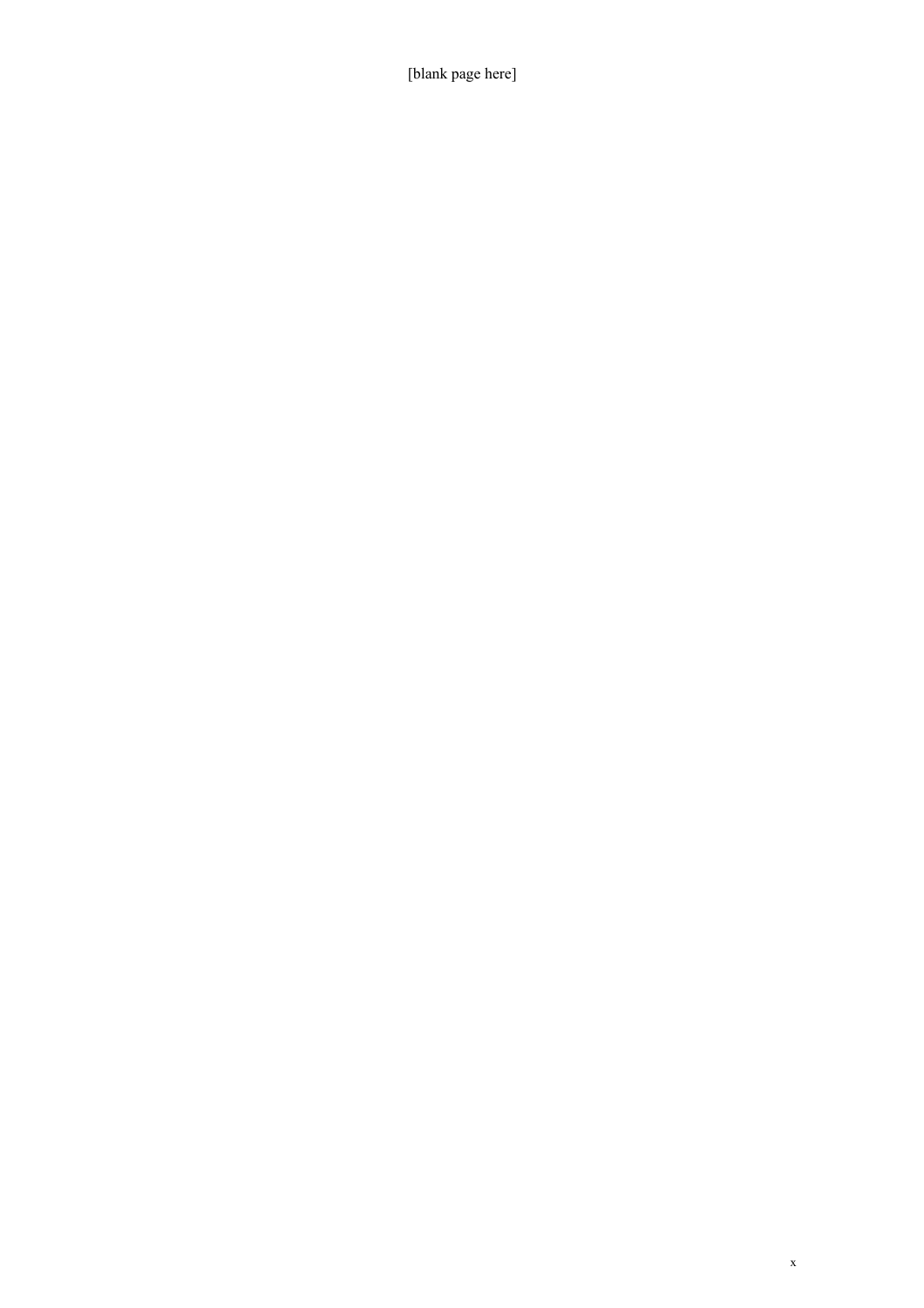## **INTRODUCTION**

This publication provides a summary of the data reviewed and an outline of the regulatory considerations for the proposed registration of *ARAMO HERBICIDE,* which contains the new active constituent tepraloxydim. The product is proposed to be used for the control of certain grass weeds in canola, chickpeas, faba beans, field peas, lentils, lupins, subclover and vetch.

Responses to this Public Release Summary will be considered prior to registration of the product. They will be taken into account by the Australian Pesticides and Veterinary Medicines Authority (APVMA) in deciding whether the product should be registered and in determining appropriate conditions of registration and product labelling.

Copies of full technical evaluation reports on tepraloxydim, covering toxicology, occupational health and safety aspects, residues in food and environmental aspects are available from the APVMA on request (see order form on last page). They can also be viewed at the APVMA library located at the APVMA offices, First Floor, 22 Brisbane Avenue, Barton ACT 2604.

Written comments should be received by the APVMA by **3 June 2003**. They should be addressed to:

 Ranjit Gajanayake Pesticides Division Australian Pesticides and Veterinary Medicines Authority PO Box E240 KINGSTON ACT 2604

Phone: (02) 6272 5567 Fax: (02) 6272 3218 Email: ranjit.gajanayake@apvma.gov.au

## **Applicant**

BASF Australia Limited

#### **Product Details**

It is proposed to register *ARAMO HERBICIDE,* containing 200g/L of tepraloxydim as an emulsifiable concentrate. The product will be formulated in Australia or overseas and packaged 1L and 10L packs.

*ARAMO HERBICIDE* is a member of the cyclohexanedione group of herbicides. The product has the inhibition of acetyl CoA carboxylase mode of action. With respect to weed resistance management, the product is a Group A herbicide.

The rate of product use is 175mL-300mL/ha. *ARAMO HERBICIDE* is proposed for registration in all states.

Formulations containing tepraloxydim are registered in the UK (provisionally), Japan, USA, Switzerland, several European countries and Thailand for a variety of vegetable crops, canola, flax, cotton, soybeans and potato.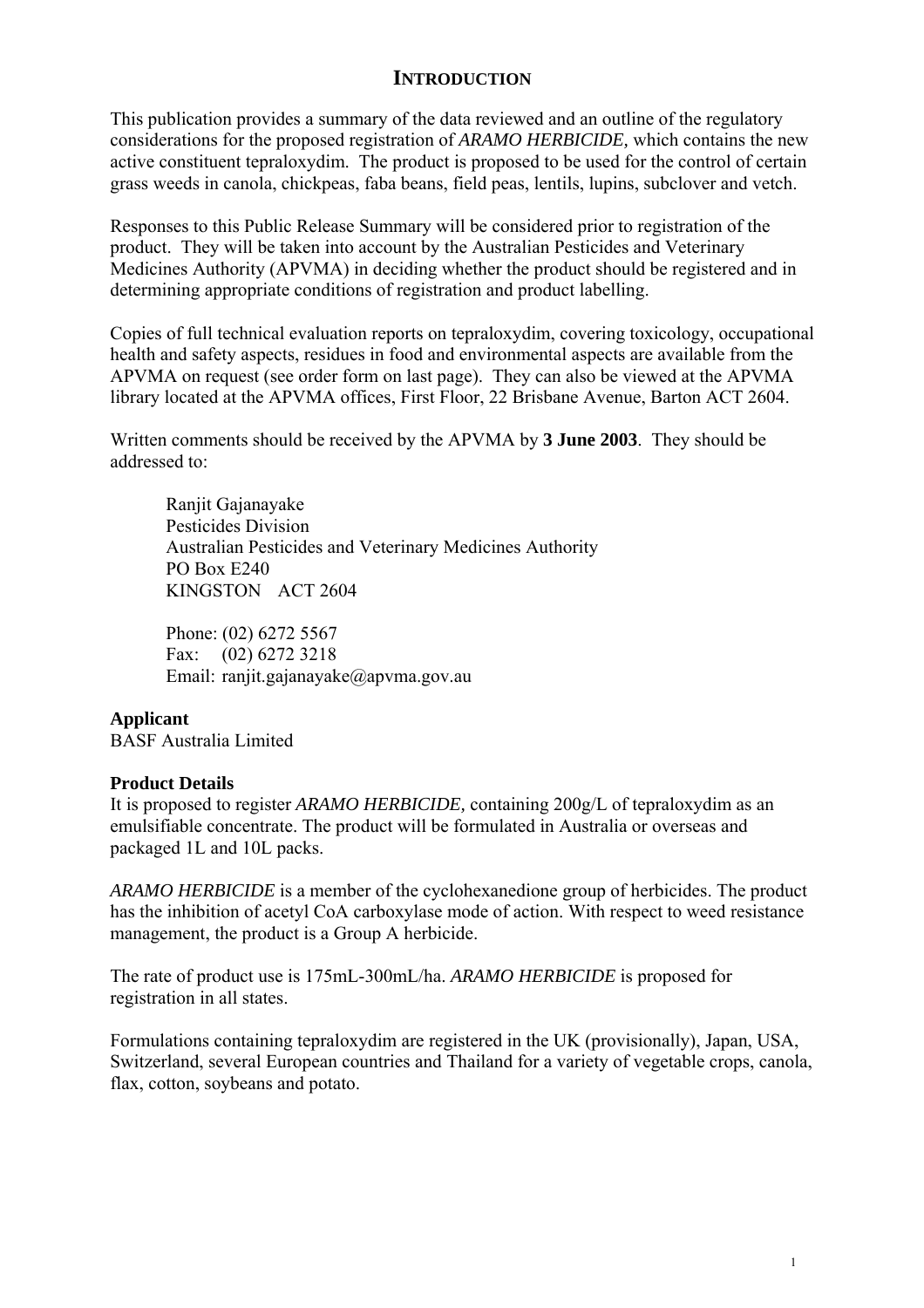# **CHEMISTRY AND MANUFACTURE**

The APVMA has already approved a new active constituent (AC) tepraloxydim. Tepraloxydim is a new cyclohexanedione herbicide for early post emergence control of various grass weeds in canola, chickpeas, faba beans, field peas, lentils, lupins, subclover and vetch.

The APVMA is now considering registration of a formulated product *ARAMO HERBICIDE* containing the new active constituent, tepraloxydim.

## **Active Constituent**

The chemical active constituent has the following properties:

| Common name:                | Tepraloxydim                                                  |
|-----------------------------|---------------------------------------------------------------|
| Chemical name (IUPAC):      | $(EZ)$ -(RS)-2-{1- $[(2E)$ -3-chloroallyloxyimino] propyl}-3- |
|                             | Hydroxy-5-perhydropyran-4-ylcyclohex-2-en-1-one               |
| <b>CAS Registry Number:</b> | 149979-41-9                                                   |
| Empirical formula:          | $C_{17}H_{24}CINO_4$                                          |
| Molecular weight:           | 341.83                                                        |
| Physical form:              | Solid crystals                                                |
| Colour:                     | white                                                         |
| Odour:                      | Odourless                                                     |
| Melting point               | $72.5 - 74.4$ <sup>0</sup> C                                  |
| Density:                    | 1.284 g/cc at $20^0C$                                         |
| Vapour pressure at 25°C:    | $2.7 \times 10^{-5}$ Pa                                       |
| Structural formula:         |                                                               |



The Chemistry and Residues Program (CRP) of the APVMA has evaluated the chemistry aspect of the tepraloxydim active constituent (manufacturing process, quality control procedure, batch analysis results and analytical methods) and found them to be acceptable. The physical and chemical properties of tepraloxydim active constituent have been adequately demonstrated. Tepraloxydim will be sourced from Japan.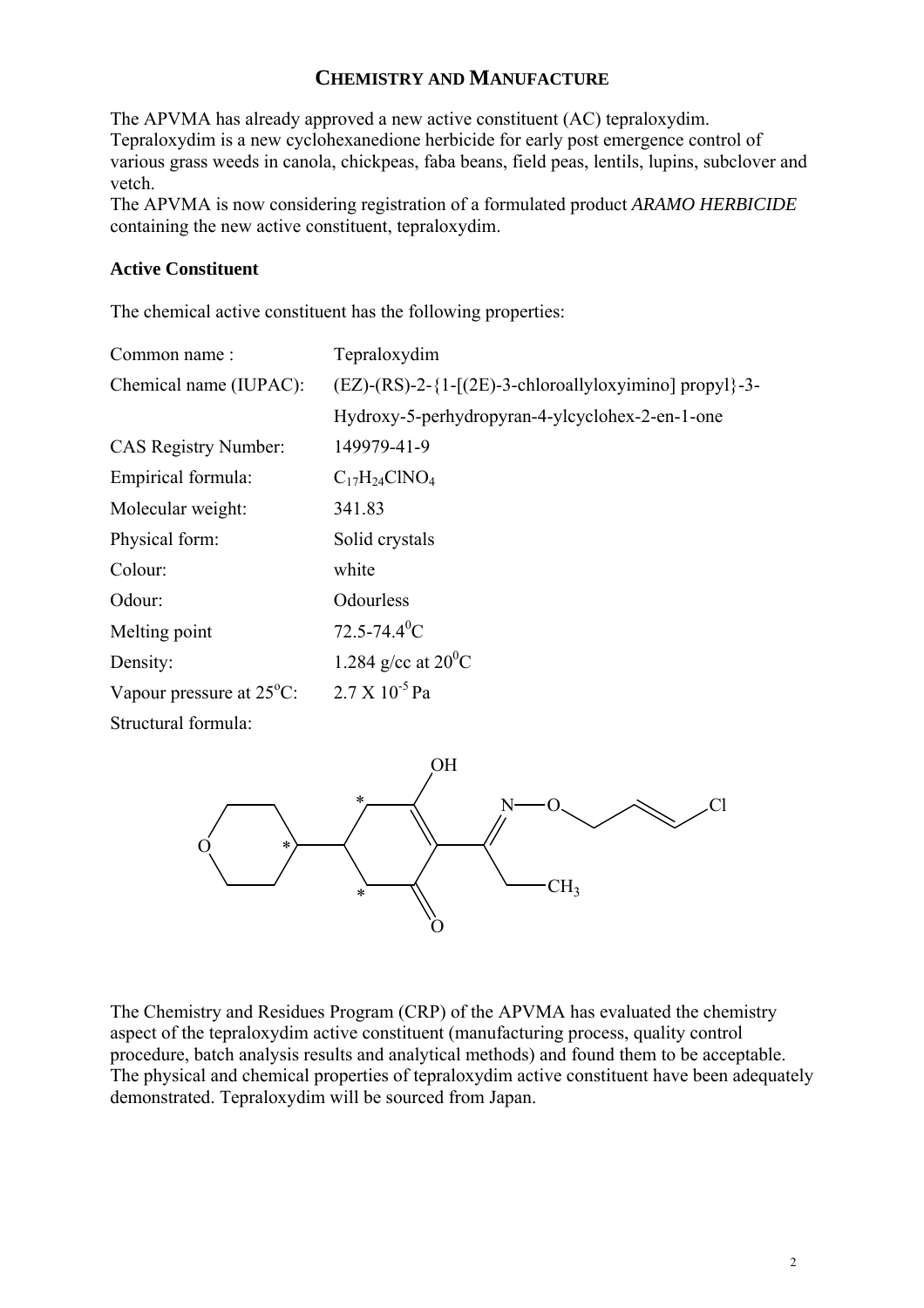## **Formulated Product**

| Product name:                     | <b>ARAMO HERBICIDE</b>         |
|-----------------------------------|--------------------------------|
| Formulation type:                 | Emulsifiable concentrate       |
| Active constituent concentration: | $200 \text{ g/L}$ tepraloxydim |

## **Physical and Chemical Properties**

| Appearance:     | Clear dark yellow liquid |
|-----------------|--------------------------|
| Odour:          | moderate aromatic        |
| Density:        | $1.032$ g/mL             |
| $pH$ :          | 39                       |
| Flash point     | $93^0C$                  |
| Surface tension | $31.2$ mN/m              |

#### **Storage stability**

The CRP advises that the product might not remain within specifications after two years storage under normal conditions. Therefore CRP recommends that products containing tepraloxydim active constituent be regarded as date controlled products. Consequently, the CRP recommends that *ARAMO HERBICIDE* be assigned a two year shelf life when stored under normal conditions in the unopened container.

#### **Packaging**

The product will be packaged in 1L and 10L fluorinated HDPE packs and is satisfactory.

## **Labelling**

The draft label is acceptable in respect of the chemistry aspects.

#### **Recommendations**

The Chemistry and Residues Program (CRP) has evaluated the chemistry and the manufacturing aspects of *ARAMO HERBICIDE* in data submitted by BASF Australia Ltd to support their application to register *ARAMO HERBICIDE*. The CRP is satisfied that the chemistry requirements of Section 14(5) Agricultural and Veterinary Chemicals Codes have been met.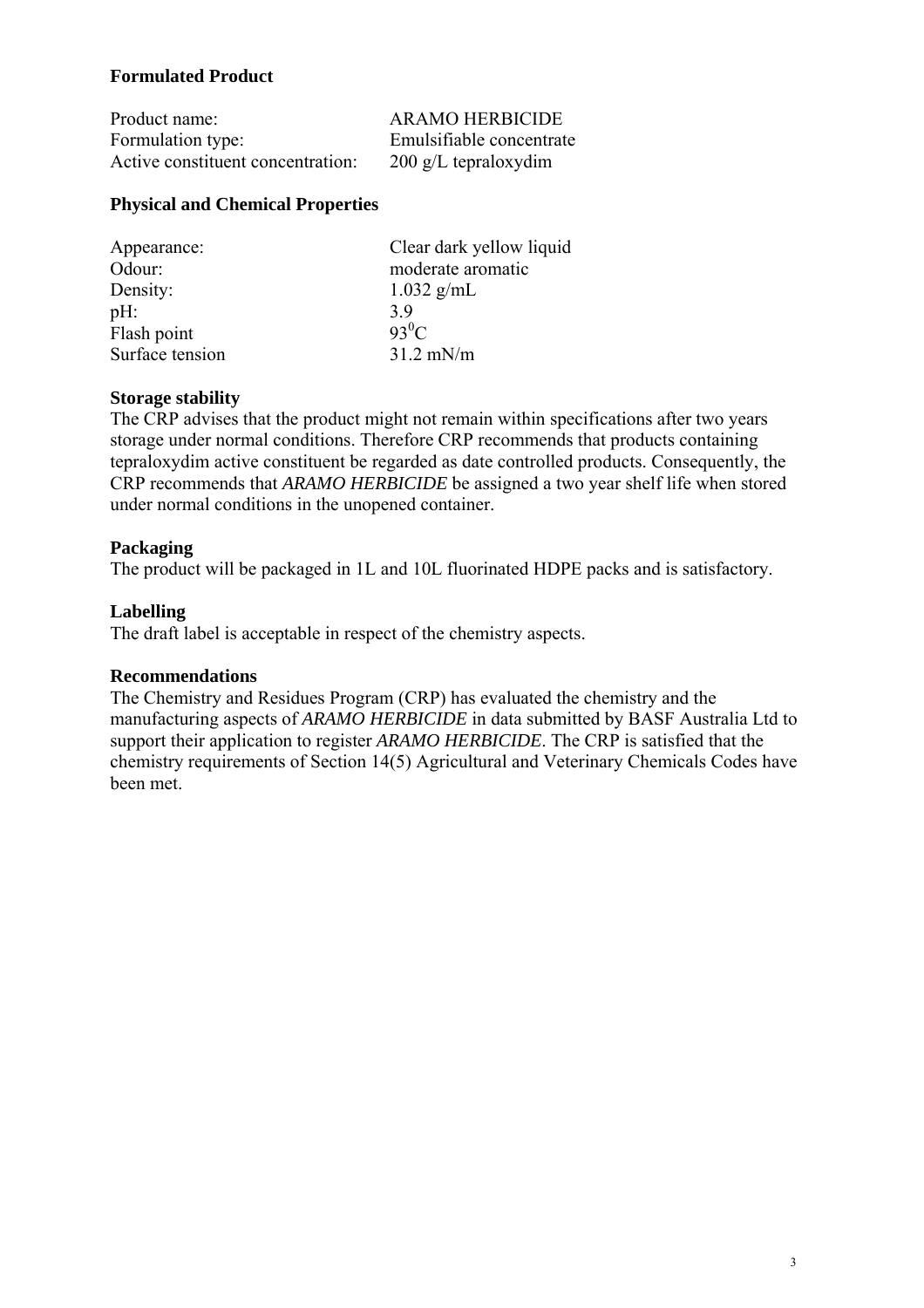# **TOXICOLOGICAL ASSESSMENT**

## **Evaluation of Toxicology**

The toxicological database for tepraloxydim, which consists primarily of toxicity tests conducted using animals, is quite extensive. In interpreting the data, it should be noted that toxicity tests generally use doses that are high compared with likely human exposures. The use of high doses increases the likelihood that potentially significant toxic effects will be identified. Findings of adverse effects in any one species do not necessarily indicate such effects might be generated in humans. From a conservative risk assessment perspective however, adverse findings in animal species are assumed to represent potential effects in humans, unless convincing evidence of species specificity is available. Where possible, considerations of the species specific mechanisms of adverse reactions weigh heavily in the extrapolation of animal data to likely human hazard. Equally, consideration of the risks to human health must take into account the likely human exposure levels compared with those, usually many times higher, which produce effects in animal studies. Toxicity tests should also indicate dose levels at which the specific toxic effects are unlikely to occur. Such dose levels as the No-Observable-Effect-Level (NOEL) are used to develop acceptable limits for dietary or other intakes at which no adverse health effects in humans would be expected.

## **Toxicokinetics and Metabolism**

In rats, absorption of  ${}^{14}$ C-tepraloxydim from the gastro-intestinal (GI) tract was rapid and virtually complete, with peak blood concentrations of radiolabel occurring within 1 hour after oral dosing with 30 and 300 mg/kg bw. Low levels were present after 72 hours. Plasma concentrations were proportional to the dose. At 30 mg/kg, around 70% of the administered cyclohexene-radiolabel was excreted in the urine within 24 hours (oral, i.v., and repeat doses). Urinary excretion was approximately 70% and 60% after oral administration of 30 and 300 mg/kg, respectively. Around 35-55% of the administered radioactivity was recovered in the bile (30 or 300 mg/kg oral doses). The bioavailability of orally administered tepraloxydim is close to 100%, based on the combined radioactivity excreted in the urine and bile. Faecal excretion accounted for about 20% of the administered radioactivity. Highest tissue concentrations after oral dosing occurred in the stomach contents and stomach. Tissue concentrations, above those seen in plasma, were observed in thyroid and fat tissue in males, and ovaries, uterus and fat tissue in females. There were no significant differences between males and females, nor between cyclohexene-labelled and tetrahydropyrane-labelled tepraloxydim. Tepraloxydim is extensively metabolised, by oxidation at the pyran ring to the lactone via the hydroxy-metabolite, and cleavage of the oxime ether group with imine and oxazol as products. Plasma, kidney, liver and bile contained predominantly tepraloxydim, with about 30% and 2% unchanged in urine and faeces, respectively. Less than 5% was absorbed through rat skin at a dose of  $0.005$  mg/cm<sup>2</sup>.

## **Acute Studies**

In acute studies in rats, tepraloxydim had an oral  $LD_{50}$  of approximately 5000 mg/kg in males and females, a dermal  $LD_{50}$  of  $>2000$  mg/kg (no deaths), and an inhalation  $LC_{50}$  of  $>5100$  mg/m<sup>3</sup> (no deaths). It was not a skin irritant but was a slight eye irritant in rabbits, and was non-sensitising in a guinea pig Maximisation test.

*ARAMO HERBICIDE* had an acute oral LD<sub>50</sub> of between 2000 and 3000 mg/kg, a dermal LD<sub>50</sub> of >4000 mg/kg (no deaths), and an inhalation LC<sub>50</sub> of >5400 mg/m<sup>3</sup> (no deaths) in rats. *ARAMO HERBICIDE* was a moderate irritant to the skin and eyes of rabbits, but was nonsensitising to guinea pigs in a Buehler test.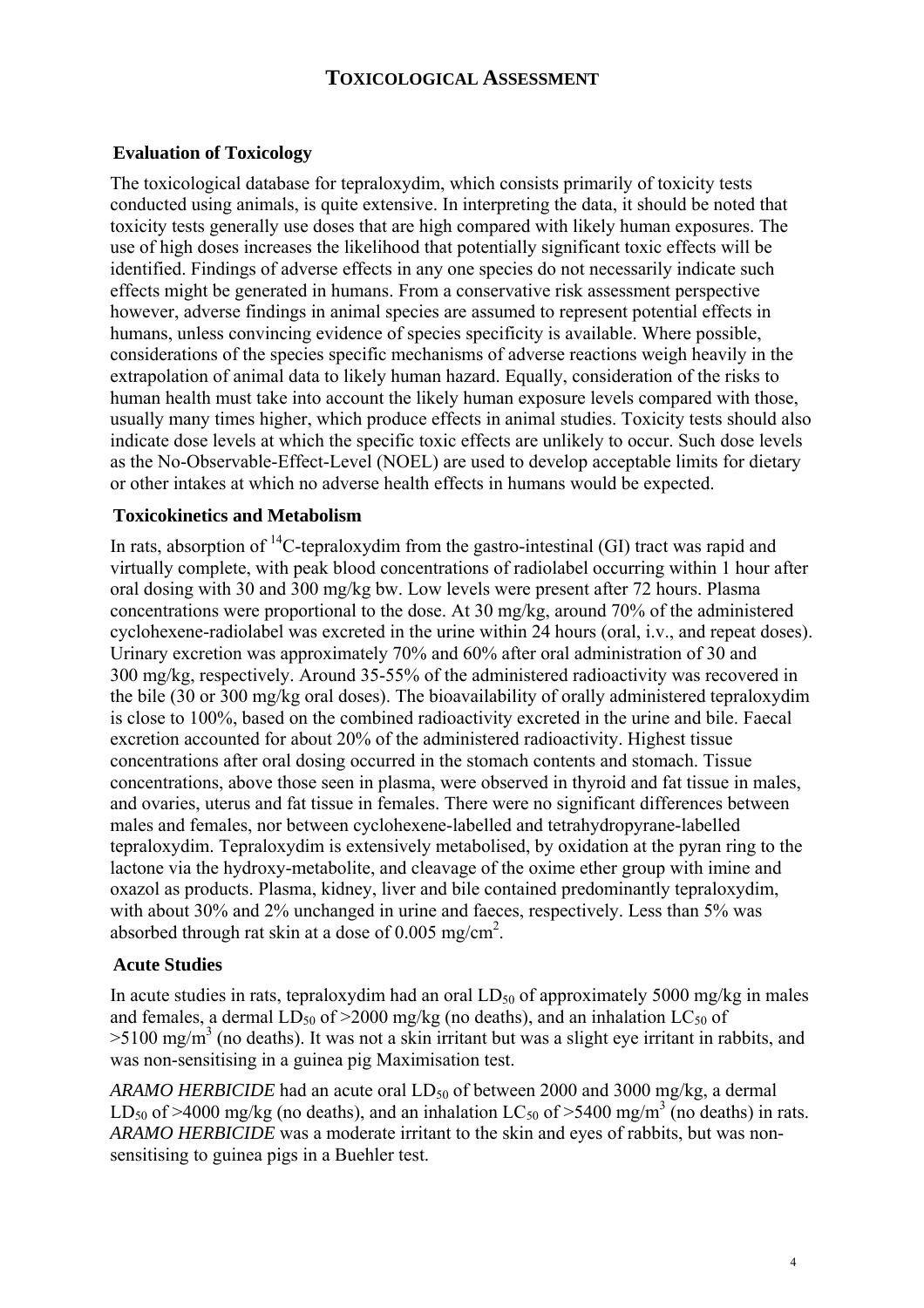## **Short-Term Studies**

Mice were fed 0, 500, 2000, 5000 or 7500 ppm tepraloxydim in the diet for 28 days. Food consumption was slightly higher in 7500 ppm males, but body weight gain was reduced at ≥5000 ppm, leading to a slight body weight loss in 7500 ppm males. A slight anaemia (decreased red blood cells, haematocrit and haemoglobin) was seen in 7500 ppm males. Liver weights were increased in 2000 ppm males and both sexes at ≥5000 ppm, with microscopic evidence of centrilobular hepatocellular hypertrophy in ≥2000 ppm males. Kidney weights were also increased at >5000 ppm, with a slight fatty change of the proximal tubular cells of the kidneys at 7500 ppm. No effects were observed at 500 ppm (123 mg/kg/day).

Rats were fed tepraloxydim in the diet at 0, 500, 5000, 7500 or 10000 ppm for 4 weeks. Urine staining of the perineum was seen at  $\geq$ 7500 ppm. Body weight gain and food consumption were reduced at ≥5000 ppm and ≥7500 ppm, respectively. Serum chemistry changes included slightly decreased chloride and glucose levels at  $>5000$  ppm, decreases in triglyceride and alkaline phosphatase at  $\geq$ 7500 ppm, and increased total protein, albumin, globulin, gamma glutamyltrans-peptidase and glutathione levels at  $\geq$ 5000 ppm. IgG levels were slightly decreased at ≥7500 ppm. Histopathological changes included central hypertrophy in the liver and hyaline droplet degeneration in the kidney in males and decreased lipid deposition in the liver at  $\geq$ 5000 ppm and lymphocyte depletion in the spleen and thymus at  $\geq$ 7500 ppm. No treatment-related effects were seen at 500 ppm (equivalent to 46 mg/kg/day).

Tepraloxydim was dermally applied to rats at 0, 50, 200 or 1000 mg/kg/day, 6 hours/day for 28 days. A transient reduction in body weight gain occurred at 1000 mg/kg/day. In males, there were slight decreases in spleen weights at ≥200 mg/kg/day and in adrenal weights at 1000 mg/kg/day. There were no treatment-related abnormalities in macroscopic, microscopic or clinical pathology parameters.

Tepraloxydim was fed to Beagle dogs at 0, 1000, 4000, 8000 or 12000 ppm in the diet for 4 weeks. At 12000 ppm, vomiting, body weight loss and reduced food consumption occurred in one male dog and vomiting occurred in both females at the beginning of the study. Slight haematology and serum chemistry changes were noted at ≥4000 ppm but were within the normal reference range for Beagle dogs. Liver weights were increased in all treatment groups, with minimal to slight centrilobular hepatocellular hypertrophy at 12000 ppm.

## **Long-Term Studies**

Mice were fed 0, 300, 1200 or 5000 ppm tepraloxydim in the diet for 3 months. Body weight gain was reduced at 5000 ppm. Haematological and serum chemistry changes included a slight increase in MCV and a decrease in platelets (females only) at  $\geq$ 1200 ppm and decreases in potassium in males and triglycerides in females at 5000 ppm. Liver weights were increased at 5000 ppm, with centrilobular hepatocellular hypertrophy in all males and half the females at 5000 ppm and in 1/10 males at 1200 ppm. Moderate myocardial vacuolisation was observed in most animals at 5000 ppm and in a few animals at 1200 ppm. The NOEL was 300 ppm (equivalent to 95 mg/kg/day).

Rats were fed 0, 300, 3000 or 5000 ppm tepraloxydim in the diet for 13 weeks. Body weight gain was reduced at ≥3000 ppm and food consumption decreased in ≥3000 ppm males and 5000 ppm females. Increases in protein and albumin occurred at ≥3000 ppm. Serum cholesterol increased in ≥3000 ppm females at week 6, and triglycerides were reduced in 5000 ppm males. Serum glucose at ≥3000 ppm and sodium in 5000 ppm males decreased at week 6. Increased globulin levels and decreased chloride levels occurred from 300 ppm. Relative but not absolute liver weight was increased at 5000 ppm. Lipid deposition in the liver decreased at ≥3000 ppm, with increases in central hypertrophy and bile duct proliferation in 5000 ppm males. Hyaline droplet degeneration and tubular basophilia were seen in the kidneys of ≥3000 ppm males, while urothelial hyperplasia was seen in one male at 3000 ppm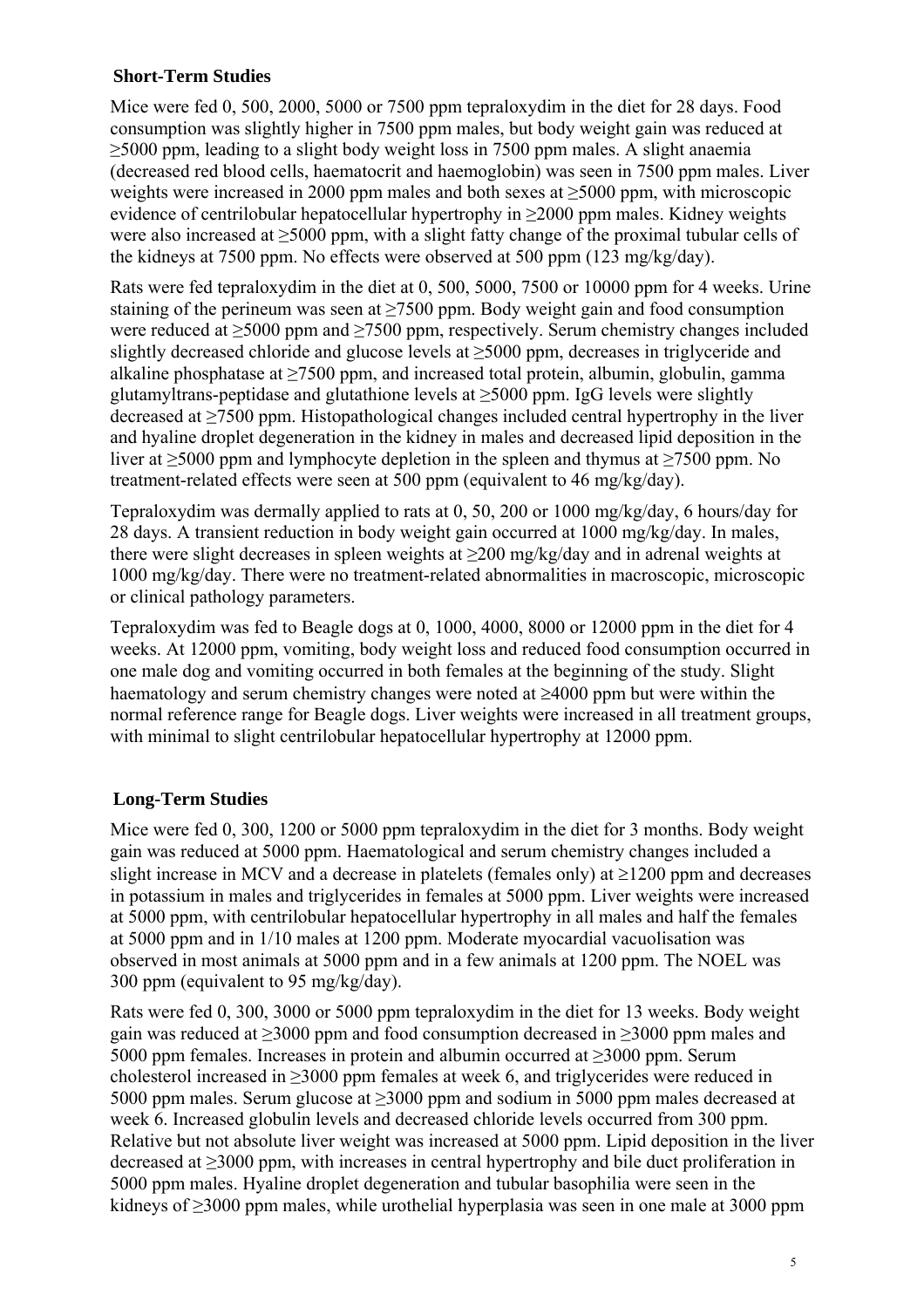and one female at 3000 and 5000 ppm. No NOEL could be established; the NOEL based on clinical chemistry changes was 300 ppm (equivalent to 22 mg/kg/day).

Beagle dogs were fed 0, 400, 2000 or 10000 ppm tepraloxydim in their diet for 3 months. There were no deaths or treatment-related clinical signs. At 10000 ppm, food consumption and food efficiency were slightly reduced in both sexes, leading to reduced body weight gain in the females. At 10000 ppm, tepraloxydim caused mild haemolytic anaemia (decreases in erythrocytes, haemoglobin, MCHC (males only) and haematocrit). In males, prothrombin time was decreased at 10000 ppm and partial thromboplastin time was decreased at ≥2000 ppm. Leucocyte counts were increased in ≥2000 ppm females. Serum chemistry effects at 10000 ppm included slight decreases in chloride and glucose and increases in AST, ALT, alkaline phosphatase, phosphate, globulins, triglycerides and cholesterol. Liver weights were increased at ≥2000 ppm, with microscopic evidence of liver hypertrophy and cholestasis at 10000 ppm. In the spleen, the incidence of haemosiderosis increased in 10000 ppm males and in ≥2000 ppm females and extramedullary haematopoiesis was evident in ≥2000 ppm females. Bone marrow hyperplasia (femur and sternum) was increased at ≥2000 ppm. Thyroid weights increased in 2000 ppm females and at 10000 ppm, and follicular distension in the thyroid was increased at 10000 ppm. Atrophy, giant cells and granular inflammation occurred in the testes and epididymides at 10000 ppm. The NOEL was 400 ppm (equivalent to 14 mg/kg/day).

Tepraloxydim at 0, 200, 1800 or 5000 ppm was administered to mice in the diet for 18 months. Body weight gain was reduced in 1800 ppm males and at 5000 ppm. Increased lymphocytes and decreased PMN differential counts occurred in 5000 ppm females. Lymphocyte counts were also slightly increased in 1800 ppm females at the end of the study. Liver weights were increased in 1800 ppm males and at 5000 ppm in both sexes, with microscopic evidence of minimal or slight hepatocellular hypertrophy in half of the males and a few females, and an increased incidence of eosinophilic and basophilic foci in the liver at 5000 ppm. Kidney weights were reduced in 1800 and 5000 ppm females but were not associated with any abnormal microscopic findings. The incidence of hepatocellular tumours (adenomas or carcinomas) was slightly increased in females at 5000 ppm. There were no effects at the lowest dose tested of 200 ppm (45 mg/kg/day).

In a carcinogenicity study, rats were fed  $(\sqrt{2})$  0/0, 100/100, 600/600, or 3000/4000 ppm tepraloxydim in the diet for 24 months. Body weight gain and food consumption were reduced at 3000/4000 ppm. Ovary weights and the incidence of ovarian cysts increased at ≥600 ppm and granulosa cell tumours were slightly increased at 4000 ppm. At 3000 ppm, there were increases in testes weight and minor increases in the incidence of testicular masses, hyperplasia in Leydig cells and focal calcification. A slight increase in benign tumours in the adrenal medulla was seen in 3000 ppm males. Kidney cysts in females and retractions in males were increased at 3000/4000 ppm. Liver cell alterations were increased at 3000/4000 ppm, and cellular polymorphism increased in 4000 ppm females. Males treated with 3000 ppm showed an increase in hypertrophy and fatty infiltration in zone 3 liver cells. The NOEL was 100 ppm (equivalent to 5 mg/kg/day).

In a chronic toxicity study, tepraloxydim was fed to rats at  $(\sqrt{2})$  0/0, 100/100, 600/600, or 3000/4000 ppm in the diet for 24 months. Body weight gain and food consumption were reduced and leucocyte counts increased at 3000/4000 ppm. Serum chemistry changes included decreased triglycerides at ≥600 ppm and increased cholesterol and total protein in ≥600 ppm females and 3000 ppm males, and increased albumin and magnesium at 3000/4000 ppm. Increased GGT levels were seen in males at 600 and 3000 ppm, and increased ALT levels were seen in females at 4000 ppm. Haematuria occurred in 3000 ppm males. Slight increases were seen in the incidence of eosinophilic foci in the liver at ≥600 ppm, in hepatocellular carcinoma and focal bile duct hyperplasia in ≥600 ppm males, in hepatocellular polymorphism in 4000 ppm females and in hyperplasia of the transitional cells of the urinary bladder in 4000 ppm females. Fatty infiltration in the liver decreased at 4000 ppm. A slight increase in granulosa cell tumours occurred in the ovaries and a slight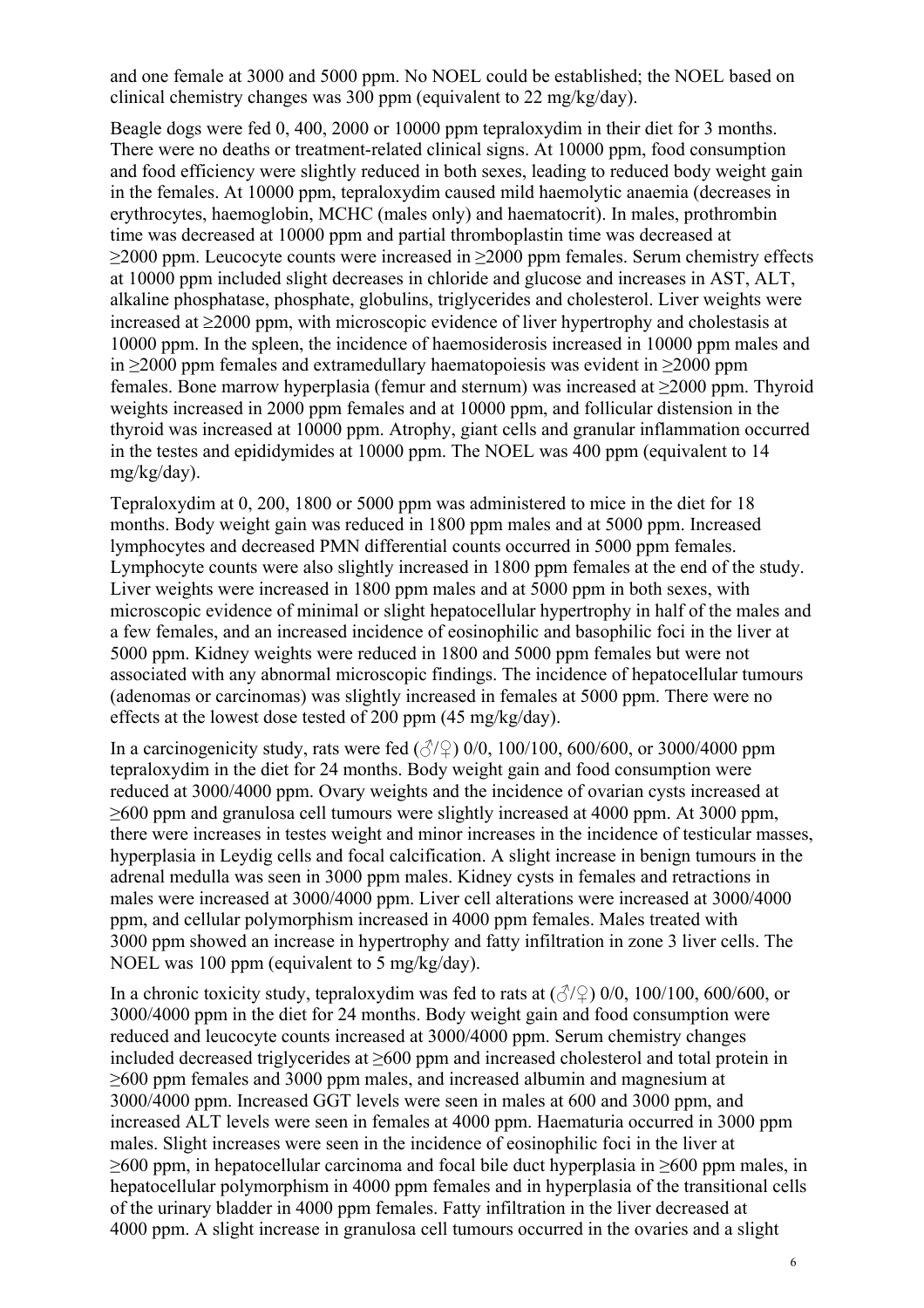increase in the incidence of atrophy and spermatic granuloma were observed in the epididymides at 4000/3000 ppm. The NOEL was 100 ppm (equivalent to 5 mg/kg/day).

Beagle dogs were fed 0, 100, 400 or 2000 ppm and in a subsequent supplementary study 0 or 8000 ppm tepraloxydim in the diet for 12 months. At 8000 ppm, tepraloxydim caused mild haemolytic anaemia (decreases in erythrocytes, haemoglobin, and haematocrit, and increases in platelets and reticulocytes), decreases in serum glucose and chloride, and increases in ALT, total protein, globulins, trigycerides, cholesterol and inorganic phosphate. Increased serum cholesterol and trigycerides occurred in 2000 ppm males. At  $\geq$ 2000 ppm, liver weights increased in both sexes and epididymal weights were decreased. Kidney and thyroid weights were increased and testes weights were decreased at 8000 ppm. At 8000 ppm, histopathology revealed hepatocellular hypertrophy and cholestasis in the livers of all dogs, concretions in the gallbladder of 2/6 males, an increased incidence of distension of thyroid follicles in both sexes, degeneration and atrophy (loss of spermatids) of the germinal epithelium in the testes and epididymides of all males, a slightly increased incidence of haemosiderosis in the spleen and erythroid hyperplasia in the bone marrow. Diffuse hyperplasia of the transitional epithelium in the urinary bladder occurred at  $\geq$ 2000 ppm, with focal haemorrhage in 8000 ppm males. The NOEL was 400 ppm (12 mg/kg/day).

## **Reproduction and Developmental Studies**

In a two generation study, rats  $(F_0$  and  $F_1)$  received 0, 100, 500, or 2500 ppm of tepraloxydim in their diet from 10 weeks prior to mating, through to the end of lactation. At 2500 ppm, there were reductions in body weight gain and food consumption during most of the study. Increased serum creatinine occurred in  $F_0$  and  $F_1$  males at  $\geq$ 500 ppm and in 2500 ppm females and increases in serum albumin were seen in 2500 ppm males. There were no treatmentrelated changes seen at macroscopic or microscopic necropsy. There were no effects on male or female fertility indices, or female reproduction data attributable to treatment. Pup body weight gain was reduced during lactation at 2500 ppm and was associated, in 2500 ppm  $F<sub>2</sub>$ pups, with a delay in eye opening. The viability index decreased in 2500 ppm  $F_2$  pups. There were no effects on clinical signs, reflex testing, and no abnormalities were seen at necropsy. A NOEL for adults was established at 100 ppm (at least 8 mg/kg/day), based on increases in serum creatinine in  $F_0$  and  $F_1$  males at 500 ppm and above. There were no effects on reproductive performance or fertility up to 2500 ppm (at least 204 mg/kg/day). The NOEL for neonates was 500 ppm, based on reductions in body weight gain at 2500 ppm.

Pregnant female rats received oral gavage doses of 0, 40, 120, or 360 mg/kg/day tepraloxydim between gestation days 6 and 15. There were no mortalities or clinical signs of toxicity. At 360 mg/kg/day, body weight gains and food consumption were reduced. Resorptions were increased and the percentage of live foetuses was decreased at 360 mg/kg/day. At 360 mg/kg/day, reduced foetal and placental weights were reflected in decreased gravid uterine weights. Two 360 mg/kg/day foetuses had filiformed tails, caused by the absence of caudal and sacral vertebrae. Other foetal skeletal changes included increased incidences of incomplete ossification/reduced size or non-ossification of sternebrae at ≥120 mg/kg/day and incomplete ossification of the skull and thoracic vertebral bodies and sternebrae with one ossification centre at 360 mg/kg/day. A maternal NOEL was established at 120 mg/kg/day, based on reductions in body weight gain and food consumption at 360 mg/kg/day. A NOEL for development was established at 40 mg/kg/day, based on reduced foetal weights and effects on foetal ossification at 120 mg/kg/day.

In a supplementary study, pregnant female rats received oral gavage doses of 0, 10, 20, or 40 mg/kg/day tepraloxydim between gestation days 6 and 15. Reductions in body weight gains during the treatment period were used to establish a maternal NOEL at 20 mg/kg/day. There was no evidence of embryo or foetal toxicity related to tepraloxydim treatment at 40 mg/kg/day.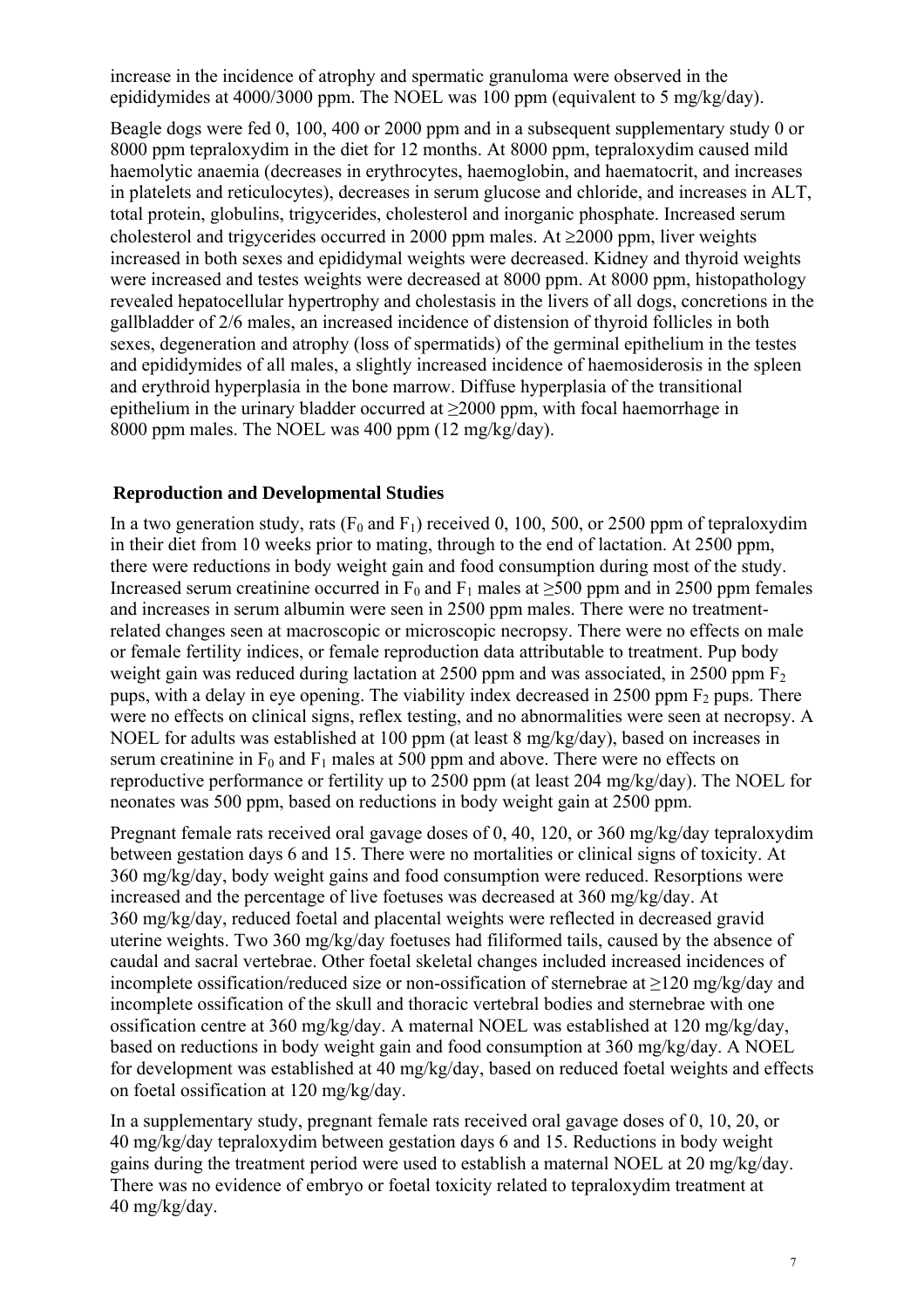Pregnant female rabbits received oral gavage doses of 0, 20, 60, or 180 mg/kg/day tepraloxydim between gestation days 7 and 19. There were no deaths or clinical signs of toxicity. During the treatment phase, there were reductions in food consumption at 180 mg/kg/day and in body weight gains at  $\geq 60$  mg/kg/day consequently a maternal NOEL was established at 20 mg/kg/day. There was no evidence of treatment-related embryo or foetal toxicity at 180 mg/kg/day.

# **Genotoxicity**

Tepraloxydim was non-genotoxic in the following studies; a bacterial mutation assay with *S. typhimurium*, a mammalian cell mutation assay (CHO-HGPRT), an *in vitro* CHO chromosome aberration assay, a mouse micronucleus test, and an *in-vitro* UDS assay in primary rat hepatocytes.

# **Special Studies**

Rats received single oral gavage doses of 0, 500, 1000, or 2000 mg/kg tepraloxydim. There were no deaths or signs of toxicity and body weight gains were similar in control and treated rats. Motor activity was reduced in all treated groups on the day of dosing, achieving statistical significance in treated females. Macroscopic and microscopic necropsies revealed no abnormalities related to treatment.

Tepraloxydim at 0, 400, 1500, or 6000 ppm was fed to rats in their diet for 3 months. There were no deaths and no overt signs of toxicity. Body weight gains were reduced in 1500 ppm females and at 6000 ppm. Food consumption and food efficiency were decreased at 6000 ppm. Motor activity at 6000 ppm was increased in females on day 50 and in males and females at day 85. There were no treatment-related changes to home cage observations or sensor/motor or reflex tests in FOBs, or at macroscopic or microscopic necropsy. There were no neurotoxic effects.

Tepraloxydim was fed to rats at 0 or 10000 ppm in the diet for 18 to 20 days to investigate the mechanism of elevation of serum bilirubin and creatinine levels. Body weight gain and food consumption were decreased in treated males, with an initial reduction in body weight gain occurring in treated females. Analysis of serum for bilirubin and creatinine showed elevated levels when routine tests were used, but no elevation following enzymatic analysis. Bilirubin levels were not increased when analysed by HPLC. These results suggest there may be some interference with the routine, colour-based analysis methods by either tepraloxydim or its metabolites.

5-OH-DP (Reg. No.: 275 522) is formed from the hydroxylation of tepraloxydim at the 5-position of the cyclohexene ring. 5-OH-DP is the main metabolite of tepraloxydim in oilseed rape/canola and soybeans, but accounted for only 0.2% of the administered radioactivity in rats.

In rats, 5-OH-DP was rapidly and completely absorbed (peak blood concentrations occurred at 1 hour after oral 30 and 300 mg/kg doses). Achieved plasma concentrations were greater than dose-proportional. Within 24 hours, 60-70% of the labelled metabolite was excreted in the urine, and around 20-30% in the faeces. Peak tissue concentrations occurred in the same tissues as tepraloxydim, but levels declined in all tissues thereafter. 5-OH-DP is metabolised to around 50% in rats, the main pathway being cleavage of the oxime ether bond followed by further oxidation steps.

5-OH-DP has an acute oral  $LD_{50}$  of  $>5000$  mg/kg in rats. There was no evidence of treatmentrelated toxicity when 5-OH-DP was administered to rats in their diet for 3 months at 0, 300, 3000 or 5000 ppm, consequently the NOEL was 322 mg/kg/day.

In a rat developmental study, pregnant female rats received oral gavage doses of 0, 20, 40, 120, or 360 mg/kg/day 5-OH-DP between gestation days 6 and 15. A reduction in body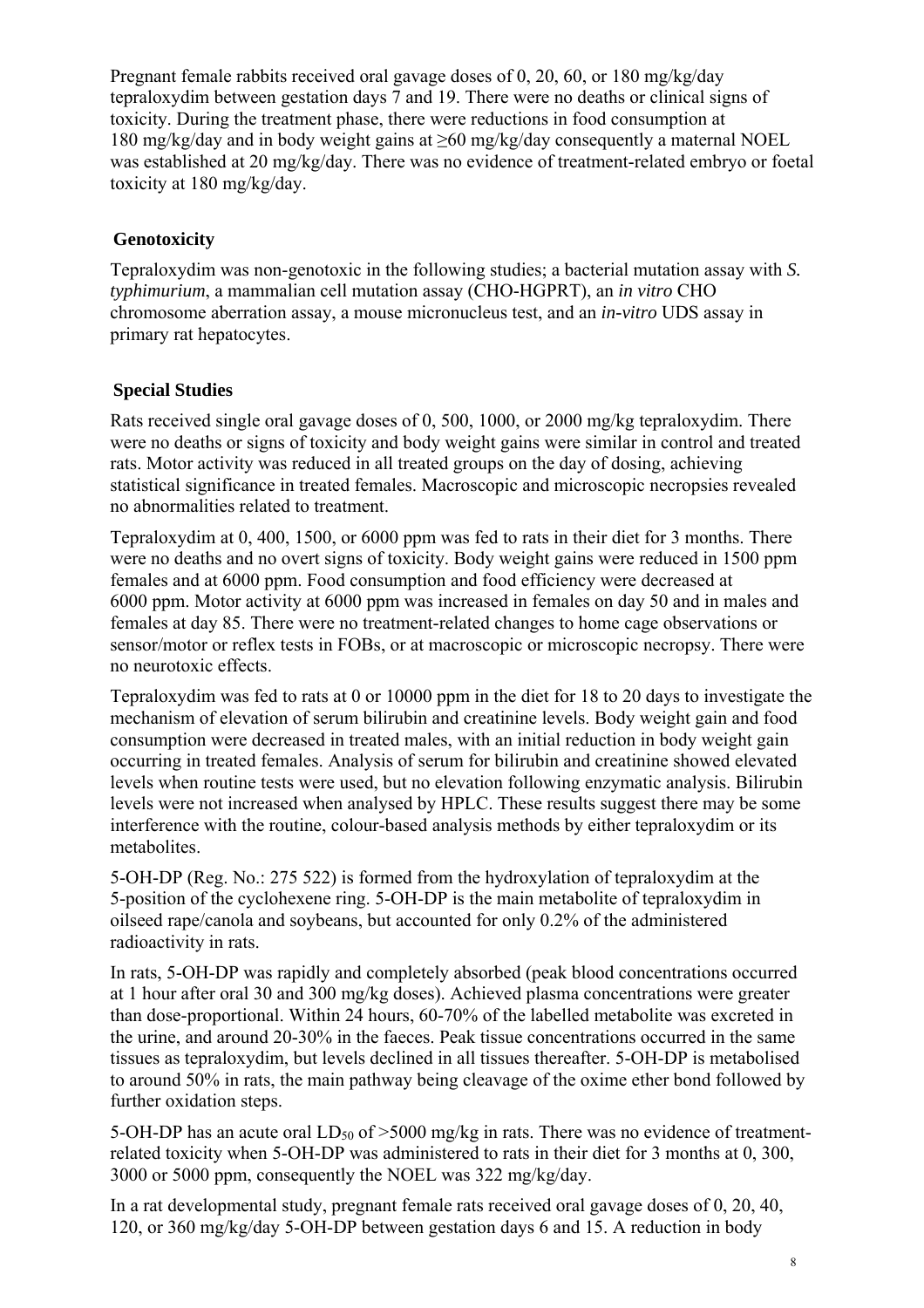weight gain at 360 mg/kg/day set the maternal NOEL at 120 mg/kg/day. An increase in nonossified sternebrae in foetuses at 360 mg/kg/day was used to establish a developmental NOEL of 120 mg/kg/day.

5-OH-DP was non-genotoxic in a bacterial mutation assay with *S. typhimurium* and a mouse micronucleus test. In unscheduled DNA synthesis (UDS) assays, 5-OH-DP caused slight increases in UDS when added at cytotoxic concentrations to primary rat hepatocyte cultures *in vitro*, but did not induce UDS when administered to rats *in vivo*.

## **Public Health Standards**

## *Poisons Scheduling*

The National Drugs and Poisons Schedule Committee (NDPSC) considered the toxicity of the product and its active ingredients and assessed the necessary controls to be implemented under States' poisons regulations to prevent the occurrence of poisoning.

On the basis of its toxicity, the NDPSC has included tepraloxydim in Schedule 5 of the Standard for the Uniform Scheduling of Drugs and Poisons (SUSDP). There are provisions for appropriate warning statements and first-aid directions on the product label.

## *NOEL/ADI*

The Acceptable Daily Intake is that quantity of an agricultural compound which can safely be consumed on a daily basis for a lifetime and is based on the lowest NOEL obtained in the most sensitive species. This NOEL is then divided by a safety factor which reflects the quality of the toxicological database and takes into account the variability in responses between species and individuals.

The ADI for tepraloxydim was established at 0.05 mg/kg/day based on NOELs of 5 mg/kg/day in 2-year rat dietary studies and using a 100-fold safety factor in recognition of the extensive toxicological database available for tepraloxydim.

## **Acute Reference Dose (ARfD)**

The acute reference dose is the maximum quantity of an agricultural or veterinary chemical that can safely be consumed as a single, isolated, event. The ARfD is derived from the lowest single or short term dose which causes no effect in the most sensitive species of experimental animal tested, together with a safety factor which reflects the quality of the toxicological database and takes into account the variability in responses between species and individuals.

In a developmental study in rats, the NOEL for foetotoxicity was 40 mg/kg/day and this is an appropriate endpoint to use in establishing an ARfD. Using a safety factor of 100, the ARfD is 0.4 mg/kg.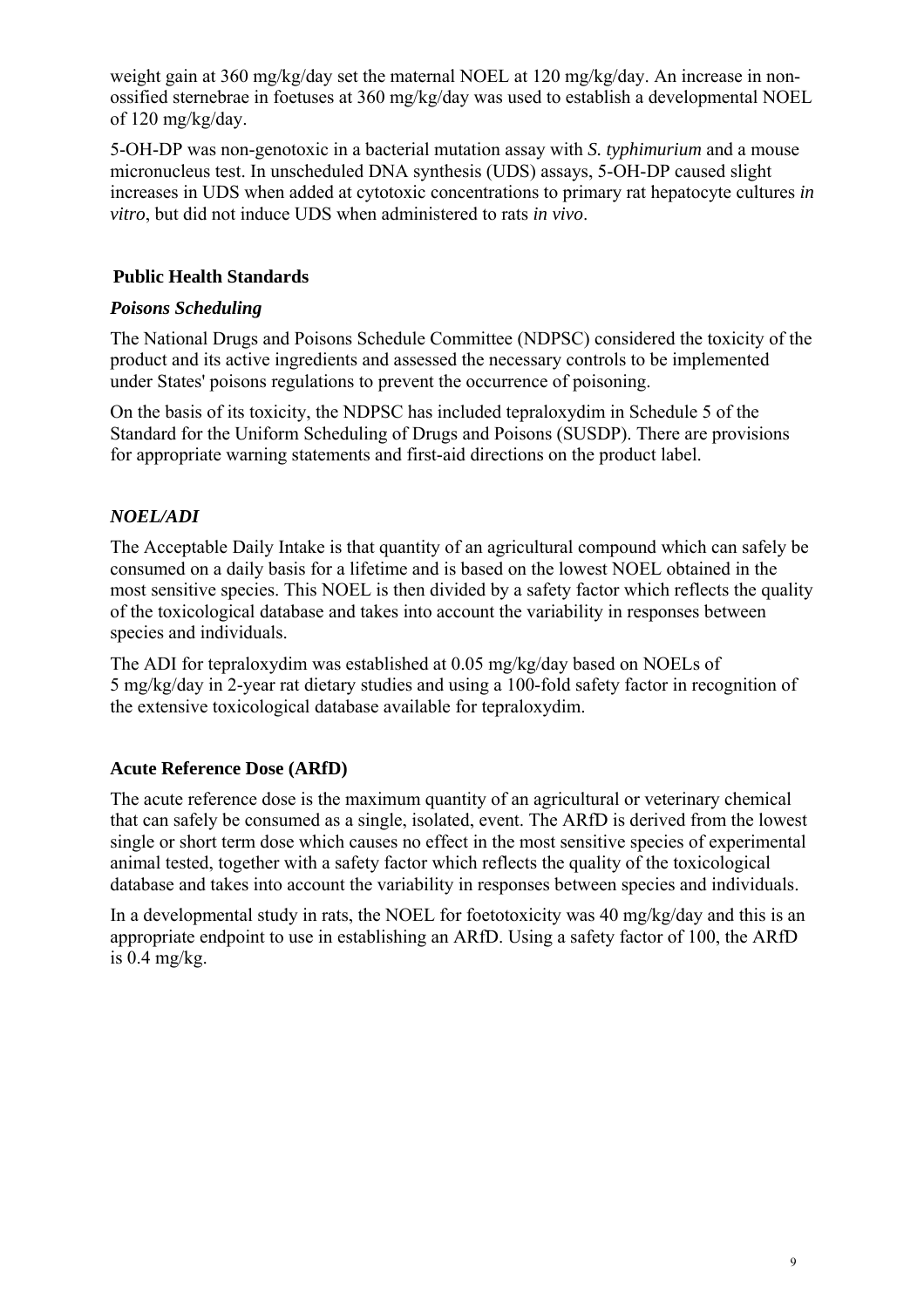## **RESIDUES ASSESSMENT**

#### **Introduction**

The application is for early post emergence use of tepraloxydim on grass weeds in chickpeas, field peas, lentils, faba beans, lupins, canola, subclover and vetch. The label advises to always apply with the non ionic surfactant at the label rate and not to apply more than once to any one crop.

#### **Metabolism**

**Sugarbeet** were sprayed once with <sup>14</sup>C-tepraloxydim uniformly labelled in the  $4(6)$  position of the cyclohexene ring. Only 8% of TRR in sugarbeet roots collected 45 days after treatment were identified, 4% each of the imine (DP-1) and the dicarboxylic acid (GP). In leaves, only trace amounts of the dicarboxylic acid were identified. Parent compound was not identified in sugarbeets. The majority of radioactive residues were incorporated into the carbohydrate pool.



Tepraloxydim (DP)

DP-1

GP

**Canola** plants were given a single foliar application of  $^{14}$ C-tepraloxydim uniformly labelled in the 4(6) position of the cyclohexene ring. Parent compound was the major radioactive residue in canola plants immediately after application, comprising more than 80% of radioactive residues in the plant. At harvest 61 days after application, the major residue in seed was the 5-hydroxy tepraloxydim metabolite (5-OH-DP, 38% TRR), with lesser amounts of the diacid (GP, 12% TRR), the hydroxy-imine (5-OH-DP-1, 8% TRR) and the oxazole (6- OH-DP-2, 6% TRR). The diacid (GP, 10% TRR) was the major residue in straw. All other identified radioactive components comprised less than 5% of the TRR.



**Soybean** plants were given a single foliar application of  ${}^{14}C$ -tepraloxydim uniformly labelled in the 4(6) position of the cyclohexene ring. Parent compound was a major residue in soybean plants and beans, comprising between 3.5 and 42% TRR in whole plant, leaf, bean, stalk and hulls. The dimethyl ester DMP of the acid GP comprised between 9 and 26% TRR and the hydroxy metabolite 5-hydroxytepraloxydim (5-OH-DP) comprised 16% TRR in beans, but was not identified in any other sample.

Overall, the metabolism of tepraloxydim in plants proceeds *via* three main pathways: cleavage of the oximino N-O bond, hydroxylation at the 5-position of the cyclohexenone ring and by ring opening of the cyclohexene ring.

Lactating goats were administered <sup>14</sup>C-tepraloxydim for 5-7 days. The majority of the administered dose was eliminated in urine (61-77%) and faeces (14-16%). Between 0.25 and 0.86% of the doses were recovered in tissues (liver, kidney, muscle and fat) with the remainder (*ca*. 5-14%) recovered in stomach and intestinal contents etc. Highest tissue residues were found in liver and kidney. Parent compound was the predominant residue in tissues and milk (31-72% TRR) with the exception of liver, where it comprised only 10% of the TRR. The major radioactive residue in liver was the diol 620M005 (17% TRR), formed from reduction of the  $\alpha$ .β-unsaturated ketone.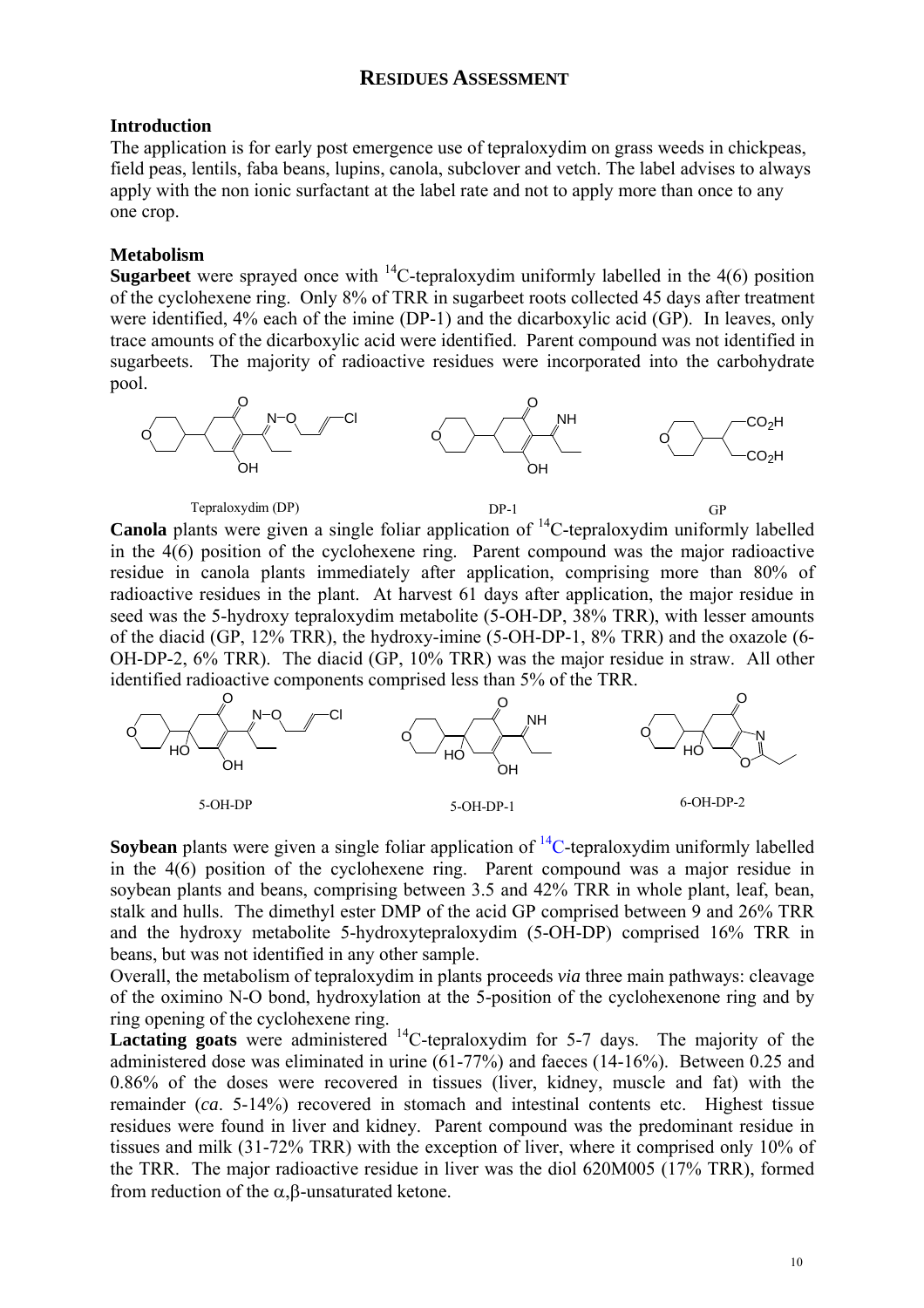The metabolism of tepraloxydim in **hens** dosed for 28 consecutive days was similar to that in goats. The majority of the administered dose was recovered in excreta (82-94% of dose). Highest residues in tissues were present in liver. For a low dose group (10.5 ppm) 0.1% of the dose was present in liver, while radioactivity in other tissues and skin was ≤0.03% of the dose. A higher proportion of radioactivity was present in tissues of animals given a high dose (210 ppm). Radioactivity in liver, muscle and kidney amounted to 0.54, 0.36 and 0.20% of the dose, respectively, with  $\leq 0.1\%$  of the dose present in fat and skin. Egg whites and yolks contained approximately 0.5 and 0.1% of the dose, respectively. Parent compound was a major residue in all matrices, comprising 7-46% of TRR. The hemiacetal (2-OH-P-DP) comprised 1.3-12% TRR, the oxazole (DP-2) comprised 5-22% TRR and the diketone (DP-6) comprised 7-17% TRR.



620M005 2-OH-P-DP DP-6 The metabolism of 5-hydroxytepraloxydim (5-OH-DP), a major metabolite of tepraloxydim in plants, was investigated in goats and hens. For goats given a low dose (9.4 ppm) 56% of the dose was eliminated in urine, 34% in faeces and cage wash, 0.09% in milk and 2.2% was recovered in tissues. Highest residues in tissues were in kidneys and liver. Results from the high dose animals (270 ppm) were qualitatively identical. Radioactivity in liver, kidney and milk from the low dose animal was characterised. Parent compound was the major residue in all cases, comprising 13-36% of TRR. For hens given the low lose (10 ppm) the predominant residue in eggs, liver, muscle, fat and skin was the parent compound (5-hydroxy tepraloxydim), comprising 13-74% TRR.

#### **Analytical methods**

Analytical methods to determine tepraloxydim and metabolites converted to 3-(tetrahydropyran-4-yl)-glutaric acid (GP) and 3-hydroxy-3-(tetrahydro-pyran-4-yl)-glutaric acid (OH-GP) in plant commodities and animal tissues and milk were provided.

Residues in plant matrices are extracted with methanol. Impurities in the crude extract are precipitated by addition of calcium hydroxide, then the remaining solution is treated with hydrogen peroxide/triethylamine to oxidise residues to the diacids GP and OH-GP. Following NH2-column cleanup residues are esterified with acidified methanol, then further cleaned up by solvent partitioning, silica gel and C-18 column chromatography. Residues are quantified by GC-MS as the methyl esters DMP and OH-DMP of the corresponding diacids, GP and OH-GP.

The method for animal commodities is similar to the plant method. Milk and cream samples are extracted with a mixture of acetonitrile and hexane, while other samples are extracted with aqueous methanol. Following the oxidation step residues are purified by C18 and then ion exchange chromatography, then esterified with acidified methanol. Extracts are purified by C18 column chromatography and ion exchange chromatography before quantification by GC-**MS** 

The methods have limits of quantitation of 0.05 mg/kg for each of the diacid methyl esters from plants and animal commodities except milk, where each compound has an LOQ of 0.01 mg/kg. The combined LOQ for the method is therefore 0.02 mg/kg for milk and 0.1 mg/kg for all other commodities.

#### **Storage stability**

Storage stability data for canola and soybean commodities were provided and indicated that residues do not degrade significantly when stored frozen for at least 24 months at <-18°C. Samples collected in the residues trials were stored frozen for less than 24 months prior to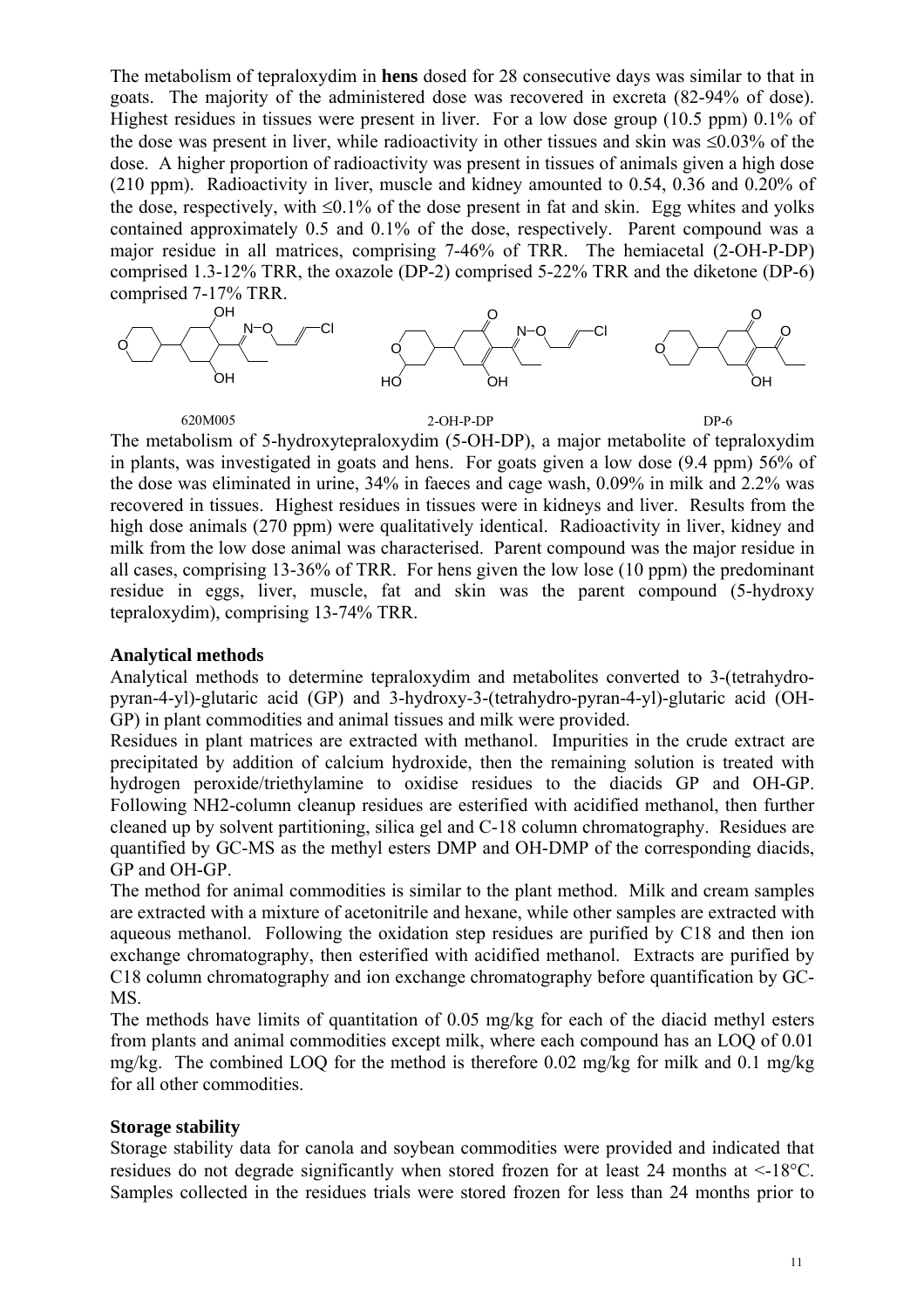analysis therefore it is concluded that the results obtained in the trials are a true reflection of the residues present at the time of sampling.

Storage stability tests for animal commodities were performed in the metabolism studies. No significant change in metabolite profile occurred in extracts of cow tissues and milk, poultry egg, liver and excreta after storage under frozen conditions for more than 18 months. It is concluded that residues in animal commodities are stable under frozen storage conditions for at least 18 months.

## **Residue definition**

Tepraloxydim is metabolised to a number of metabolites present in varying quantities in plant and animal commodities. Analytical methods provided are capable of determining residues as two common moieties. It is appropriate to set the following residue definition for tepraloxydim in both plant and animal commodities:

Tepraloxydim: Sum of tepraloxydim and metabolites oxidised to 3-(tetrahydro-pyran-4-yl) glutaric acid and 3-hydroxy-3-(tetrahydro-pyran-4-yl)-glutaric acid, expressed as tepraloxydim.

## **Residue trials**

 $\overline{a}$ 

A total of 40 residue trials conducted throughout Australia were provided for chickpeas, field peas, lupins and canola. The trials involved a single application of a 100 g/L EC formulation at a rate of 60 g ai/ha (300 mL product/ha) ( $1 \times$  rate). Although a 100 g/L EC formulation was used in the trials it is noted that label directions state the product must be applied as a dilute spray in a minimum spray volume of 50 L/ha. The trials are considered to adequately reflect the proposed use of Aramo Herbicide containing 200 g/L tepraloxydim.

The residues data provided for lupins, chickpeas and field peas support a group MRL for VD 0070 Pulses of \*0.1 mg/kg. Only a single result out of 40 trials at the proposed label rate of 60 g ai/ha exceeded 0.1 mg/kg, and in this sample one of the components of the residue was below the limit of quantitation of 0.05 mg/kg. Residues in pulse grains are therefore not expected to exceed 0.1 mg/kg when the product is used as proposed.

Residues in forage of lupins, chickpeas and field peas ranged from 0.508 to 2.008 mg/kg (dry weight) in 40 trials at the proposed maximum label rate of 60 g ai/ha (PHI *ca.* 4 weeks). Residues in straw were <0.1 mg/kg in all but one sample where residues were only slightly above the LOQ. The data support an MRL for AL 0157 Legume animal feeds of 3 mg/kg. This commodity description covers residues in lupin, chickpea and field pea forage, straw and fodder.

*ARAMO HERBICIDE* is also proposed for use on faba beans and lentils. No data were provided for these crops, however the use may be extrapolated from the data provided for chickpeas, lupins and field peas.<sup>1</sup> The use of *ARAMO HERBICIDE* on faba beans and lentils would be covered by the Pulse MRL (Table 1, *MRL Standard*) and the Legume animal feeds MRL (Table 4, *MRL Standard*).

Residues in canola grain were below the LOQ in all trials. The data support an MRL at the LOQ of  $*0.1$  mg/kg for SO 0495 Rape seed (canola) with a withholding period of "Not required when used as directed" when applications are made before commencement of stem elongation. Residues in canola forage ranged from 0.500 to 1.920 mg/kg (dry weight) (PHI 4 weeks), while residues in straw were  $\leq 0.1$  mg/kg in all but 1 sample, which contained residues slightly above the LOQ. The data support an MRL of 3 mg/kg (dry weight) for canola forage and fodder (WHP 4 weeks).

The product is also proposed for use on subclover and vetch. The use on these crops can be extrapolated from the data provided for chickpeas, field peas and lupins, and residues would

<span id="page-21-0"></span><sup>1</sup> See NRA Information Sheet, *Residues and minor* crops, January 2000, for crop extrapolations. Also located on APVMA website at [http://www.apvma.gov.au/minor\\_use/permits\\_factsheets.shtml](http://www.apvma.gov.au/minor_use/permits_factsheets.shtml)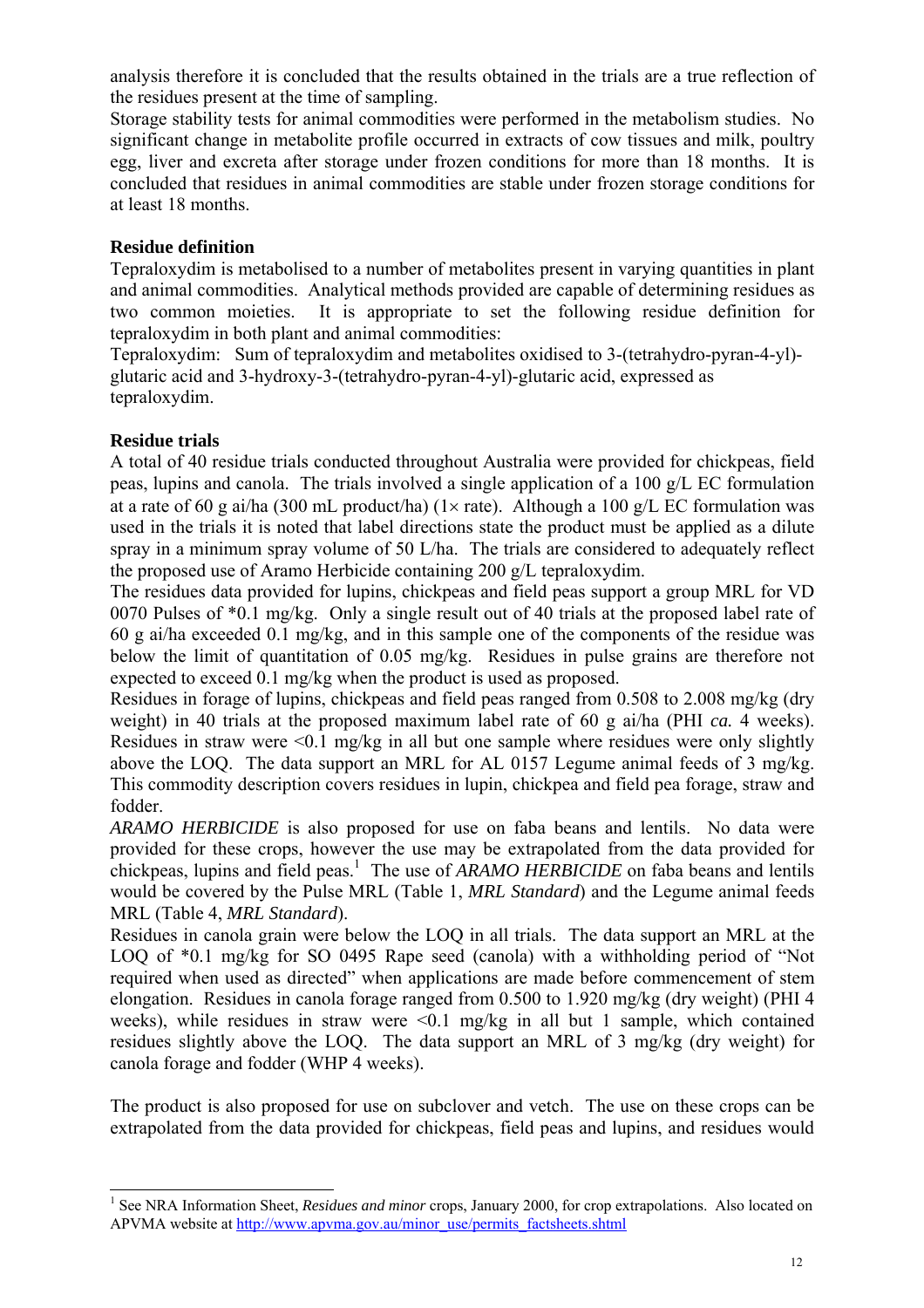be covered by the Legume animal feeds MRL of 3 mg/kg. The following grazing restraint is recommended in relation to the use on vetch and subclover crops: DO NOT GRAZE OR CUT FOR STOCK FOOD FOR 4 WEEKS AFTER APPLICATION

## **Animal commodity MRLs**

Pulse and canola grains, forage and fodder may be consumed by livestock. The maximum anticipated livestock exposure is estimated at 3 ppm for mammalian animals and 0.1 ppm for poultry.

In an animal transfer study, cattle were dosed for 28 consecutive days at either 6.3, 19 or 63 ppm in the feed. At the 6.3 ppm level residues in all tissues and milk were below quantifiable levels (<0.02 mg/kg in milk and <0.1 mg/kg in tissues). At the 19 ppm feed level residues were below quantifiable levels in all tissues except muscle, which contained residues of 0.15 mg/kg. At the highest feeding level (63 ppm) quantifiable residues were detected in milk and all tissues of animals slaughtered at the end of the dosing period, except fat. Highest residues were present in kidney (0.39 mg/kg). After only 2 days depuration residues in all tissues and milk had fallen below quantifiable levels. Residues did not preferentially partition into cream. At the anticipated maximum exposure level of 3 ppm in the feed, residues of tepraloxydim in cattle tissues and milk are expected to be below the limit of quantitation, based on the results from the 6.3 ppm feed level in the cattle feeding study. MRLs set at the limit of quantitation are therefore appropriate for mammalian commodities.

Hens were dosed for 28 consecutive days at 5, 15 or 50 ppm in the feed in a poultry feeding study. Residues were detected in eggs, muscle, liver and fat at all dose levels, with highest residues occurring in liver. At the 5 ppm dose level residues in eggs, muscle, liver and fat were 0.14, 0.16, 0.81 and 0.17 mg/kg, respectively. Depuration animals were included for the 50 ppm dose group. Residues in eggs, muscle, liver and fat were 1.07, 0.91, 3.36 and 0.54 mg/kg after the dosing period. Residues in muscle and fat declined to <LOQ after 2 days depuration, while residues in eggs and liver had declined to 0.55 and 0.53 mg/kg respectively. Residues in all tissues and eggs were below quantifiable levels after 7 days depuration.

The estimated maximum dietary exposure of poultry to tepraloxydim residues is 0.1 ppm, 50 times lower than the lowest feeding level (5 ppm) in the hen feeding study. By scaling the 5 ppm results, it is estimated that residues in eggs, muscle (fat) and liver would be below quantifiable levels. It is therefore appropriate to set MRLs for poultry commodities at the limit of quantitation (\*0.1 mg/kg) for each of these commodities.

The following animal MRLs are recommended:

Table 1

| MO 0105 | Edible offal (mammalian) | $*0.1$ mg/kg  |
|---------|--------------------------|---------------|
| MM 0095 | Meat (mammalian)         | $*0.1$ mg/kg  |
| ML 0106 | <b>Milks</b>             | $*0.02$ mg/kg |
| PM 0110 | Poultry meat             | $*0.1$ mg/kg  |
| PO 0111 | Poultry, Edible offal of | $*0.1$ mg/kg  |
| PE 0112 | Eggs                     | $*0.1$ mg/kg  |

## **Spray drift**

The product label states that the product may be applied only by ground rig equipment. Application by aircraft is not permitted. A conservative estimate of residues that could occur in pasture from spray drift, and the resultant residues that could occur in animal commodities consuming the contaminated pasture, is given below.

If 10% of the label rate (60 g ai/ha) to 1 ha drifts uniformly onto the adjacent 1 ha area the amount of chemical deposited would be 6 g ai/ha. The level of residues in pasture containing 1500 kg DM/ha would therefore be 4 mg/kg. Animals consuming contaminated pasture containing residues at 4 ppm would not be expected to develop finite residues in tissues or milk, based on results obtained in the cow transfer study provided. Even at much higher feeding levels, residues are not expected to occur in animal commodities.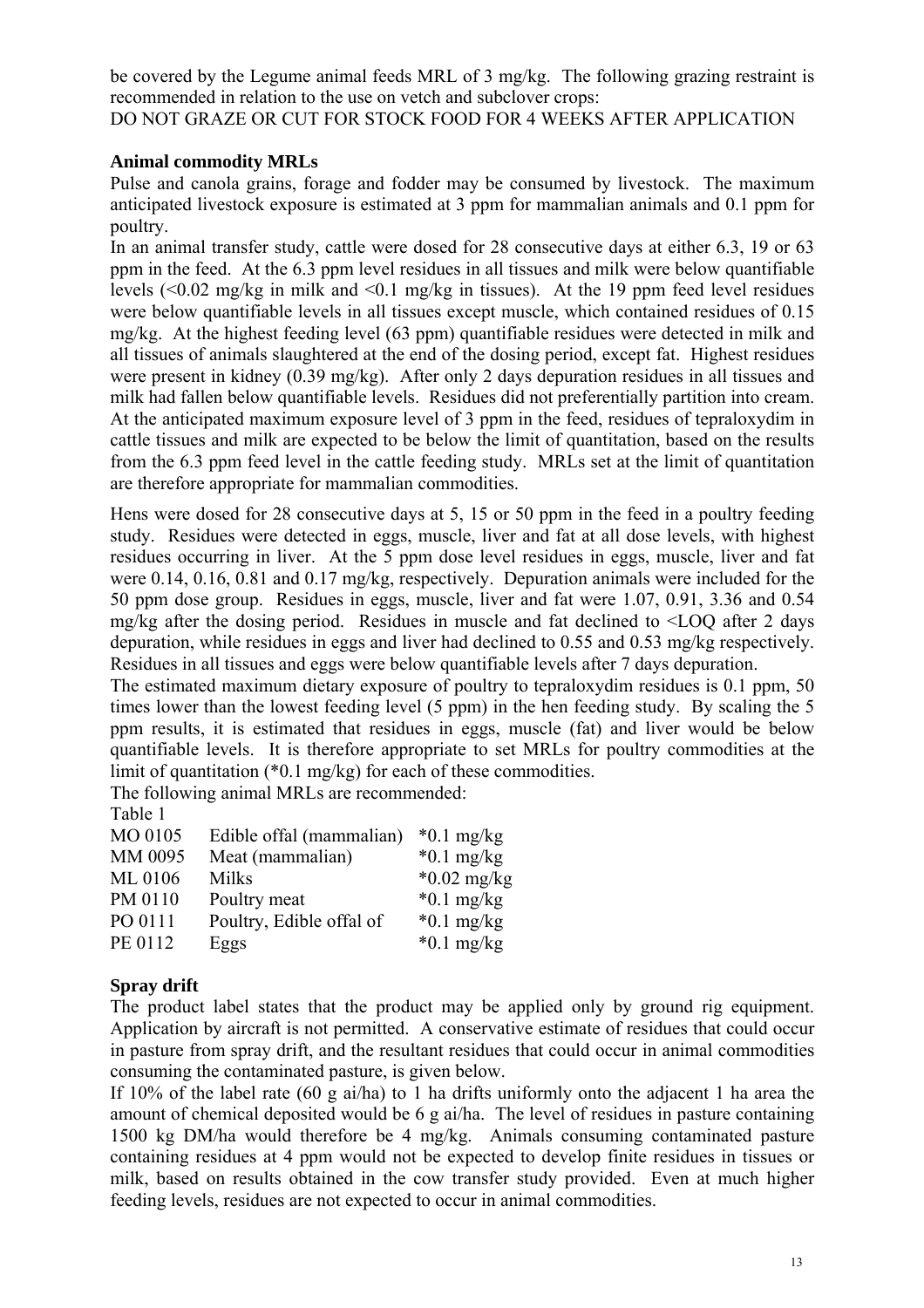The above calculation is considered to be very conservative because it overestimates the amount of chemical that would drift onto adjacent properties using ground rig equipment. However, it clearly demonstrates that animals exposed to residues in pasture resulting from spray drift are unlikely to develop finite residues in tissues or milk.

## **Estimated dietary intakes**

The chronic dietary exposure to tepraloxydim is estimated by the National Estimated Daily Intake (NEDI) calculation encompassing all registered/temporary uses of the chemical and dietary intake data from the 1995 National Nutrition Survey of Australia. The NEDI calculation is made in accordance with *Guidelines for predicting dietary intake of pesticide residues (revised)* [World Health Organisation, 1997].

The NEDI for tepraloxydim is equivalent to less than 1% of the ADI. It is concluded that the chronic dietary exposure is acceptably low.

The acute dietary exposure is estimated by the National Estimated Short Term Intake (NESTI) calculation. The NESTI calculations are made in accordance with the deterministic method used by the JMPR using 97.5<sup>th</sup> percentile food consumption data from the 1995 National Nutrition Survey of Australia. NESTIs for relevant commodities were <1% of the acute reference dose (ARfD) for children aged 2-6 years and the general population aged 2 years and above. It is concluded that the acute dietary exposure is acceptably low.

## **Bioaccumulation potential**

The log  $P_{\text{o/w}}$  for tepraloxydim is 1.5 indicating the chemical is unlikely to accumulate in fat and tissues.

Animal transfer studies in cattle and poultry indicate that residues do not accumulate in fat or tissues. Even at exaggerated dose levels residues decline rapidly after cessation of feeding. For cows dosed at 63 ppm (20 times expected feeding level) residues in tissues and milk had declined to <LOQ after only 2 days depuration. Residues did not preferentially partition into cream.

It is concluded that tepraloxydim has low potential for bioaccumulation in animals.

## **Recommendations**

#### **MRL changes**

The following changes will be made to the *MRL Standard*:

#### **Table 1**

| Compound     | Food    |                          | $MRL$ (mg/kg) |
|--------------|---------|--------------------------|---------------|
| ADD          |         |                          |               |
| Tepraloxydim | MO 0105 | Edible offal (mammalian) | $*0.1$        |
|              | PE 0112 | Eggs                     | $*0.1$        |
|              | MM 0095 | Meat (mammalian)         | $*0.1$        |
|              | ML 0106 | Milks                    | $*0.02$       |
|              | PM 0110 | Poultry meat             | $*0.1$        |
|              | PO 0111 | Poultry, Edible offal of | $*0.1$        |
|              | VD 0070 | Pulses                   | $*0.1$        |
|              | SO 0495 | Rape seed (canola)       | $*0.1$        |

The MRL recommendations indicated above will be conveyed to Food Standards Australia New Zealand (FSANZ) for consideration for incorporation into Standard 1.4.2 of the Food Standards Code and consequent adoption into the State/Territory food legislation.

#### **Table 3**

| Compound |              |                                                                                                                                                                                 |
|----------|--------------|---------------------------------------------------------------------------------------------------------------------------------------------------------------------------------|
| ADD:     | Tepraloxydim | Sum of tepraloxydim and metabolites oxidised to 3-(tetrahydro-pyran-4-yl)-<br>glutaric acid and 3-hydroxy-3-(tetrahydro-pyran-4-yl)-glutaric acid, expressed<br>as tepraloxydim |
|          |              |                                                                                                                                                                                 |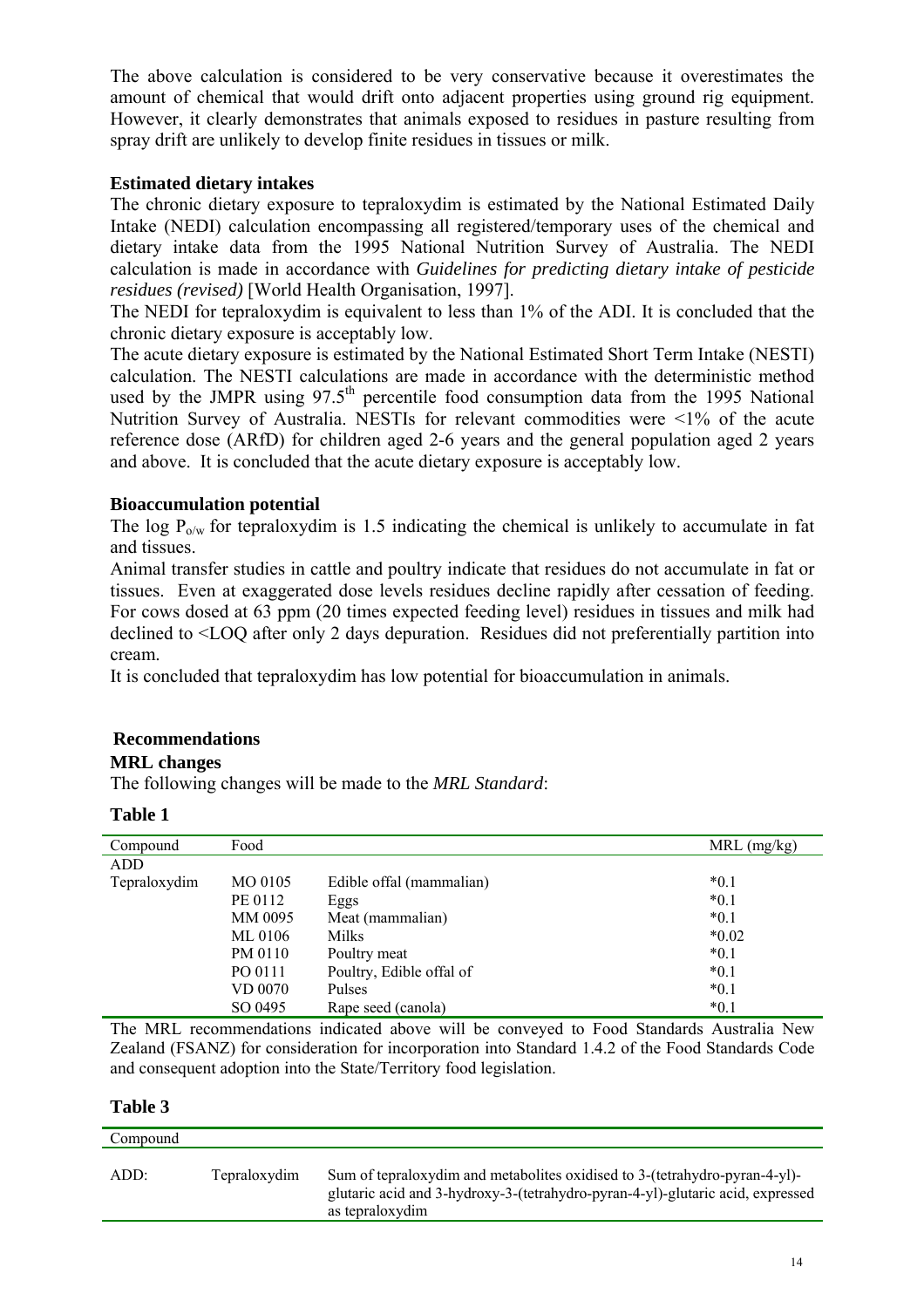#### **Table 4**

| Compound     | Food    |                          | $MRL$ (mg/kg) |
|--------------|---------|--------------------------|---------------|
| <b>ADD</b>   |         |                          |               |
| Tepraloxydim | AL 0157 | Legume animal feeds      |               |
|              |         | Canola forage and fodder |               |

## **Withholding periods**

The following withholding periods are required in conjunction with the above MRLs:

Chickpeas, faba beans, field peas, lentils, lupins Harvest: DO NOT HARVEST FOR 12 WEEKS AFTER APPLICATION Grazing: DO NOT GRAZE OR CUT FOR STOCK FOOD FOR 4 WEEKS AFTER APPLICATION

Canola Harvest: NOT REQUIRED WHEN USED AS DIRECTED Grazing: DO NOT GRAZE OR CUT FOR STOCK FOOD FOR 4 WEEKS AFTER APPLICATION

Subclover, vetch DO NOT GRAZE OR CUT FOR STOCK FOOD FOR 4 WEEKS AFTER APPLICATION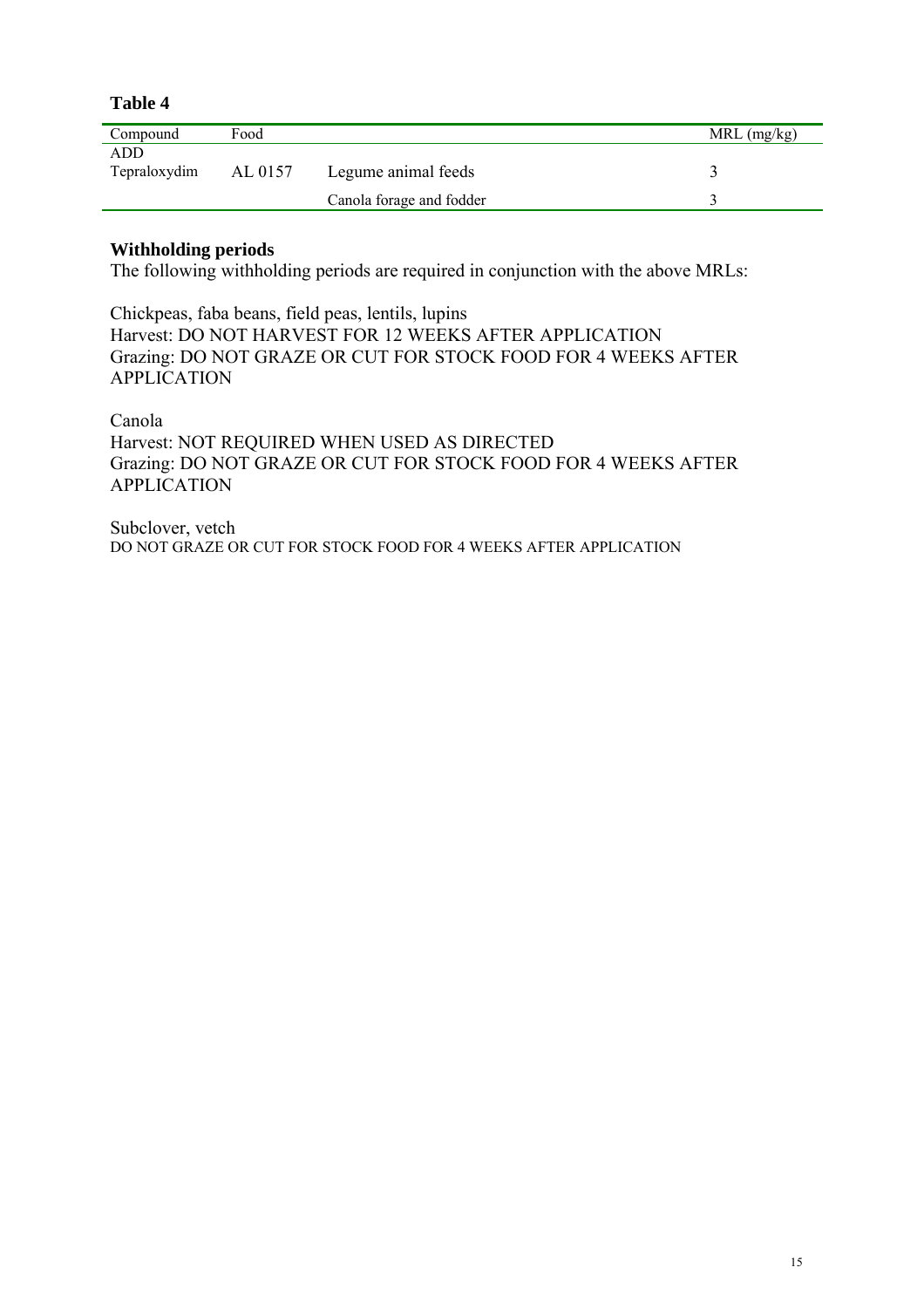#### **ASSESSMENT OF OVERSEAS TRADE ASPECTS OF RESIDUES IN FOOD**

#### **Commodities exported and main destinations**

Commodities relevant to this application that may be exported include faba beans, lentils, chickpeas, field peas, lupins, canola grain and animal commodities.

| Commodity  | Importing country           | Total exported<br>(kt) | % of total<br>exports                                    |
|------------|-----------------------------|------------------------|----------------------------------------------------------|
|            | India                       | 86.6                   | 40.7%                                                    |
|            | Pakistan                    | 55.1                   | 25.9%                                                    |
|            | Bangladesh                  | 44.4                   | 20.9%                                                    |
| Chickpeas  | Sri Lanka                   | 6.3                    | 2.9%                                                     |
|            | <b>United Kingdom</b>       | $\overline{6.0}$       | 2.8%                                                     |
|            | <b>United Arab Emirates</b> | 5.7                    | 2.7%                                                     |
|            | <b>ALL COUNTRIES</b>        | 213.0                  | (value \$167 m)                                          |
|            | India                       | 265.7                  | 57.9%                                                    |
|            | Malaysia                    | $\overline{24.2}$      | 5.3%                                                     |
|            | Pakistan                    | $\overline{22.7}$      | 4.9%                                                     |
|            | Sri Lanka                   | 22.2                   | 4.8%                                                     |
| Field peas | Fiji                        | 7.0                    | 1.5%                                                     |
|            | Belgium-Luxembourg          | 6.0                    | 1.3%                                                     |
|            | Tanzania                    | $\overline{5.2}$       | 1.1%                                                     |
|            | Mauritius                   | 4.9                    | 1.1%                                                     |
|            | <b>ALL COUNTRIES</b>        | 459.1                  | $\left(\text{value } $157 \text{ m}\right)$ <sup>T</sup> |
|            | Egypt                       | 159.7                  | 67.1%                                                    |
|            | Saudi Arabia                | 29.8                   | 12.5%                                                    |
|            | <b>United Arab Emirates</b> | 18.0                   | 7.5%                                                     |
| Faba beans | Indonesia                   | 7.9                    | 3.3%                                                     |
|            | Yemen                       | 3.8                    | 1.6%                                                     |
|            | Italy                       | $\overline{3.6}$       | 1.5%                                                     |
|            | <b>ALL COUNTRIES</b>        | 237.9                  |                                                          |
| Lentils    | <b>ALL COUNTRIES</b>        | 294.0                  |                                                          |
|            | (no breakdown available)    |                        |                                                          |
| Lupins     | <b>ALL COUNTRIES</b>        | 660.2                  | (value \$131 m)                                          |
|            | (no breakdown available)    |                        |                                                          |
|            | Bangladesh                  | 151.8                  |                                                          |
|            | China                       | 335.8                  |                                                          |
| Canola     | Japan                       | 395.4                  |                                                          |
|            | Pakistan                    | 306.7                  |                                                          |
|            | <b>ALL COUNTRIES</b>        | 1303                   |                                                          |

Export statistics for 2001/2002 (ABARE)

1 Includes cowpeas

The value of Australian exports of total oilseeds in 2001-2002 was \$740 m. Canola seed represents approximately  $68\%$  by weight of total oilseed exports.<sup>[2](#page-25-0)</sup>. During the same period, Australia also exported *ca*. 31 kt of canola oil (total value of oilseed oil export was \$53 m, canola oil represents *ca*. 63% of oil exports by weight). The major destinations for Australian canola oil are China, Japan and NZ. Canola seed meal was a very minor export commodity in 2001-2002.

Australia's livestock export market is valued at more than \$4 b. Major destinations of Australian livestock are the USA and Japan, with each market worth approximately \$1.7 b in 2001.

## **Overseas MRLs**

The registrant has advised that the following MRLs are established for tepraloxydim in Japan and the UK. Tolerances are also established in the USA<sup>[3](#page-25-1)</sup>:

| .111r<br>. . | ٦r<br>---<br>_______ | MR<br>mg/kg<br>ww |
|--------------|----------------------|-------------------|
|              |                      |                   |

<span id="page-25-0"></span><sup>&</sup>lt;sup>2</sup> Source: ABARE Commodity Statistics 2002.

<span id="page-25-1"></span><sup>&</sup>lt;sup>3</sup> Source: CFR website: [http://www.access.gpo.gov/nara/cfr/cfrhtml\\_00/Title\\_40/40cfr180\\_00.html](http://www.access.gpo.gov/nara/cfr/cfrhtml_00/Title_40/40cfr180_00.html)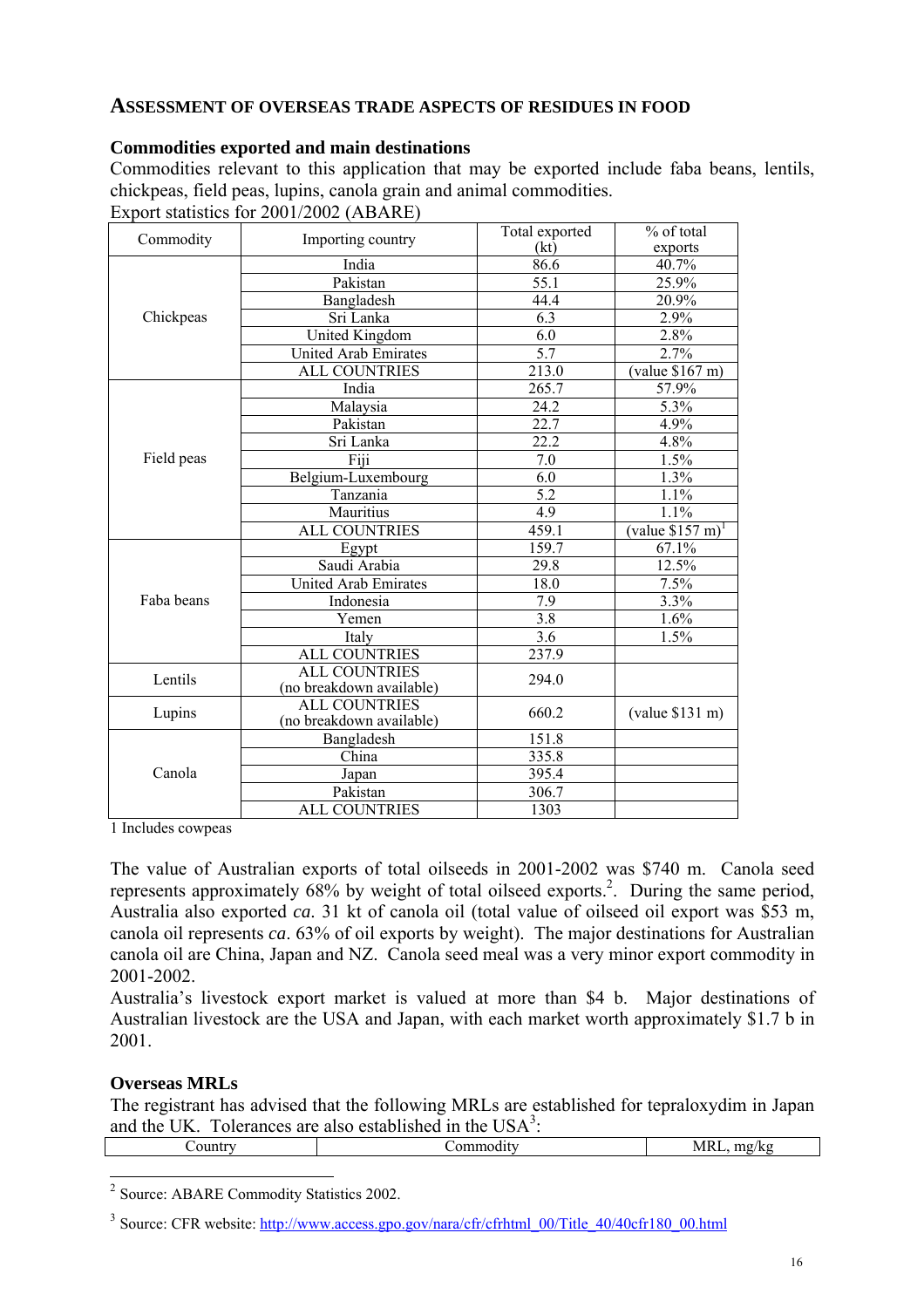| Japan          | Beans (dry) except soybean<br>(kidney bean, adzuki bean)                       | 0.2  |
|----------------|--------------------------------------------------------------------------------|------|
| United Kingdom | Dry peas, pulses                                                               | 0.5  |
|                | Rape                                                                           | 1.0  |
|                | Cattle, goat, hog, horse, sheep and poultry fat                                | 0.15 |
|                | Cattle, goat, hog, horse and sheep kidney                                      | 0.50 |
|                | Cattle, goat, hog, horse, sheep and poultry meat                               | 0.20 |
| <b>USA</b>     | Cattle, goat, hog, horse, sheep and poultry meat<br>by-products, except kidney | 0.20 |
|                | Poultry liver                                                                  | 1.00 |
|                | Poultry meat by-products, except liver                                         | 0.20 |
|                | Egg                                                                            | 0.20 |
|                | Milk                                                                           | 0.10 |
|                | Canola seed                                                                    | 0.50 |

## **CODEX Alimentarius Commission MRL**

Tepraloxydim has not been considered by Codex and no Codex MRLs (CXLs) have been established.

## **Potential risk to Australian export trade**

The residues data provided in support of this application suggest that residues of tepraloxydim above quantifiable levels are unlikely to occur in treated pulse or canola grains when the product is used as proposed. Animals may consume treated crop waste however based on available residues trial and animal transfer data it is unlikely that quantifiable residues would occur in animal tissues, milk or eggs as a result of the proposed uses.

On the basis that residues are unlikely to occur in crop or animal commodities the risk to trade is considered to be negligible.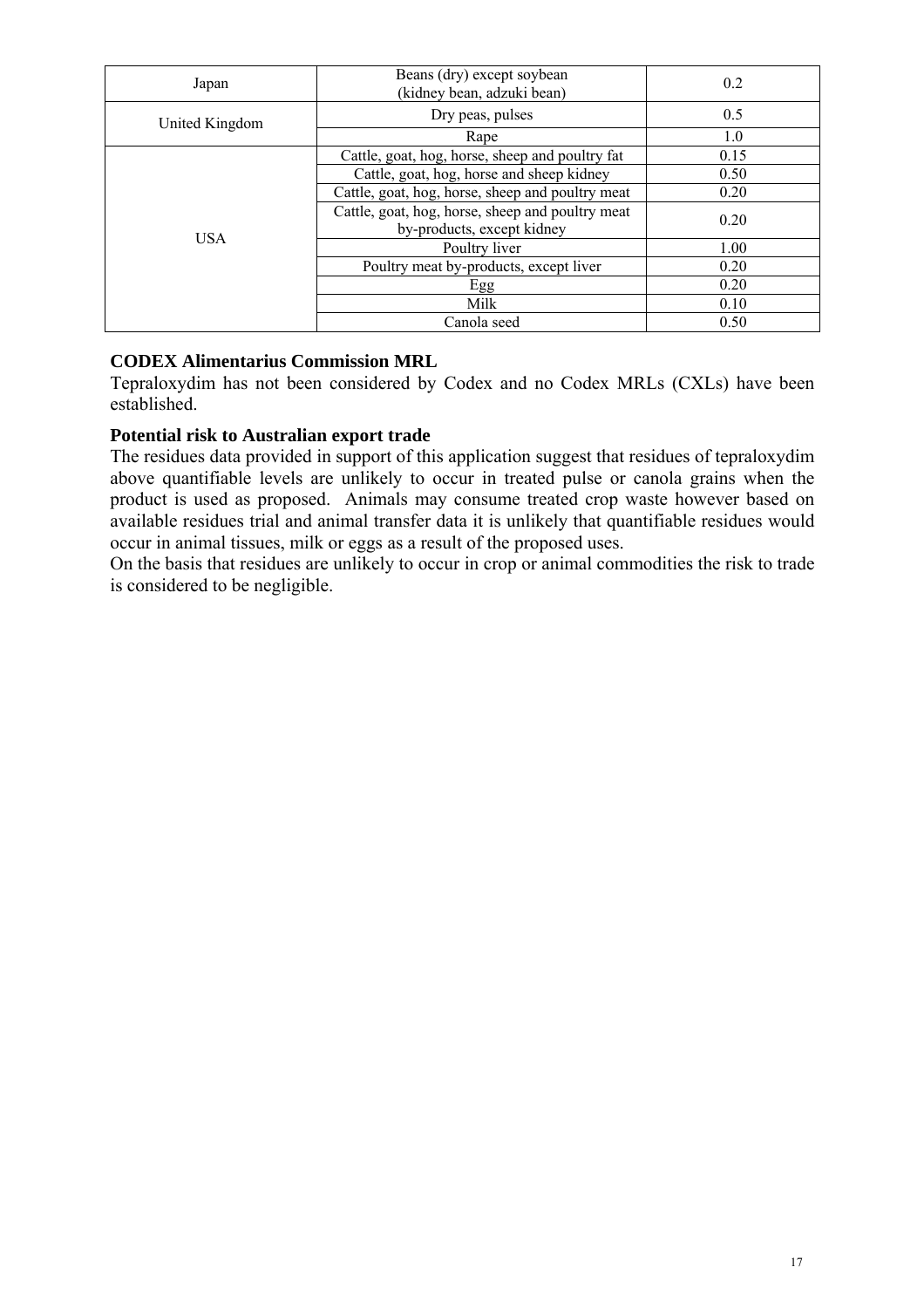# **OCCUPATIONAL HEALTH AND SAFETY ASSESSMENT**

NOHSC has conducted a risk assessment on *ARAMO HERBICIDE* containing tepraloxydim at 200g/L as an emulsifiable concentrate to be used for the control of grass weeds in canola, chickpeas, field peas, lupins, faba beans, lentils, subclover and vetch. *ARAMO HERBICIDE* can be safely used by workers when handled in accordance with the control measures indicated in this assessment.

Tepraloxydim is not on the NOHSC *List of Designated Hazardous Substances*, and cannot be classified as hazardous based on the data provided. *ARAMO HERBICIDE* is classified as hazardous based on the non-active ingredients in accordance with the NOHSC *Approved Criteria for Classifying Hazardous Substances.*

The following risk phrases apply for *ARAMO HERBICIDE*:

- R36 Irritating to eyes
- R38 Irritating to skin
- R65 Harmful: may cause lung damage if swallowed

Tepraloxydim is a white odourless powder and is manufactured overseas. It has low oral dermal and inhalation toxicity in rats. Tepraloxydim is not a skin irritant but is a slight eye irritant in rabbits. It is not a skin sensitiser in guinea pigs.

*ARAMO HERBICIDE* has low oral, dermal and inhalation toxicity, is a moderate skin and eye irritant, and is not a skin sensitiser in guinea pigs.

## **Formulation, packaging, transport, storage and retailing**

*ARAMO HERBICIDE* will be formulated in Australia from the imported tepraloxydim and will be packed in 1 and 10 L fluorinated packs.

Formulators, and packers will handle the active constituent and the product. Transport workers, storemen and retail workers will handle the packaged product and may be contaminated if packaging was breached.

#### **Use and exposure**

*ARAMO HERBICIDE* will be applied by ground application equipment only. The maximum application rate is 300 mL/ha in 100 L of water/ha. When spraying dense populations, a rate of 150 L/ha is used.

The main routes of exposure are dermal, and ocular. Mixer/loaders, ground applicators, clean-up personnel and re-entry workers may be exposed to product during end use.

There are no available worker exposure data on *ARAMO HERBICIDE*. NOHSC used the UK Predictive Operator Exposure Model (POEM) and the Pesticide Handlers Exposure Database (PHED) to estimate worker exposure to *ARAMO HERBICIDE*.

Based on the toxicological assessment and the above estimates from POEM and PHED, the use of protective clothing, gloves, and face shield or goggles are required while preparing the spray, and clothing and gloves during spraying. The PPE are necessary to protect workers from acute and repeated exposure.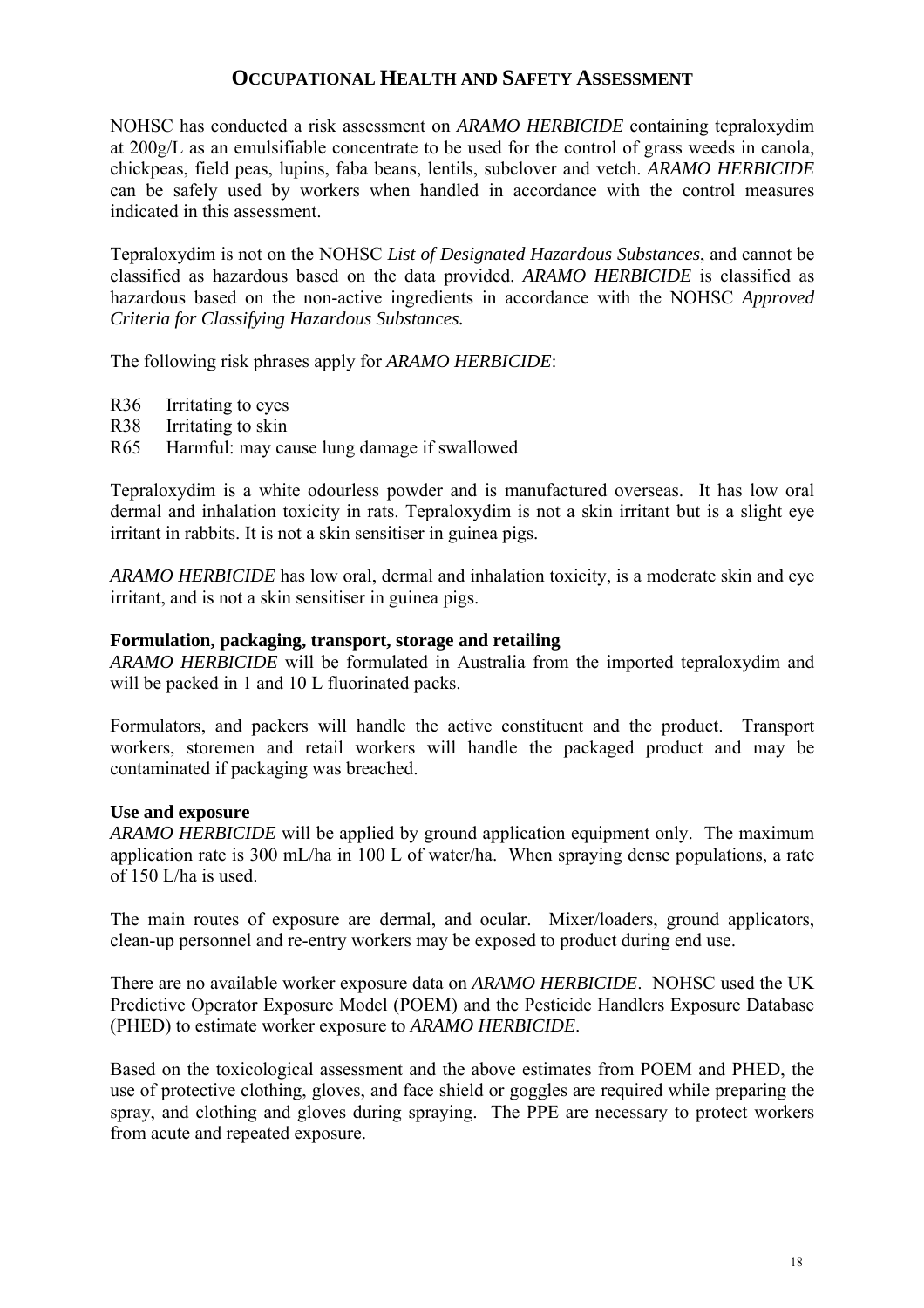## **Entry into treated areas**

Workers may be exposed to the product during re-entry activities such as irrigation, crop checking, thinning, weeding or harvesting.

Based on generic foliar residue data, NOHSC recommends a restricted entry period until the spray has dried. When prior entry is necessary, cotton overalls buttoned to the neck and wrist and chemical resistant gloves should be worn to reduce exposure.

## **Recommendations for safe use**

Workers handling the product should follow the instructions and Safety Directions on the product label. Safety Directions include the use of cotton overalls buttoned to the neck and wrist, elbow-length nitrile gloves and face shield or goggles when preparing the spray and use of cotton overalls buttoned to the neck and wrist, and elbow-length PVC or nitrile gloves when using the prepared spray.

The PPE recommended should meet the relevant *Standards-Australia*.

## **Re-entry statement**

"Do not allow entry into treated areas until the spray has dried. If prior entry is necessary, wear cotton overalls buttoned to the neck and wrist and chemical resistant gloves. Clothing must be laundered after each day's use."

## **Conclusion**

NOHSC supports the registration of tepraloxydim at 200 g/L in *ARAMO HERBICIDE*, as an emulsifiable concentrate, for the control of grass weeds in canola, chickpeas, field peas, lupins, faba beans, lentils, subclover and vetch.

*ARAMO HERBICIDE* can be safely used if handled in accordance with the instructions on the product label or MSDS.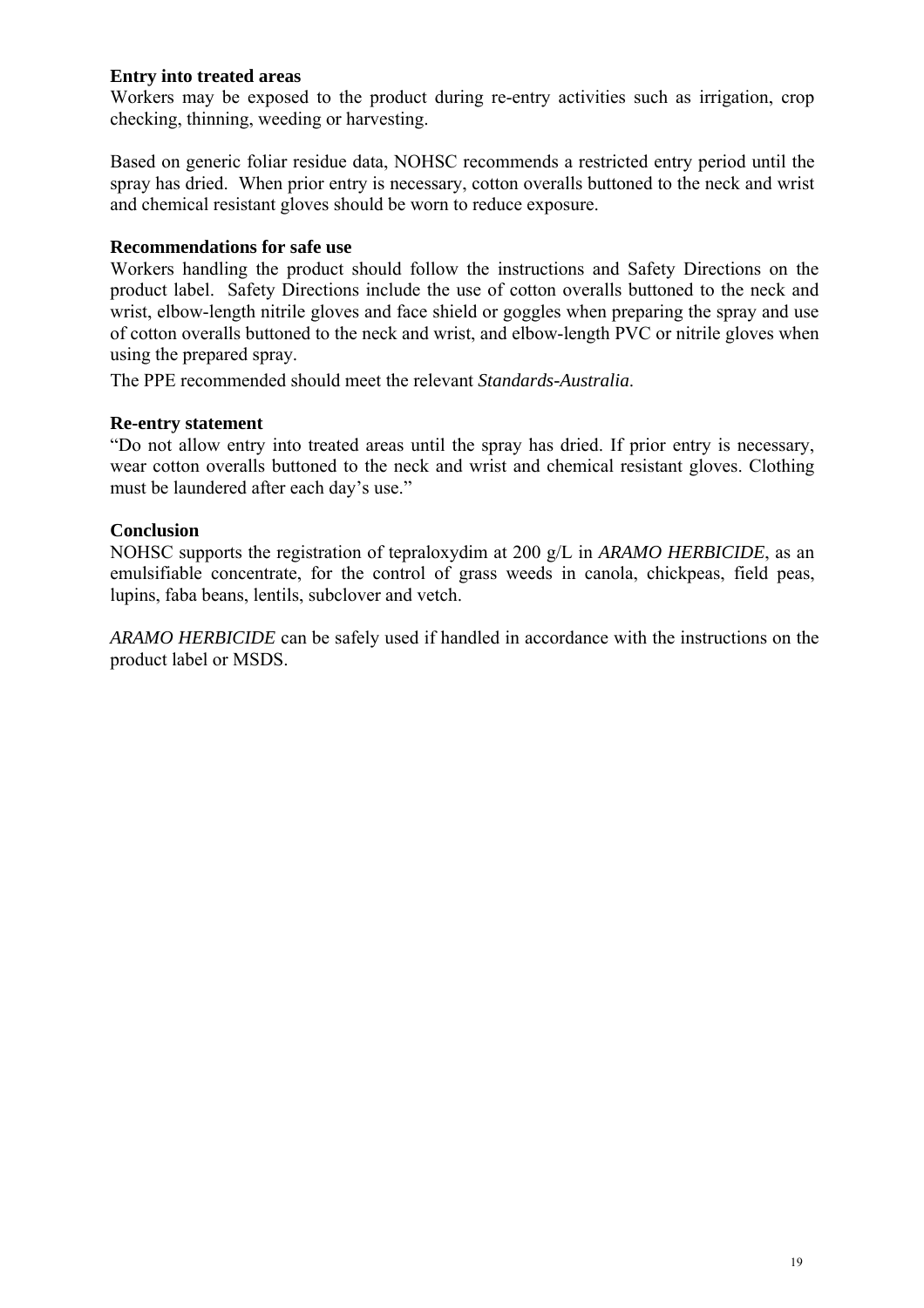## **ENVIRONMENTAL ASSESSMENT**

#### **Introduction**

BASF Australia Ltd has applied for registration of the new end use product *ARAMO HERBICIDE* which contains the new active constituent tepraloxydim at 200g/*/L*. Tepraloxydim is a systemic cyclohexonedione herbicide that inhibits acetyl coA carboxylase and is classified as a Group A herbicide for resistance management purposes.

#### **Environmental Exposure**

*ARAMO HERBICIDE* is a Group A herbicide (acetyl coA carboxylase inhibitor) for weed resistance management and is to be applied as a foliar spray at an application rate of 175-300 mL of EUP per ha, equivalent to 35-60 g a.i./ha. The lower doses will provide effective control if applied under ideal conditions to susceptible grass weeds that are smaller, actively growing and free from temperature or water stress. The weeds to be controlled (early postemergent) are annual ryegrass, barley grass, brome grass, paradoxa grass, wild oats, volunteer barley, volunteer oats, volunteer triticale and volunteer wheat in canola, chickpeas, faba beans, field peas, lentils, lupins, subclover and vetch.

The label advises to always apply with the non-ionic surfactant Hasten (at 1%) or similar adjuvant at the label rate and not to apply more than once to any one crop. *ARAMO HERBICIDE* is to be applied by ground application only with a volume mean diameter (VMD) of spray droplets of 200-300 µm (fine to medium droplets) in a minimum of 50 L water per ha. A spray volume of 150 L/ha should be used for dense populations.

#### **Environmental Chemistry and Fate**

#### *Abiotic transformation*

Tepraloxydim was stable to hydrolysis at pH 7-8.8, but degraded at acidic pH 4 with a halflife of 6.6 d at 22°C with the oxazole DP-2 and DP-8 as the major degradates. The compound is also expected to be stable at  $pH > 8.8$ . Photodegradation in water was relatively rapid with half-lives of 0.72, 1.5 and 1.6 d at pH 5, 7 and 9, respectively. Major degradates were the imine DP-1, the oxazole DP-2, DP-6 and the glutaric acid GP. Computer modelling estimated an aqueous photodegradation half-life of 11 d in June in the northern hemisphere at pH 7 for parent tepraloxydim, and DT50 values of 13 and 6.5 for the degradates DP-1 and DP-2, respectively. In soil, photolysis was also relatively rapid with a half-life of 1.1 d for parent and 31, 12 and 54 d for the major degradates DP-1, GP and FP, respectively. In a natural water of pH 8.0, the major degradates DP-1, DP-2 and DP-6 photolysed with DT50 values of 14, 6 and 7 d, respectively, under continuous light.

#### *Biotic transformation*

The aerobic soil biodegradation of tepraloxydim was rapid with half-lives of 4.6-10.1 d and a maximum of 64% of the originally applied radioactivity mineralised to  ${}^{14}CO_2$  after 61 d in six soils. The major metabolites of DP-1, DP-2 and DP-4 were similar to those found in abiotic degradation pathways. In a sterile aerobic soil, the half-life was estimated at 167 d. When incubated in an anaerobic soil, the DT50 and DT90 values for both isomers of tepraloxydim were 41 and 135 d, respectively, with  $43\%$   $^{14}CO_2$  at 120 DAT and DP-2 as the major metabolite.

In two natural pond water/sediment systems, tepraloxydim biodegraded with DT50 and DT90 values of 49-171 and ≥162 d, respectively, in the whole system and 41-129 and ≥136 d in the aerobic surface water only. Parent compound and most of the metabolites (DP-1 was the only major one) were found mainly in the water phase with only 18-31% found in the sediment at 100 DAT. Tepraloxydim was poorly biodegradable in a standard OECD ready biodegradability test.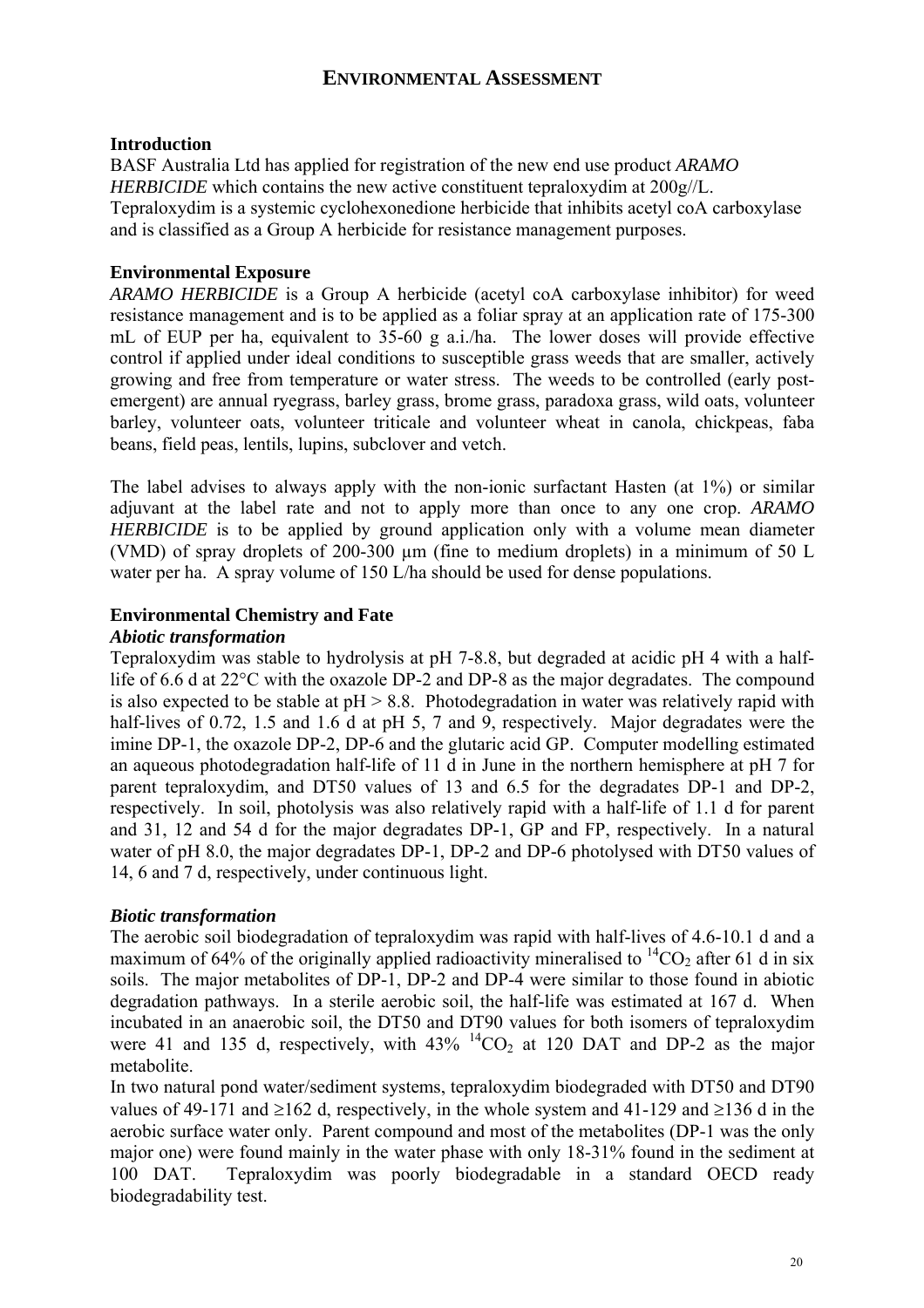## *Mobility*

The adsorption/desorption studies on nine soils indicated high to very high mobility in soil for parent tepraloxydim and generally high mobility for the metabolites DP-1 and DP-2 in six soils, with some exceptions. Before ageing, 70% of the originally applied tepraloxydim leached through 25 cm of a loamy sand soil whereas after aerobic ageing for 30 d, only 4- 5%was found in the leachate and 42-44% in the top 5 cm of soil.

While a lysimeter study found that the majority of applied radioactivity was retained in the soil after the collection of 343-398 L of leachate in 17 months, parent compound was still detectable (but not quantifiable) 335 DAT in both the leachate and top 10 cm of soil, despite the relatively short laboratory aerobic soil metabolism half-life of 4.6-10.1 d. The mean amount of residues in the leachates during the whole study was 0.35-1.1% of the originally applied radioactivity while a maximum of 0.18% was concentrated in canola (straw) grown in the lysimeters.

In other lysimeters containing the same loamy sand soil, a maximum of 0.99% of the originally applied radioactivity (containing detectable but not quantifiable amounts of parent tepraloxydim and various metabolites) was in the leachates. At 403 DAT, parent and metabolites DP-1 and DP-2 were found only in the top 10 cm of soil but by 747-759 DAT, only unidentifiable (most likely bound) residues were found in the top 30 cm. Residues in crops were  $\leq 1.2\%$ .

Tepraloxydim volatilised from a bean plant (about 8%) and from a loamy sand soil (about 4%) when applied at 100 g a.i./ha and subjected to a light wind for 24 h.

## *Field dissipation*

Bare soils treated twice at 128-171 g a.i./ha at three US sites showed dissipation of tepraloxydim with DT50 values of <1-9 d. The DT90 values were reliable only for one site (8 d) but 30 d after the last treatment at another site parent compound was nondetectable. The metabolites DP-1 and DP-2 dissipated with DT50 values of 17-75 and 20-210 d, respectively. The metabolite GP was only found at one site with DT50 and DT90 values of  $\leq 1$  and  $\leq 4$  d. respectively, with no detections of any residues below the 5 cm soil layer.

Dissipation was somewhat slower from three bare soils in Canada treated once at 169-170 g a.i./ha with DT50 and DT90 values of 3-12 and 20-76 d, although the longer values must be treated with caution. No residues of parent or metabolites were detected below 5 cm soil depth at any sampling time and no parent was found after 30 DAT in the top 5 cm. DT50 times for DP-1 and DP-2 were quite variable at  $\leq$ 1 to  $\leq$ 60 d and 198-235 d, respectively.

## *Accumulation*

The octanol-water partition coefficient (log  $K_{OW}$ ) for tepraloxydim at pH 6.9 and 8.9 were low at 0.20 and -1.15, indicating bioaccumulation in aquatic organisms is not likely to be significant (no study provided). This is also true for the metabolites DP-1, DP-2, DP-6 and GP with log  $K<sub>OW</sub>$  values of <1.8 for environmentally relevant pHs.

#### **Environmental Toxicology**  *Birds*

Tepraloxydim was practically nontoxic to adult bobwhite quail in a single oral dose test with the LD50 > 2,000 mg a.i./kg bw, and to quail chicks and mallard ducklings in 5-d dietary tests with LC50 values of  $>5,869$  and  $>5,914$  mg a.i./kg food, respectively. Young adult mallards fed tepraloxydim-contaminated food for 22 weeks experienced significant adverse effects on reproductive parameters giving NOEC and LOEC values of 90 and 350 mg a.i./kg food, respectively, with a MATC of 177 mg a.i./kg food. A summary indicated a NOEC of 1,000 mg a.i./kg food was found in a bobwhite quail reproduction study, but this was not submitted and therefore not assessed.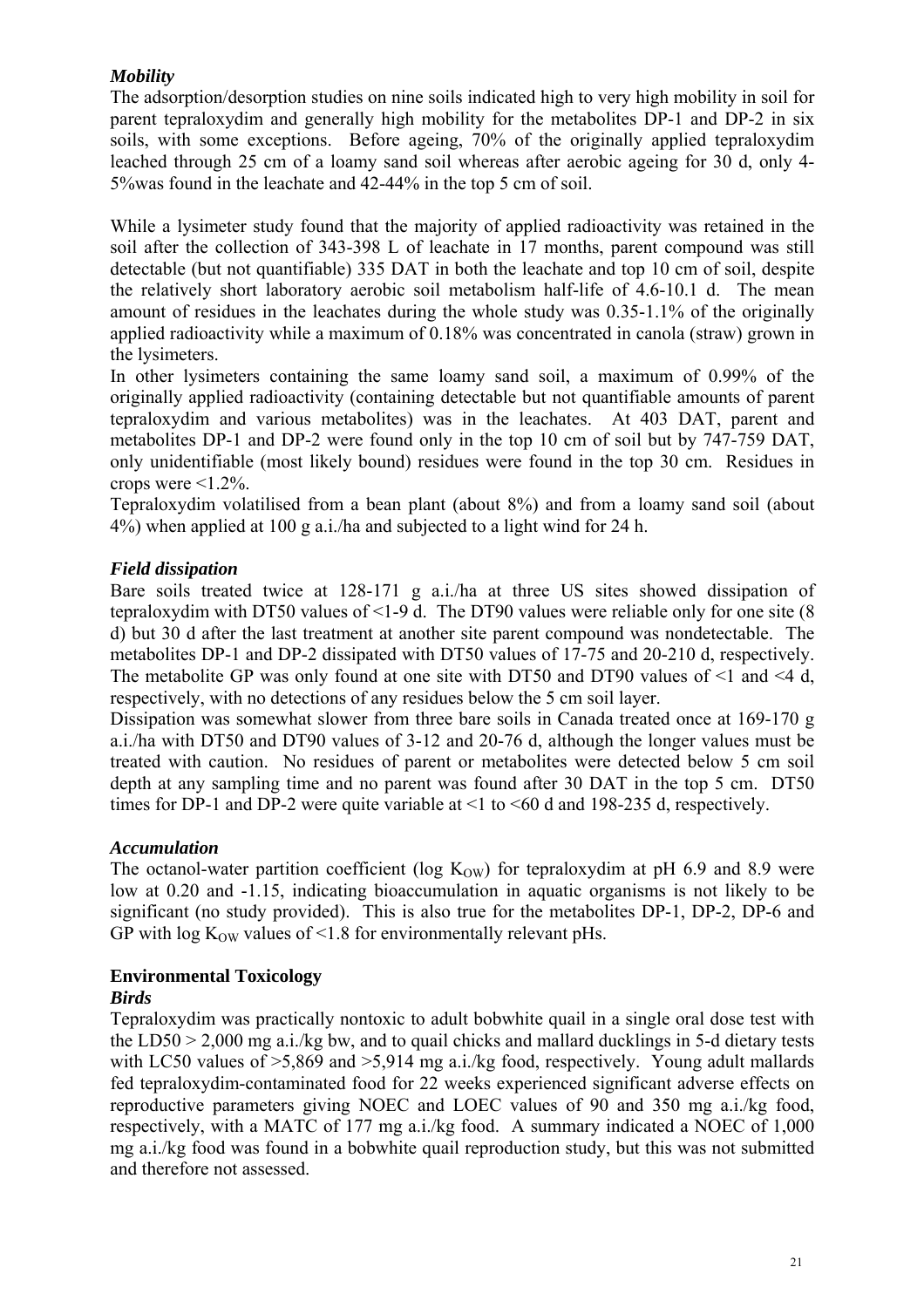## *Fish*

Technical grade tepraloxydim was practically nontoxic to rainbow trout fingerlings and carp with a 96-h LC50 > 97 mg a.i./L, while formulated material (with no adjuvant) was toxic to trout with a 96-h LC50 between 2.97 and 6.53 mg a.i./L. The technical grade was harmful to bluegill sunfish with a 96-h LC50 of 77.9 (67.2, 90.4) mg a.i./L but the imine metabolite DP-1 was practically nontoxic to trout with a 96-h LC50 of >96.2 mg/L. In a chronic 28-d study of juvenile trout, technical tepraloxydim was very slightly toxic giving NOEC and LOEC values of 9.9 and 48.8 mg a.i./L, respectively, with a MATC of 22.0 mg a.i./L.

## *Aquatic invertebrates*

Similar to fish, technical grade tepraloxydim and the imine metabolite DP-1 were practically nontoxic to daphnids with 48-h EC50s of >100 mg a.i./L, while EC formulated material was toxic to daphnids with a 48-h EC50 of 5.6 (5.1, 6.2) mg a.i./L. When daphnids were chronically exposed to technical tepraloxydim, the 21-d NOEC and LOEC values were 49.8 and 98.2 mg a.i./L, respectively, with a MATC of 69.9 mg a.i./L, which is considered very slightly toxic.

## *Aquatic plants*

Formulated tepraloxydim was more toxic to the green alga *Pseudokirchneriella subcapitata* (formerly *Selenastrum capricornutum*) with a 72-h  $E_bC50$  of 5.1 (4.6, 5.6) mg a.i./L compared to technical grade's 72-h  $E_bC50$  of 76 (66, 89) mg a.i./L. Technical grade also had little effect on the blue-green alga *Anabaena flos-aqua* with a 120-h E<sub>b</sub>C50 of 110 (72, 143) mg a.i./L while the imine metabolite DP-1 was similarly nontoxic to green algae (72-h ErC50 and  $E_b C 50 > 100$  mg/L).

As *Lemna* spp. are monocotyledonous and tepraloxydim is targetted at these types of plants, the toxicity to *L. gibba* of both the TGAC (14-d NOEC and LOEC of 1.1 and 2.2 mg a.i./L, respectively) and formulated material (7-d NOEC and LOEC of 0.29 and 0.57 mg a.i./L, respectively) is suprisingly low. This also contrasts with the lower toxicity of the TGAC compared to the formulated material, as evident in the fish, aquatic invertebrate and algal studies. Nevertheless, duckweed was the most sensitive aquatic plant to tepraloxydim.

## *Terrestrial invertebrates*

Technical grade tepraloxydim was not toxic to earthworms with a 14-d LC50 of >1,000 mg a.i./kg soil dw but the EC-formulated material caused 42% mortality at 267 mg a.i./kg soil dw. Despite a variable dose response, honeybees were relatively insensitive to oral and contact routes of exposure to technical material with  $48-h$  LC/LD50s of  $>200$  ug a.i./bee. According to IOBC criteria, the 65% total adverse effect on parasitic wasps exposed to 98.1 g a.i./ha plus adjuvant on glass plates was slightly harmful while the 15% effect when this species was exposed to treated wheat seedlings was harmless. Treatment with 100 g a.i./ha of formulated material with adjuvant was harmless to rove beetles after 80 d and slightly harmful to green lacewings after 91 d. However, 100% overall adverse effect was observed when predatory mites were exposed to bean leaves treated with formulated tepraloxydim at 98.1 g a.i./ha with adjuvant.

## *Soil microorganism processes*

Formulated tepraloxydim at 0.667 mg a.i./kg soil dw (equivalent to 435 g a.i./ha mixed in the top 5 cm of soil) had a negligible effect on soil respiration, ammonification and nitrification processes after 28 d. Neither parent tepraloxydim nor the DP-1 metabolite caused any inhibitory effects on growth of the bacterium *Pseudomonas putida* over 16-17 h at 1,000 mg/L.

## *Terrestrial Plants*

A tier 1 seedling emergence study found the monocots ryegrass, corn and oats were severely affected by formulated tepraloxydim at 140 g a.i./ha plus adjuvant. Onion seedlings were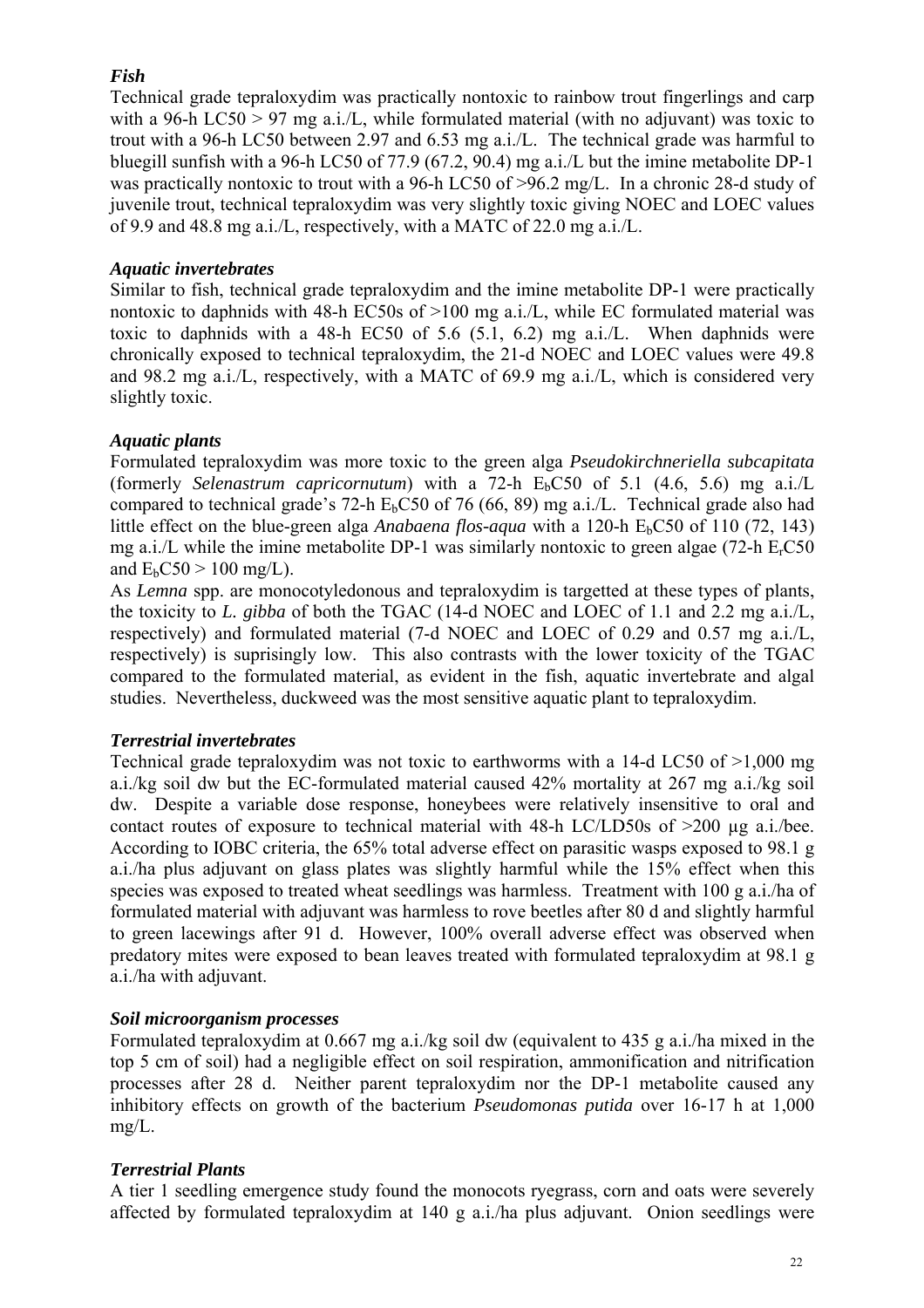initially affected but recovered by 21 DAT to be equivalent to controls and only tomatoes out of six dicots tested showed any adverse effect (reduced dry weight). When the ryegrass, corn and oat were further tested (tier 2), ryegrass was the most sensitive species with NOEC and LOEC values of 0.56 and 1.1 g a.i./ha, respectively, based on phytotoxicity ratings of slight stunting to plant death.

The tier 1 vegetative vigour test found ryegrass, corn and oat seedlings suffered 100% mortality by 7 DAT with 140 g a.i./ha plus adjuvant. Onion (a monocot) was not adversely affected but cabbages had a 23% reduced dry weight compared to controls. Further testing showed corn seedlings were the most sensitive with NOEC and LOEC values of 1.1 and 2.2 g a.i./ha, respectively, based on phytotoxicity, plant height and dry weight.

## **Environmental Hazard**

## *Estimated Environmental Concentrations*

The maximum single application rate of *ARAMO HERBICIDE* is 60 g a.i./ha. Given a direct application to bare soil at the maximum rate, incorporation into the top 10 cm (although tepraloxydim is highly mobile in soils, its relatively rapid aerobic soil half-life and aged residue leaching study indicated most residues would be found in the top 10 cm of treated soil) and a soil bulk density of  $1,300 \text{ kg/m}^3$ , the estimated environmental concentration (EEC) of tepraloxydim in soil would be 0.046 mg a.i./kg soil. Given that *ARAMO HERBICIDE* should only be applied once to any crop and the aerobic soil metabolism half-life is relatively fast (4.6-10.1 d), no accumulation is expected provided the same plot of land is not cropped more than once per year with a crop to be treated.

In a worst-case scenario of a direct overspray of a 15 cm deep body of water with the maximum single application rate of 60 g a.i./ha, the EEC would be 0.04 mg a.i./L.

## *Hazard to Terrestrial Organisms*

The proposed use pattern of *ARAMO HERBICIDE* on canola, chickpeas, faba beans, field peas, lentils, lupins, subclover and vetch will result in exposure of nontarget organisms. Due to the low maximum application rate of 60 g a.i./ha and the relatively low toxicity of tepraloxydim and its major metabolites to these organisms, the acute and chronic hazards from a single application to birds, earthworms, honeybees, parasitic wasps, rove beetles, green lacewings and soil microorganism processes are expected to be low.

However, the proposed use of *ARAMO HERBICIDE* is expected to adversely affect predatory mites and most terrestrial monocotyledonous plants. Provided recruitment from neighbouring untreated areas is possible, effects on mites are expected to be temporary as tepraloxydim residues are not expected to be persistent. A statement on the label may be relevant indicating that *ARAMO HERBICIDE* is harmful to mites and is not suitable for use in IPM programs where predatory mites are present, although the company indicates that IPM is not practiced in the crops for which *ARAMO HERBICIDE* is proposed. Given that tepraloxydim is not persistent in soil, a 5 m buffer zone upwind of sensitive native grasslands will reduce the hazard to terrestrial monocotyledons to an acceptable level.

## *Hazard to Aquatic Organisms*

A worst case direct overspray of a 15 cm deep body of water with *ARAMO HERBICIDE* at the maximum application rate of 60 g a.i./ha is not expected to be an acute or chronic hazard to fish, aquatic invertebrates, algae or duckweed.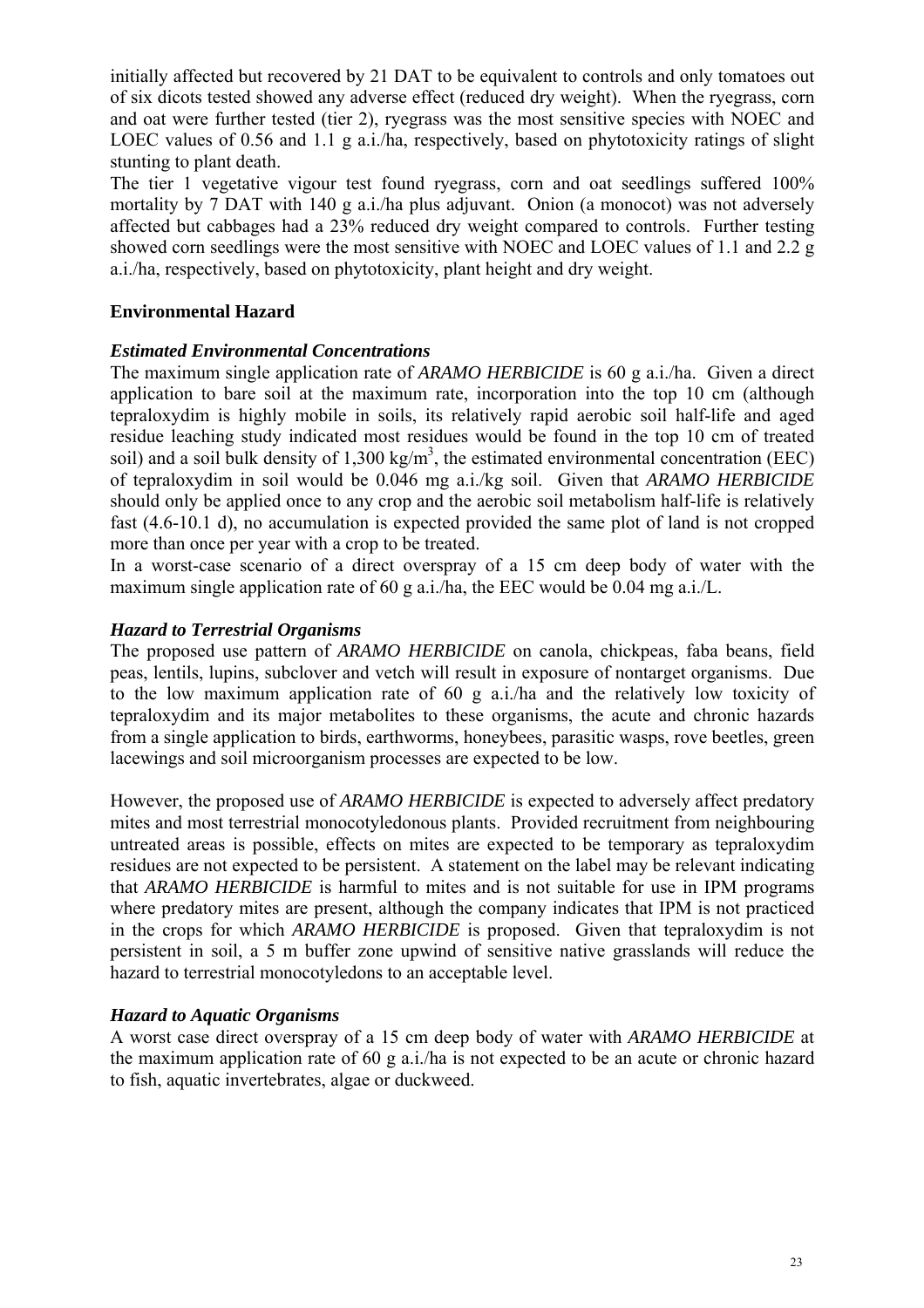# **EFFICACY AND SAFETY ASSESSMENT**

## **Justification and Use Pattern**

*ARAMO HERBICIDE* is a post emergence grass herbicide with plant systemic activity. Tepraloxydim is a member of the cyclohexanedione or 'dim' group of herbicides. *ARAMO HERBICIDE* controls some of the 'fop' resistant grass weed population and as such will be useful in managing resistance.

The label claims are for the control of certain grass weeds including Annual rye grass in canola, chickpeas, faba beans, field peas, lentils, lupins, subclover and vetch in all States.

## **Evaluation of Efficacy and Crop Safety**

## **1 Adequacy of efficacy data**

## **Trial design** *(controls, treatments, replicates***)**

Extensive trial work has been conducted, all of it using standard experimental designs. The treatments were applied at typical growth stages of the weeds and crops.

## *Analysis of trial data, interpretation*

Data presentation was excellent. Data analysis and interpretation were appropriate. Conclusions drawn were consistent with the data, particularly as they relate to recommended rates and adjuvant requirements.

## *Trial validation, location, date*

Reputable independent research teams conducted the trials. The trials were located at typical locations for the particular crops right through the cropping belt and established at the standard sowing times for the crop. Site location took into account soil texture, pH, and rainfall.

# *2 Claims*

## *Efficacy*

The efficacy data presented was extensive. The label claims were well supported by the data.

## *Phytotoxicity*

Some transient phytotoxicity was noted on chickpeas and canola. There did not seem to be a strong relationship between phytotoxicity and yield effects, although phytotoxicity tended to be related to slightly lower, although not significantly different yields. All other crops showed no ill effects for the herbicide. Phytotoxicity was also observed with certain mixers which have been excluded from the recommendations.

## *3 Directions for use*

Extensive data was presented in support of the label rates and the inclusion of surfactants. Trial data was presented in support of mixing partner recommendations. The data show that the claimed mixing partners are compatible in terms of efficacy and crop safety.

## *4 Recommendations*

Registration of the product was recommended with respect to efficacy and crop safety. The APVMA has considered the above findings of its advisor and has accepted the recommendations.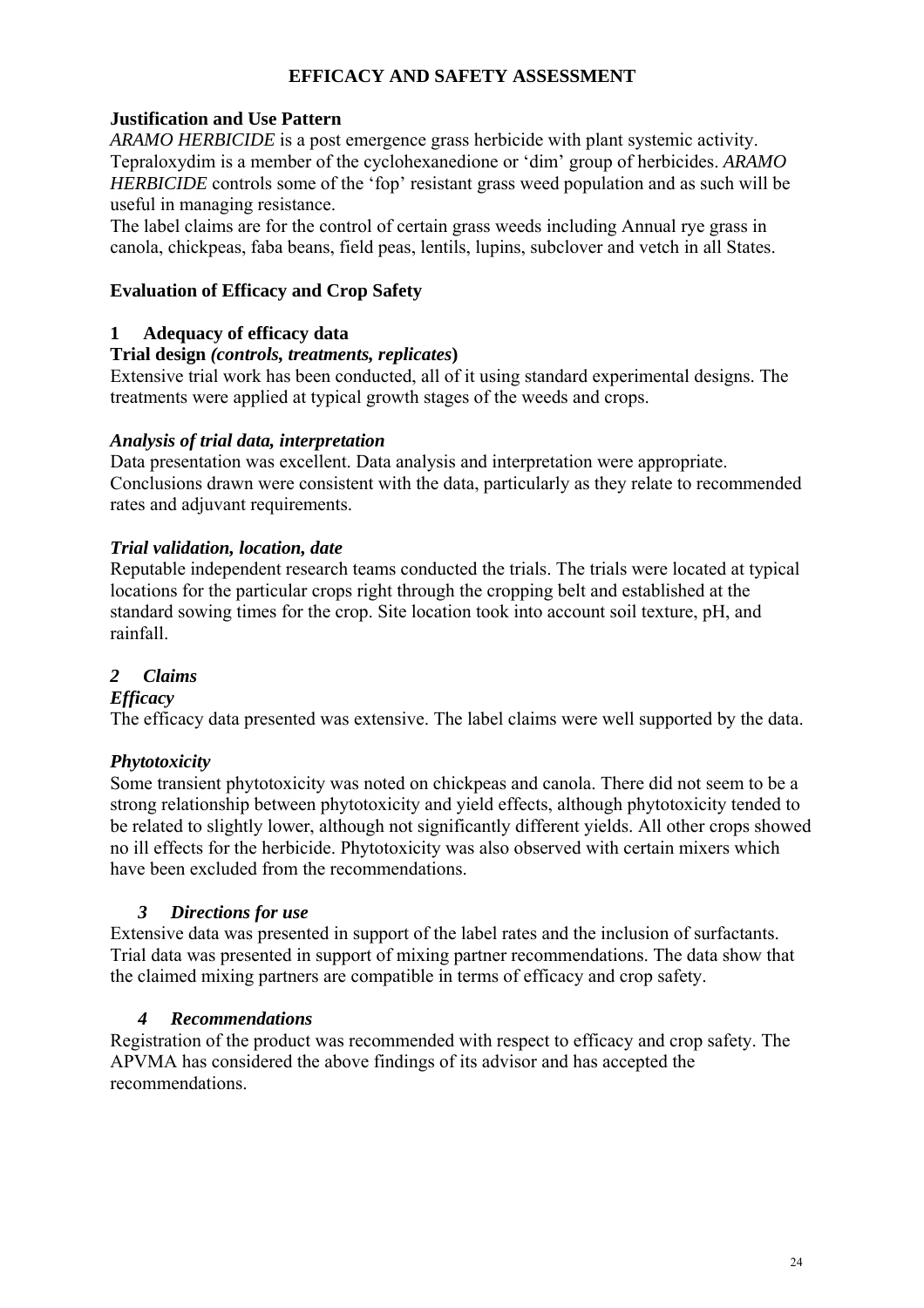## **LABELLING REQUIREMENTS**

Pack Label

#### **CAUTION**

#### KEEP OUT OF REACH OF CHILDREN

#### READ SAFETY DIRECTIONS BEFORE OPENING OR USING

#### **ARAMO® HERBICIDE**

ACTIVE CONSTITUENT: 200 g/L TEPRALOXYDIM

SOLVENT: 719 g/L LIQUID HYDROCARBONS

GROUP A HERBICIDE

For the control of certain grass weeds in canola, chickpeas, faba beans, field peas, lentils, lupins, subclover and vetch, as per the DIRECTIONS FOR USE table in the ATTACHED LEAFLET.

IMPORTANT: READ THE ATTACHED LEAFLET BEFORE USE.

**BASF** BASF Australia Ltd ABN 62 008 437 867 Norwest Business Park, 7 Maitland Place Baulkham Hills NSW 2153

CONTENTS: 1, 10 L

® = Registered trademark of BASF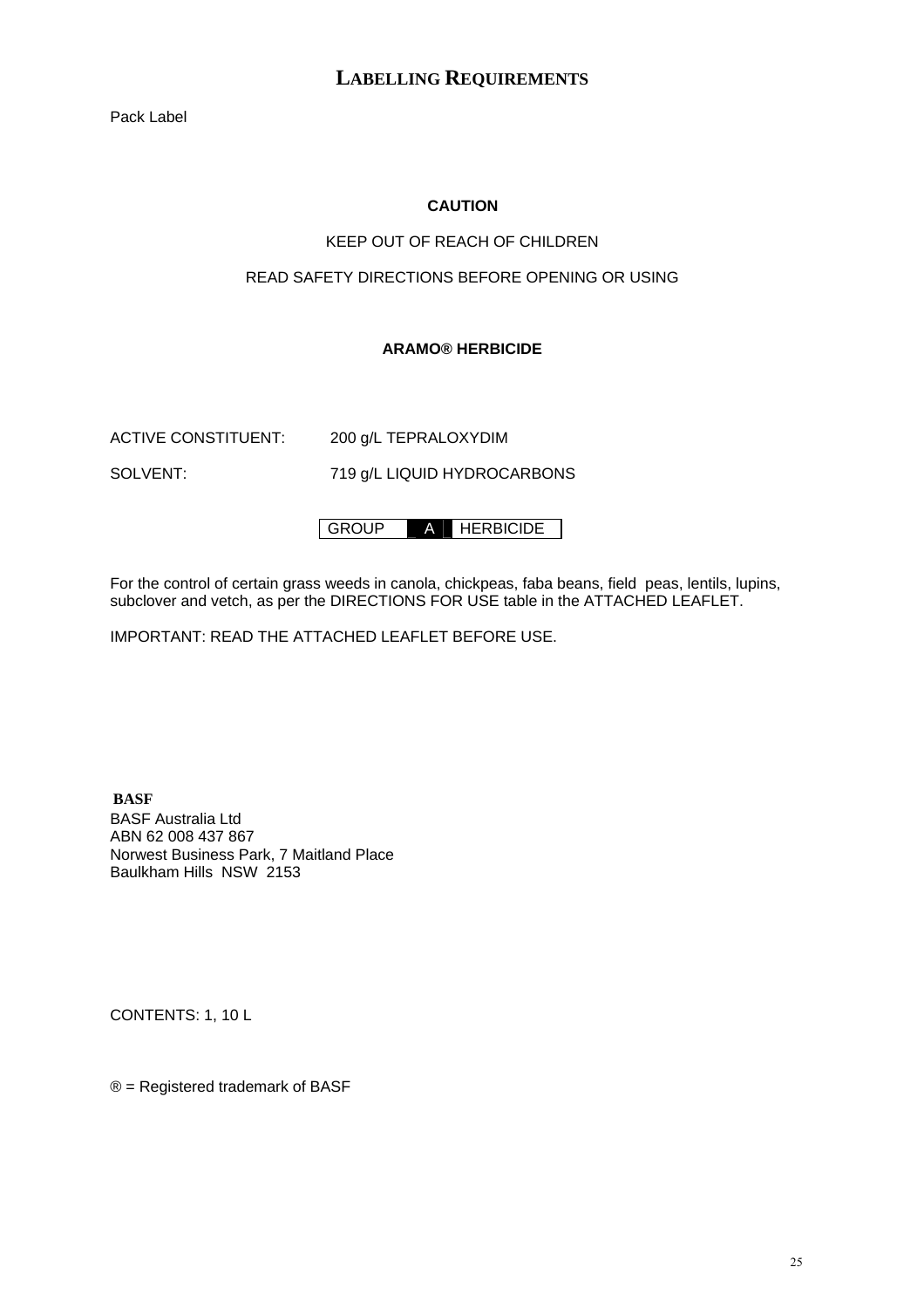#### **STORAGE AND DISPOSAL**

Store in the closed, original container in a dry, cool, well-ventilated area out of direct sunlight.

Triple or preferably pressure rinse containers before disposal. Add rinsings to spray tank. Do NOT dispose of undiluted chemicals on-site. If recycling, replace cap and return clean containers to recycler or designated collection point.

If not recycling, break, crush, or puncture and bury empty containers in a local authority landfill. If no landfill is available, bury the containers below 500 mm in a disposal pit specifically marked and set up for this purpose clear of waterways, desirable vegetation and tree roots. Empty containers and product should NOT be burnt.

#### **SAFETY DIRECTIONS**

Will irritate the eyes and skin. Avoid contact with eyes and skin. If product on skin, immediately wash area with soap and water. If product in eyes, wash it out immediately with water. Wash hands after use. When opening the container and preparing spray, wear cotton overalls buttoned to the neck and wrist (or equivalent clothing), elbow-length nitrile gloves and face shield or goggles. When using the prepared spray, wear cotton overalls buttoned to the neck and wrist (or equivalent clothing) and elbow-length PVC or nitrile gloves. After each day's use, wash gloves, face shield or goggles and contaminated clothing.

#### **FIRST AID**

If poisoning occurs, contact a doctor or Poisons Information Centre. Telephone 131126 Australiawide.

#### **MSDS**

Additional information is listed in the Material Safety Data Sheet.

#### **CONDITIONS OF SALE**

All conditions and warranties rights and remedies implied by law or arising in contract or tort whether due to the negligence of BASF Australia Ltd or otherwise are hereby expressly excluded so far as the same may legally be done provided however that any rights of the Buyer pursuant to non excludable conditions or warranties of the Trade Practices Act 1974 or any relevant legislation of any State are expressly preserved but the liability of BASF Australia Ltd or any intermediate Seller pursuant thereto shall be limited if so permitted by the said legislation to the replacement of the goods sold or the supply of equivalent goods and all liability for indirect or consequential loss or damage of whatsoever nature is expressly excluded. This product must be used or applied strictly in accordance with the instructions appearing hereon. This product is solely sold for use in Australia and must not be exported without the prior written consent of BASF Australia Ltd.

© Copyright, 2003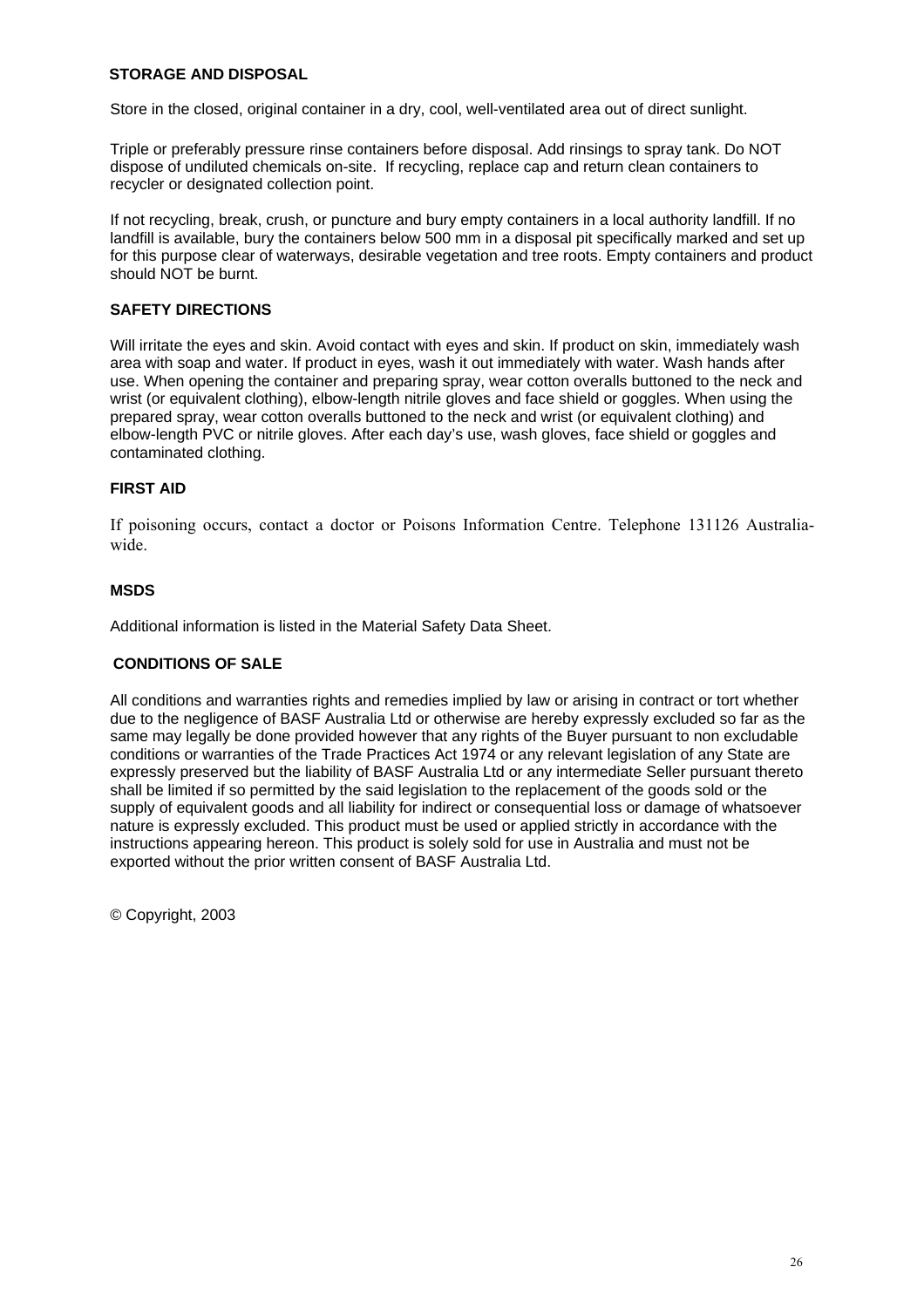#### THIS PRODUCT IS NOT CONSIDERED TO BE A DANGEROUS GOOD UNDER THE AUSTRALIAN CODE FOR THE TRANSPORT OF DANGEROUS GOODS BY ROAD AND RAIL.

#### FOR SPECIALIST ADVICE IN AN **EMERGENCY ONLY PHONE 1 800 033 111**  TOLL FREE - ALL HOURS - AUSTRALIA WIDE

Batch No:

Date of Manufacture:

Expiry Date:

NRA Approval No: 55220/0603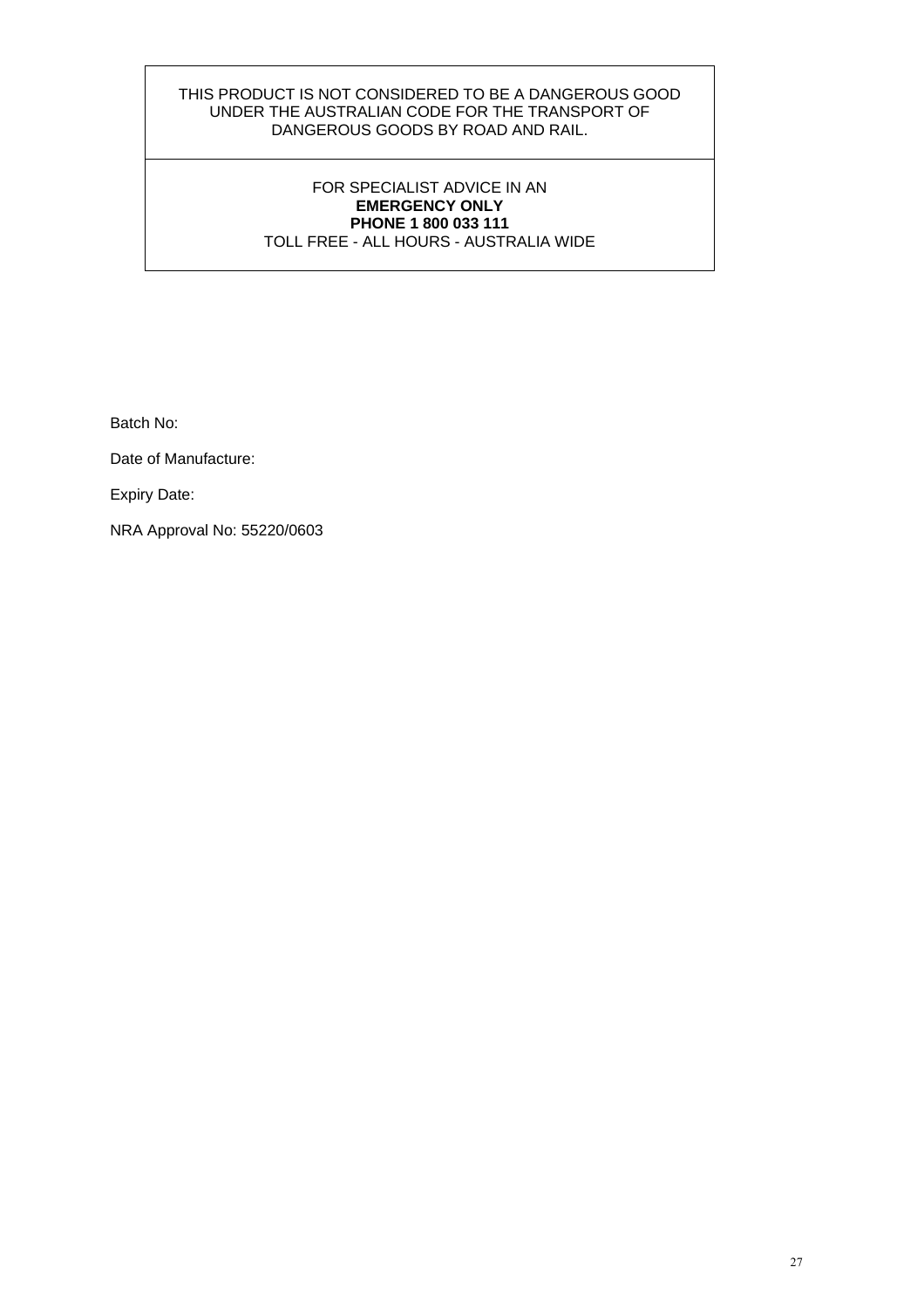#### **CAUTION**

#### KEEP OUT OF REACH OF CHILDREN

#### READ SAFETY DIRECTIONS BEFORE OPENING OR USING

#### **ARAMO® HERBICIDE**

ACTIVE CONSTITUENT: 200 g/L TEPRALOXYDIM

SOLVENT: 719 g/L LIQUID HYDROCARBONS

GROUP A HERBICIDE

For the control of certain grass weeds in canola, chickpeas, faba beans, field peas, lentils, lupins, subclover and vetch, as per the DIRECTIONS FOR USE table.

THIS LEAFLET IS PART OF THE LABEL

**BASF** BASF Australia Ltd ABN 62 008 437 867 Norwest Business Park, 7 Maitland Place Baulkham Hills NSW 2153

® = Registered trademark of BASF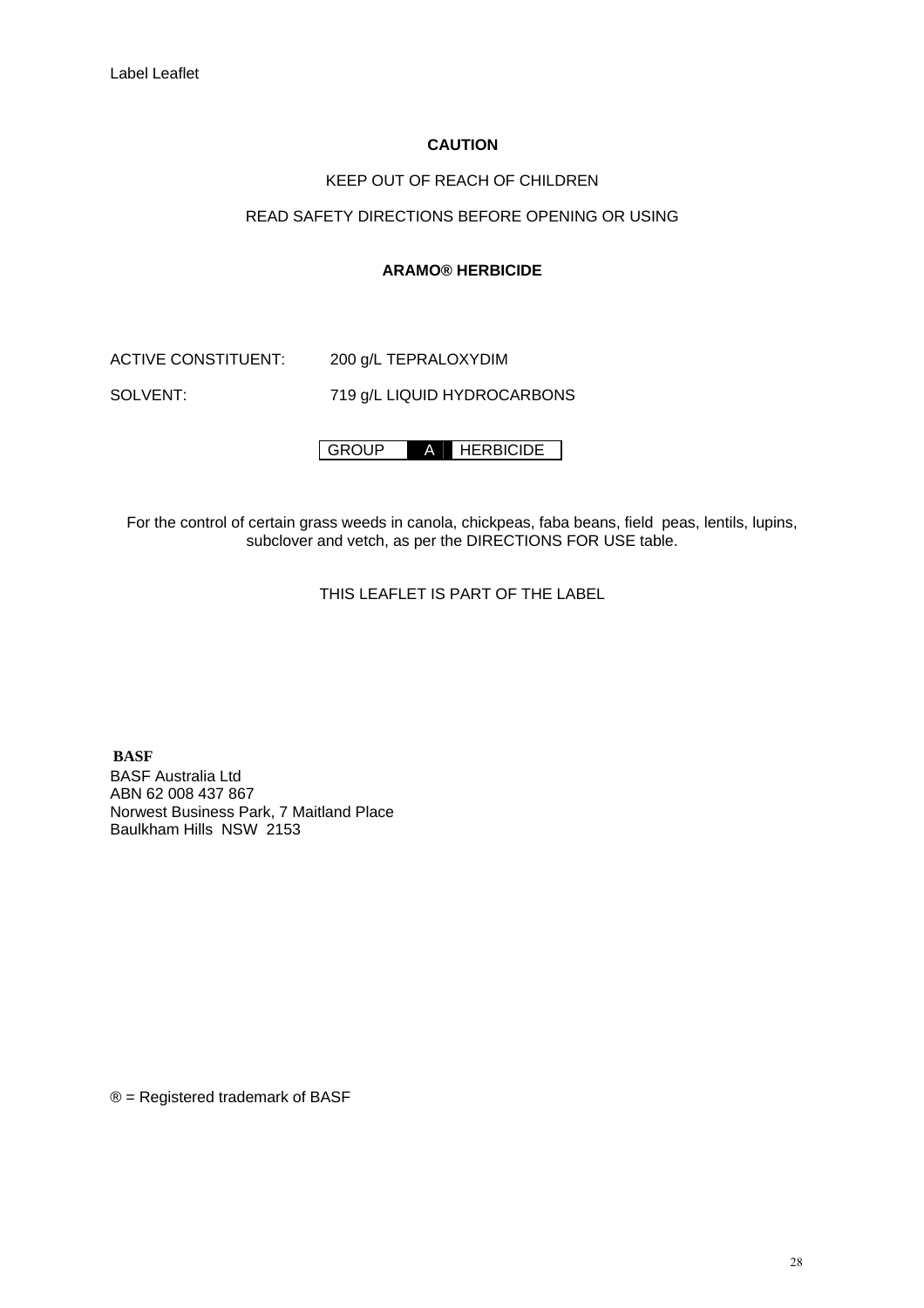#### **DIRECTIONS FOR USE**

**RESTRAINTS:** Do NOT apply without the addition of an adjuvant.

Do NOT apply to crops or weeds stressed by factors such as root or foliar diseases, water-logging, nutrient deficiencies, or extremes of temperature and moisture.

Do NOT apply if rain is expected within one hour of application.

Do NOT apply ARAMO Herbicide more than once to any one crop.

| <b>CROP</b>                                                                                          | <b>WEEDS CONTROLLED</b>                                                                                                                                                                                                                                                                                   | <b>STAGE OF</b><br><b>WEED</b><br><b>GROWTH</b> | <b>RATE</b><br>(mL/ha) | <b>CRITICAL COMMENTS</b>                                                                                                                                                                                                                                                                                                                                                                        |
|------------------------------------------------------------------------------------------------------|-----------------------------------------------------------------------------------------------------------------------------------------------------------------------------------------------------------------------------------------------------------------------------------------------------------|-------------------------------------------------|------------------------|-------------------------------------------------------------------------------------------------------------------------------------------------------------------------------------------------------------------------------------------------------------------------------------------------------------------------------------------------------------------------------------------------|
| Canola,<br>chickpeas,<br>faba<br>beans,<br>field peas,<br>lentils,<br>lupins,<br>subclover,<br>vetch | Annual ryegrass (Lolium<br>rigidum)                                                                                                                                                                                                                                                                       | 2 leaf to<br>fully tillered                     | 175 to 300             | Always apply with Hasten <sup>+</sup> or<br>Kwickin <sup>+</sup> at 1L/100L spray volume, or<br>similar adjuvant at the label rate (See<br>COMPATIBILITY section).<br>The lower doses will provide effective<br>control if applied under ideal conditions<br>to susceptible weeds that are smaller,<br>actively growing and free from<br>temperature or water stress.<br>Do NOT apply after the |
|                                                                                                      | Barley grass (Hordeum<br>leporinum), brome grass<br>(Bromus spp.),<br>paradoxa grass<br>(Phalaris paradoxa),<br>wild oats (Avena spp.),<br>volunteer barley<br>(Hordeum vulgare),<br>volunteer oats (Avena<br>sativa), volunteer<br>triticale (Triticale sp.),<br>volunteer wheat<br>(Triticum aestivum). | 2 leaf to fully<br>tillered                     | 175 to 250             | commencement of stem elongation in<br>canola.<br>Use only in clover and vetch crops<br>grown for seed production. Do NOT<br>graze or cut green forage or hay for<br>stockfeed.                                                                                                                                                                                                                  |

**NOT TO BE USED FOR ANY PURPOSE, OR IN ANY MANNER, CONTRARY TO THIS LABEL UNLESS AUTHORISED UNDER APPROPRIATE LEGISLATION.** 

#### **WITHHOLDING PERIODS**

**HARVEST** 

**CANOLA: NOT REQUIRED WHEN USED AS DIRECTED.** 

**CHICKPEAS, FABA BEANS, FIELD PEAS, LENTILS, LUPINS: DO NOT HARVEST FOR 12 WEEKS AFTER** 

 **APPLICATION.**

**GRAZING**

| CANOLA, CHICKPEAS, FABA BEANS, FIELD PEAS,                 |                               |
|------------------------------------------------------------|-------------------------------|
| LENTILS, LUPINS, SUBCLOVER, VETCH: DO NOT GRAZE OR CUT FOR |                               |
|                                                            | <b>STOCK FOOD FOR 4 WEEKS</b> |
|                                                            | <b>AFTER APPLICATION</b>      |

**.**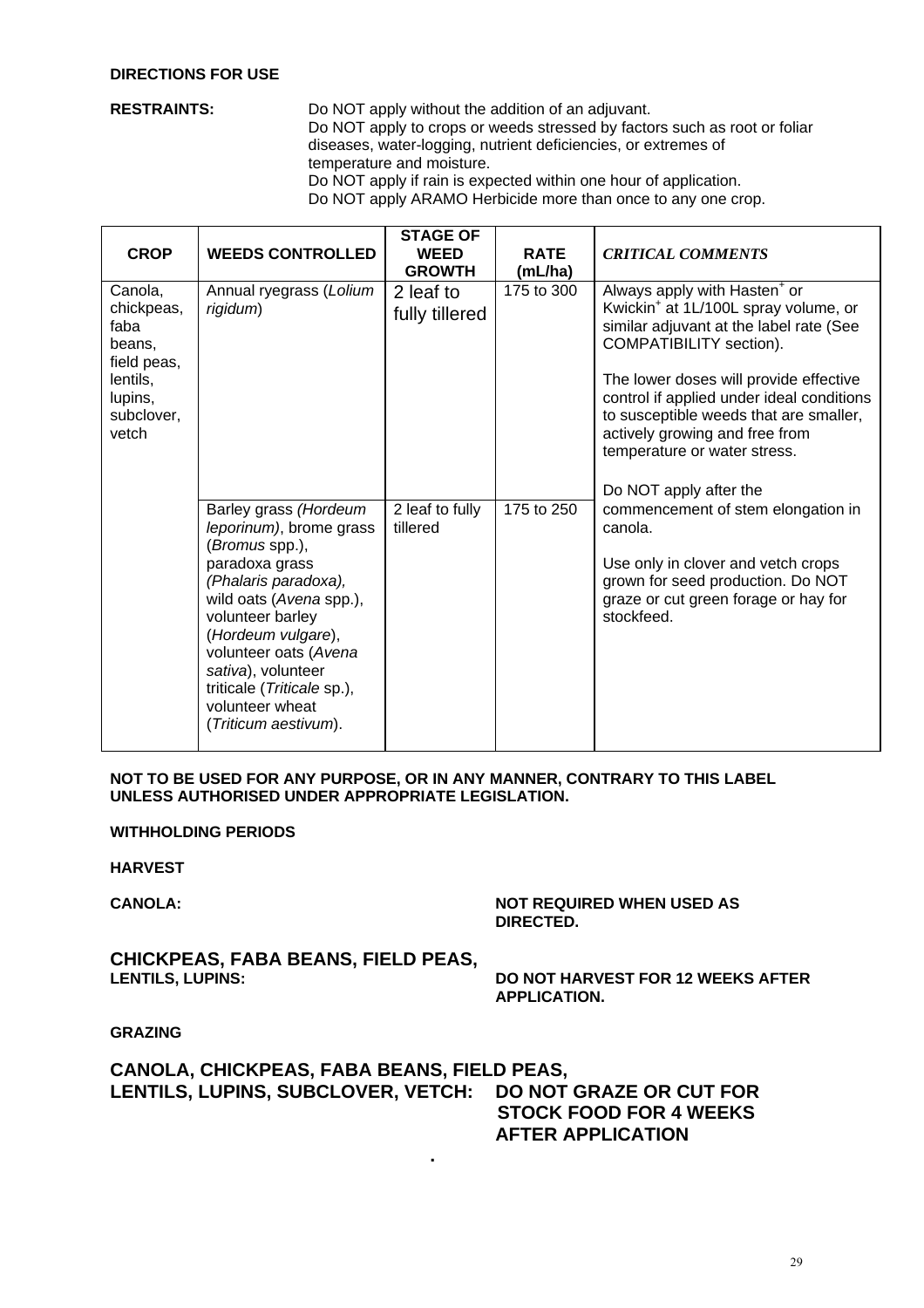#### **GENERAL INSTRUCTIONS**

**RESISTANT WEEDS WARNING GROUP A HERBICIDE** 

ARAMO Herbicide is a member of the cyclohexanedione group of herbicides. The product has the inhibition of acetyl coA carboxylase mode of action. For weed resistance management, the product is a Group A herbicide. Some naturally-occurring weed biotypes resistant to the product and other Group A herbicides may exist through normal genetic variability in any weed population. The resistant individuals can eventually dominate the weed population if these herbicides are used repeatedly. These resistant weeds will not be controlled by this product or other Group A herbicides.

Since the occurrence of resistant weeds is difficult to detect prior to use, BASF Australia Ltd accepts no liability for any losses that may result from the failure of this product to control resistant weeds.

#### **MIXING**

To ensure even mixing, half-fill the spray tank with clean water and add the required amount of product. Add spray additive and agitate thoroughly, then add the remainder of the water. Agitate again before spraying commences.

#### **APPLICATION**

Apply ARAMO by ground application only. ARAMO should be applied with calibrated spray equipment producing a median droplet range of 200 to 300 microns VMD. Apply in a minimum of 50 litres of water per hectare. Use 150 L/ha when spraying dense populations.

#### **COMPATIBILITY**

ARAMO is compatible with the following grass herbicides: Verdict<sup>+</sup>, Shogun<sup>+</sup>, Targa<sup>+</sup> and Fusion<sup>+</sup>. ARAMO is also compatible with Lontrel<sup>+</sup>. ARAMO may also be applied in tank mixtures with any one of

the following products: Fastac $^\circledR$  Duo, omethoate, Talstar $^*$ , deltamethrin, chlorpyrifos. ARAMO may also be mixed with dimethoate but only at the higher rates of ARAMO. The following adjuvants are compatible with ARAMO: Hasten, D-C Trate<sup>+</sup>, Kwickin, Uptake<sup>+</sup> and Enhance<sup>+</sup>. No NOT mix ARAMO with Basagran<sup>®</sup>.

#### **CROP SAFETY**

Do NOT apply after the commencement of stem elongation in canola.

#### *RE-ENTRY PERIOD*

Do NOT allow entry into treated areas until the spray has dried. If prior entry is necessary, wear cotton overalls buttoned to the neck and wrist and chemical resistant gloves. Clothing must be laundered after each day's use.

#### **PROTECTION OF CROPS, NATIVE AND OTHER NON-TARGET PLANTS**

Do NOT apply under weather conditions or from spraying equipment that may cause spray to drift onto nearby susceptible plants/crops, cropping lands, pastures or non-target plants. Do NOT apply within 5 m upwind of sensitive native grasslands.

#### **PROTECTION OF WILDLIFE, FISH, CRUSTACEANS AND ENVIRONMENT**

Do NOT contaminate streams, rivers or waterways with the chemical or used containers.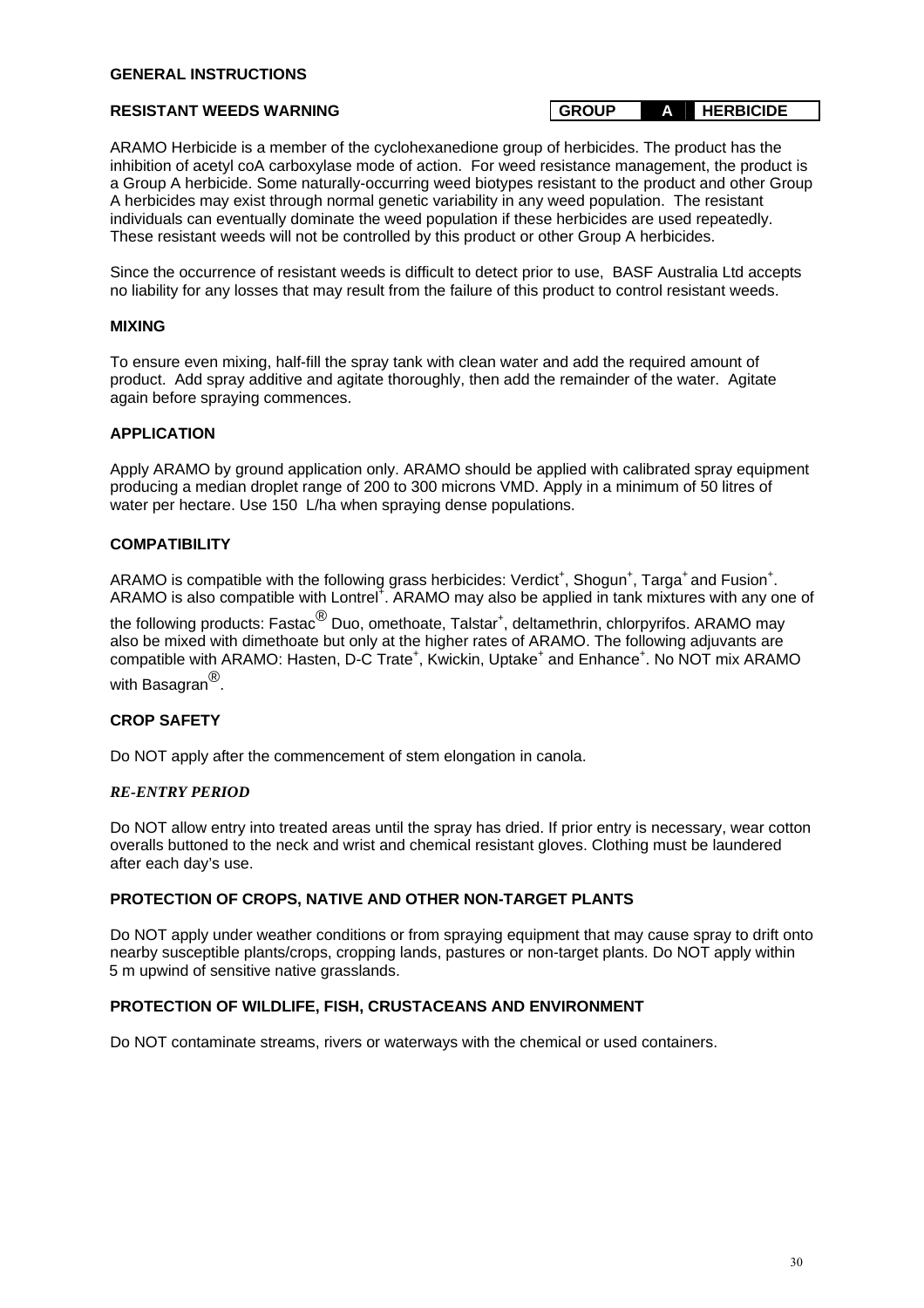#### **STORAGE AND DISPOSAL**

Store in the closed, original container in a dry, cool, well-ventilated area out of direct sunlight.

Triple or preferably pressure rinse containers before disposal. Add rinsings to spray tank. Do NOT dispose of undiluted chemicals on-site. If recycling, replace cap and return clean containers to recycler or designated collection point.

If not recycling, break, crush, or puncture and bury empty containers in a local authority landfill. If no landfill is available, bury the containers below 500 mm in a disposal pit specifically marked and set up for this purpose clear of waterways, desirable vegetation and tree roots. Empty containers and product should NOT be burnt.

#### **SAFETY DIRECTIONS**

Will irritate the eyes and skin. Avoid contact with eyes and skin. If product on skin, immediately wash area with soap and water. If product in eyes, wash it out immediately with water. Wash hands after use. When opening the container and preparing spray, wear cotton overalls buttoned to the neck and wrist (or equivalent clothing), elbow-length nitrile gloves and face shield or goggles. When using the prepared spray, wear cotton overalls buttoned to the neck and wrist (or equivalent clothing) and elbow-length PVC or nitrile gloves. After each day's use, wash gloves, face shield or goggles and contaminated clothing.

#### **FIRST AID**

If poisoning occurs, contact a doctor or Poisons Information Centre. Telephone 131126 Australia-wide

#### **MSDS**

Additional information is listed in the Material Safety Data Sheet.

#### **CONDITIONS OF SALE**

All conditions and warranties rights and remedies implied by law or arising in contract or tort whether due to the negligence of BASF Australia Ltd or otherwise are hereby expressly excluded so far as the same may legally be done provided however that any rights of the Buyer pursuant to non excludable conditions or warranties of the Trade Practices Act 1974 or any relevant legislation of any State are expressly preserved but the liability of BASF Australia Ltd or any intermediate Seller pursuant thereto shall be limited if so permitted by the said legislation to the replacement of the goods sold or the supply of equivalent goods and all liability for indirect or consequential loss or damage of whatsoever nature is expressly excluded. This product must be used or applied strictly in accordance with the instructions appearing hereon. This product is solely sold for use in Australia and must not be exported without the prior written consent of BASF Australia Ltd.

® = Registered trademark of BASF

© Copyright, 2003

+ Other Trademarks

#### FOR SPECIALIST ADVICE IN AN **EMERGENCY ONLY PHONE 1 800 033 111**  TOLL FREE - ALL HOURS - AUSTRALIA WIDE

NRA Approval No.: 55220/0603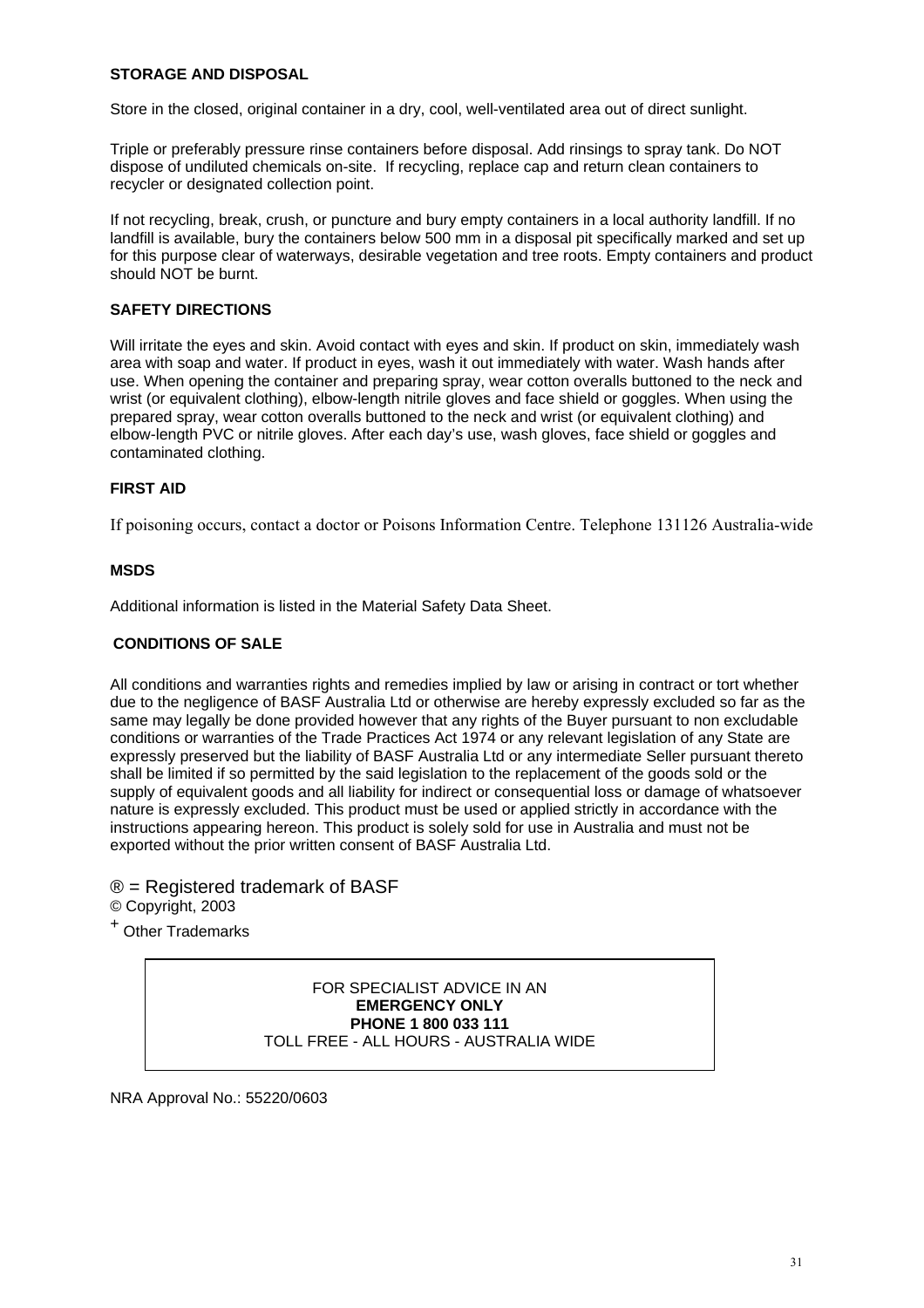# **GLOSSARY**

| <b>Active constituent</b> | The substance that is primarily responsible for the effect produced by a<br>chemical product. |
|---------------------------|-----------------------------------------------------------------------------------------------|
| Acute                     | Having rapid onset and of short duration.                                                     |
| Carcinogenicity           | The ability to cause cancer.                                                                  |
| <b>Chronic</b>            | Of long duration.                                                                             |
| <b>Codex MRL</b>          | Internationally published standard maximum residue limit.                                     |
| <b>Desorption</b>         | Removal of an absorbed material from a surface.                                               |
| <b>Efficacy</b>           | Production of the desired effect.                                                             |
| <b>Formulation</b>        | A combination of both active and inactive constituents to form the end use<br>product.        |
| Genotoxicity              | The ability to damage genetic material                                                        |
| Hydrophobic               | Water repelling                                                                               |
| <b>Leaching</b>           | Removal of a compound by use of a solvent.                                                    |
| $Log P_{ow}$              | Log to base 10 of octorol water partioning co-efficient.                                      |
| <b>Metabolism</b>         | The conversion of food into energy                                                            |
| Photodegradation          | Breakdown of chemicals due to the action of light.                                            |
| <b>Photolysis</b>         | Breakdown of chemicals due to the action of light.                                            |
| <b>Subcutaneous</b>       | Under the skin                                                                                |
| <b>Toxicokinetics</b>     | The study of the movement of toxins through the body.                                         |
| <b>Toxicology</b>         | The study of the nature and effects of poisons.                                               |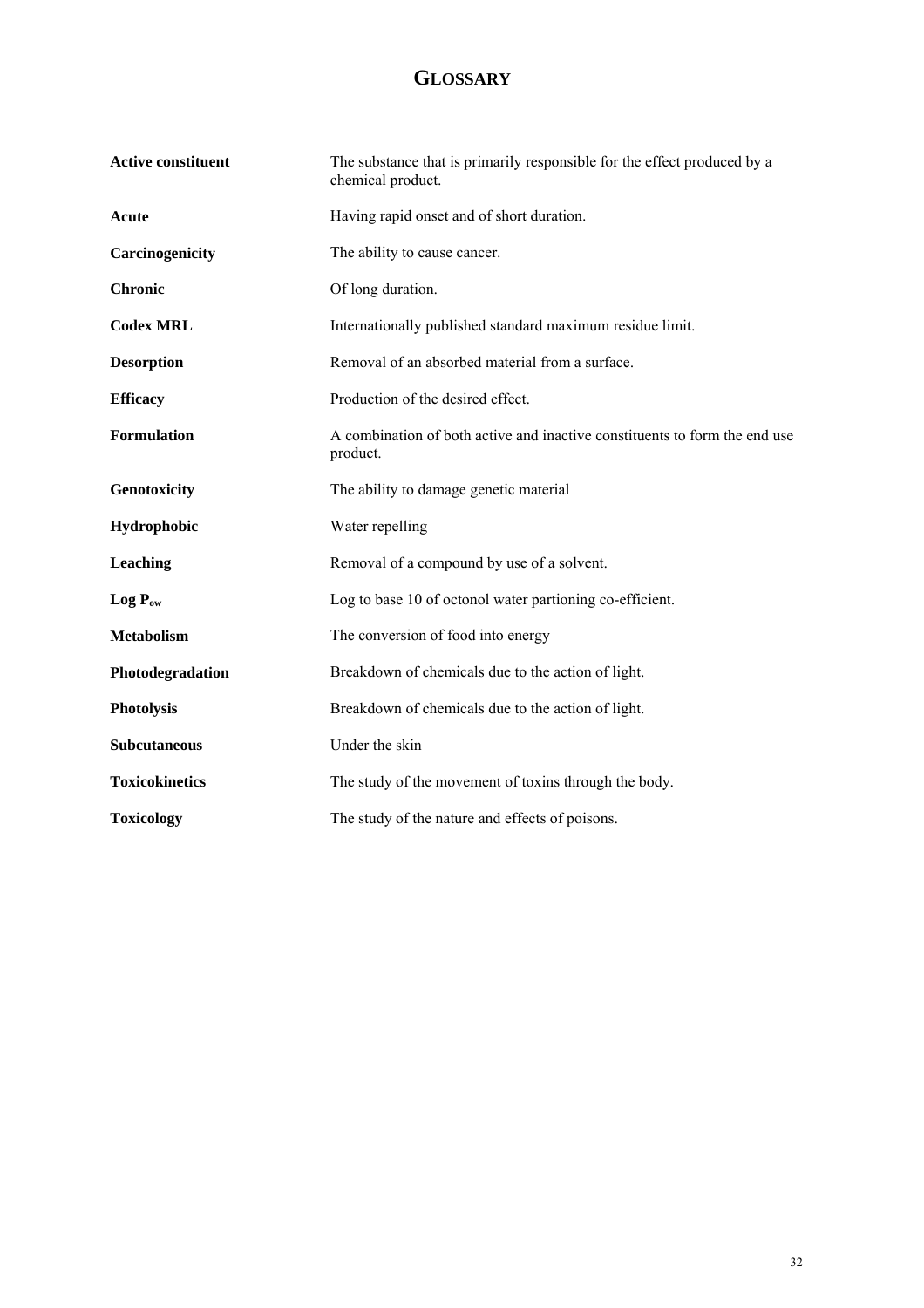## **References**

- Felton, J.C., Oomen, P.A. & Stevenson, J.H. 1986, 'Toxicity and hazard of pesticides to honeybees: harmonisation of test methods', *Bee World*, vol. 67, no. 3, pp. 114-24.
- Goring, C.A.I. et al. 1975, 'Principles of pesticide degradation in soil', in *Environmental Dynamics of Pesticides*, edited by R. Haque and V.H. Freed, Plenum Press, New York, pp 135-72.
- Matthews, G.A. 1992, *Pesticide Application Methods*, 2nd ed., Longman, London.
- Australian Pesticides and Veterinary Medicines Authority 1996, *Ag Manual: The Requirements Manual for Agricultural Chemicals*, APVMA, Canberra.
- Australian Pesticides and Veterinary Medicines Authority 1997, *Ag Requirements Series: Guidelines for Registering Agricultural Chemicals*, APVMA, Canberra. (See footnote below)
- Australian Pesticides and Veterinary Medicines Authority 1996, *MRL Standard: Maximum Residue Limits in Food and Animal Feedstuffs*, APVMA, Canberra. (See footnote below)
- Australian Pesticides and Veterinary Medicines Authority 2001, *Ag Labelling Code—Code of Practice for Labelling Agricultural Chemical Products*, APVMA, Canberra. (See footnote below)

Footnote:

Updated versions of these documents are available on the APVMA website [http://www.APVMA.gov.au.](http://www.nra.gov.au/)